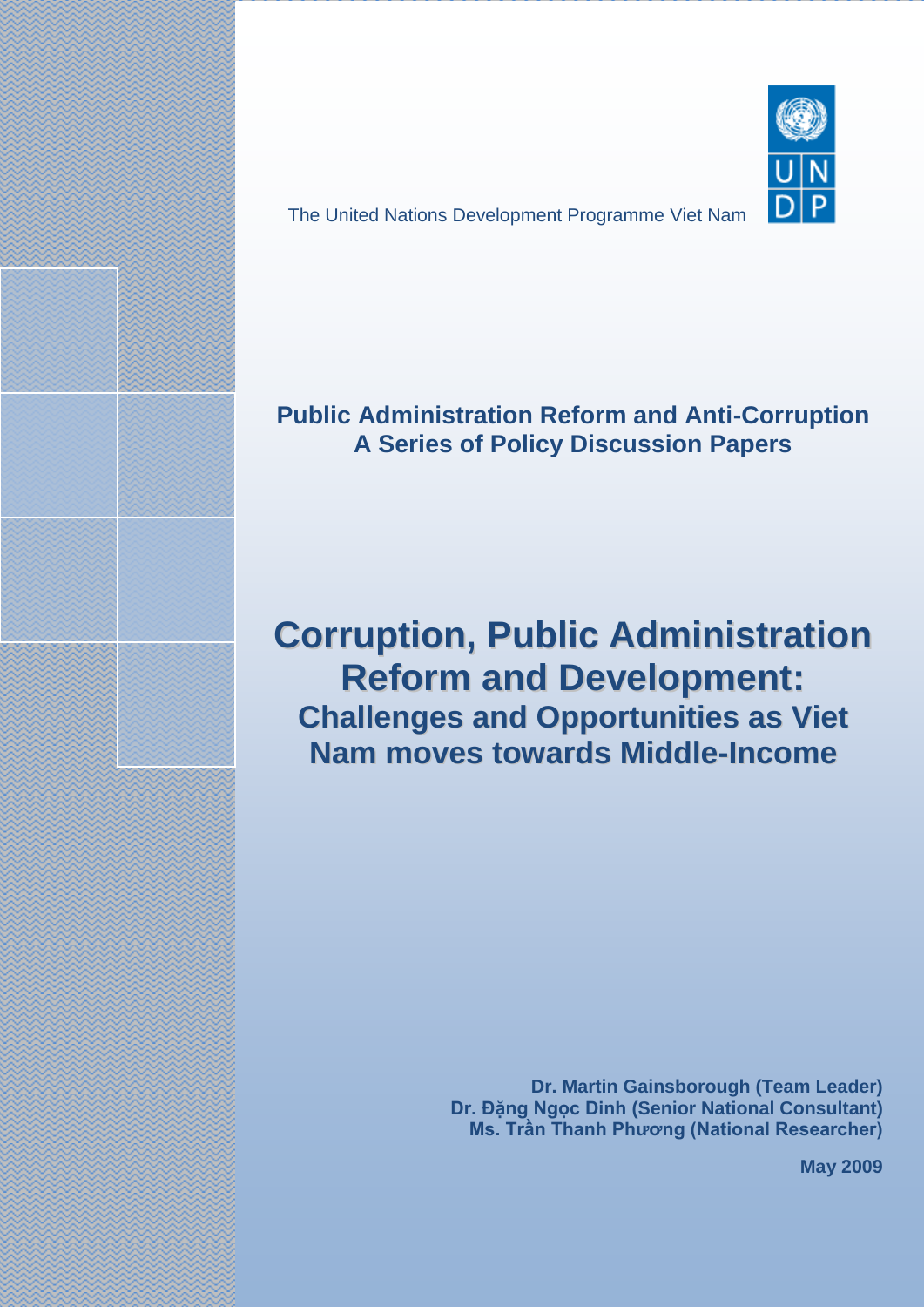UNDP is the United Nations" global development organization, a network advocating for change and connecting countries to knowledge, experience and resources to help people build a better life. We are on the ground in 166 countries, working with them on their own solutions to global and national development challenges. As they develop local capacity, they draw on the people of UNDP and our wide range of partners.

The series of *Policy Discussion Papers* on *Public Administration Reform and Anti-Corruption* is lead and edited by Jairo Acuña-Alfaro, Policy Advisor on Public Administration Reform and Anti-Corruption at UNDP Viet Nam.

The series aims to analyze trends in Viet Nam regarding the implementation processes and options in specific public administration reform areas. In order to confront the social, economic, political and environmental challenges facing Viet Nam, policy makers need to be informed by evidence. These policy papers aim to contribute to current policy debate by providing discussion inputs on policy reforms – thereby helping to improve Viet Nam"s development efforts.

Three principles guide the production of the policy discussion papers: (i) evidence-based research, (ii) academic rigour and independence of analysis, and (iii) social legitimacy and a participatory process. This involves a substantive research approach with a rigorous and systematic identification of policy options on key public administration reform and anti-corruption issues.



United Nations Development Programme 25-29 Phan Boi Chau Ha Noi, Viet Nam Jairo Acuña-Alfaro, Policy Advisor Public Administration Reform and Anti-Corruption [jairo.acuna@undp.org](mailto:jairo.acuna@undp.org) [www.undp.org.vn](http://www.undp.org.vn/)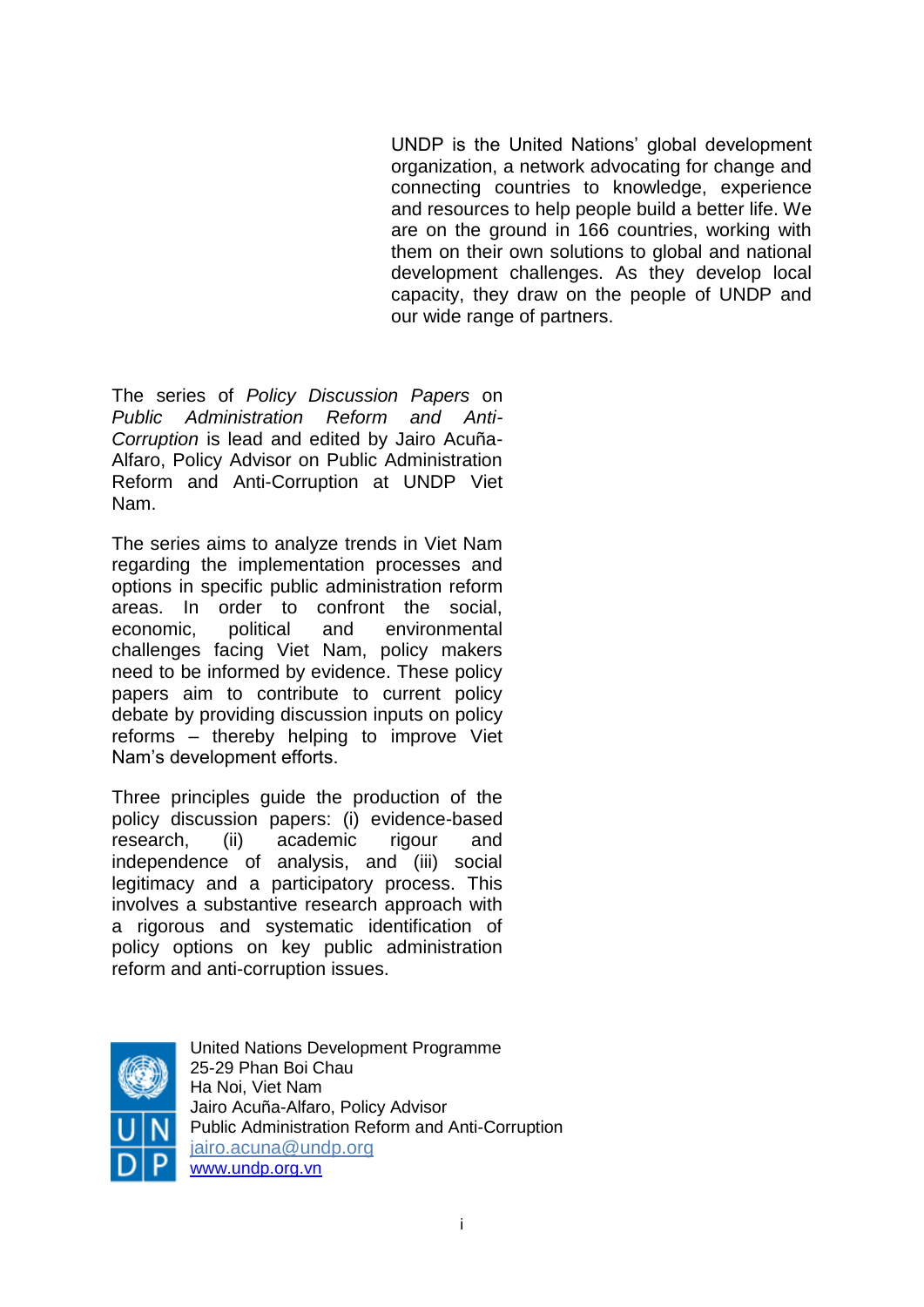# <span id="page-2-0"></span>**Table of Contents**

| 1.1<br>1.2<br>1.3                                                                                                                                                   |  |  |  |
|---------------------------------------------------------------------------------------------------------------------------------------------------------------------|--|--|--|
|                                                                                                                                                                     |  |  |  |
| INTERNATIONAL EXPERIENCES IN THE FIGHT AGAINST CORRUPTION 5<br>2.1                                                                                                  |  |  |  |
|                                                                                                                                                                     |  |  |  |
| PUBLIC ADMINISTRATION REFORM AND ANTI-CORRUPTION IN VIET NAM  9<br>3.1<br>3.2<br>CONSEQUENCES OF CORRUPTION, INCLUDING FOR PUBLIC SERVICE PROVISION17<br>3.3<br>3.4 |  |  |  |
|                                                                                                                                                                     |  |  |  |
| 4.1<br>4.2<br>4.3<br>LESSONS FROM PAR FOR AC WORK AND POSSIBILITIES FOR GREATER<br>4.4                                                                              |  |  |  |
| 4.5                                                                                                                                                                 |  |  |  |
|                                                                                                                                                                     |  |  |  |
|                                                                                                                                                                     |  |  |  |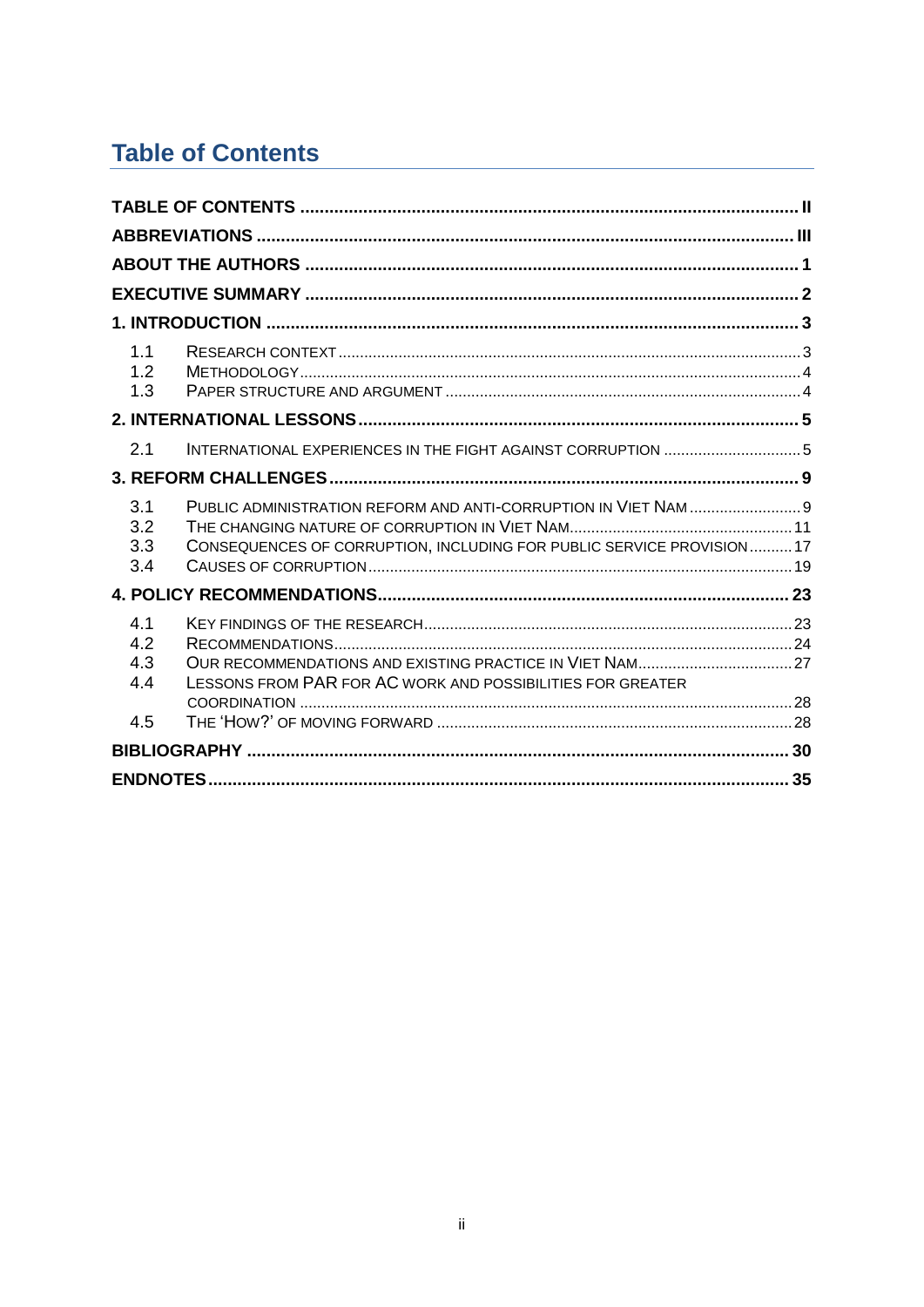# <span id="page-3-0"></span>**Abbreviations**

| AC           | Anti-corruption                                     |
|--------------|-----------------------------------------------------|
| <b>CPV</b>   | <b>Communist Party of Viet Nam</b>                  |
| GI           | Government Inspectorate                             |
| GoV          | Government of Viet Nam                              |
| MP           | Master Programme                                    |
| <b>NAPA</b>  | National Academy of Public Administration           |
| <b>PAR</b>   | <b>Public Administration Reform</b>                 |
| <b>OSCAC</b> | Office of the Steering Committee on Anti-Corruption |
| <b>SAV</b>   | <b>State Audit of Viet Nam</b>                      |
| UN           | <b>United Nations</b>                               |
| <b>UNCAC</b> | United Nations Convention against Corruption        |
| <b>UNDP</b>  | United Nations Development Programme                |
| <b>VPCI</b>  | <b>Vietnam Provincial Competitiveness Index</b>     |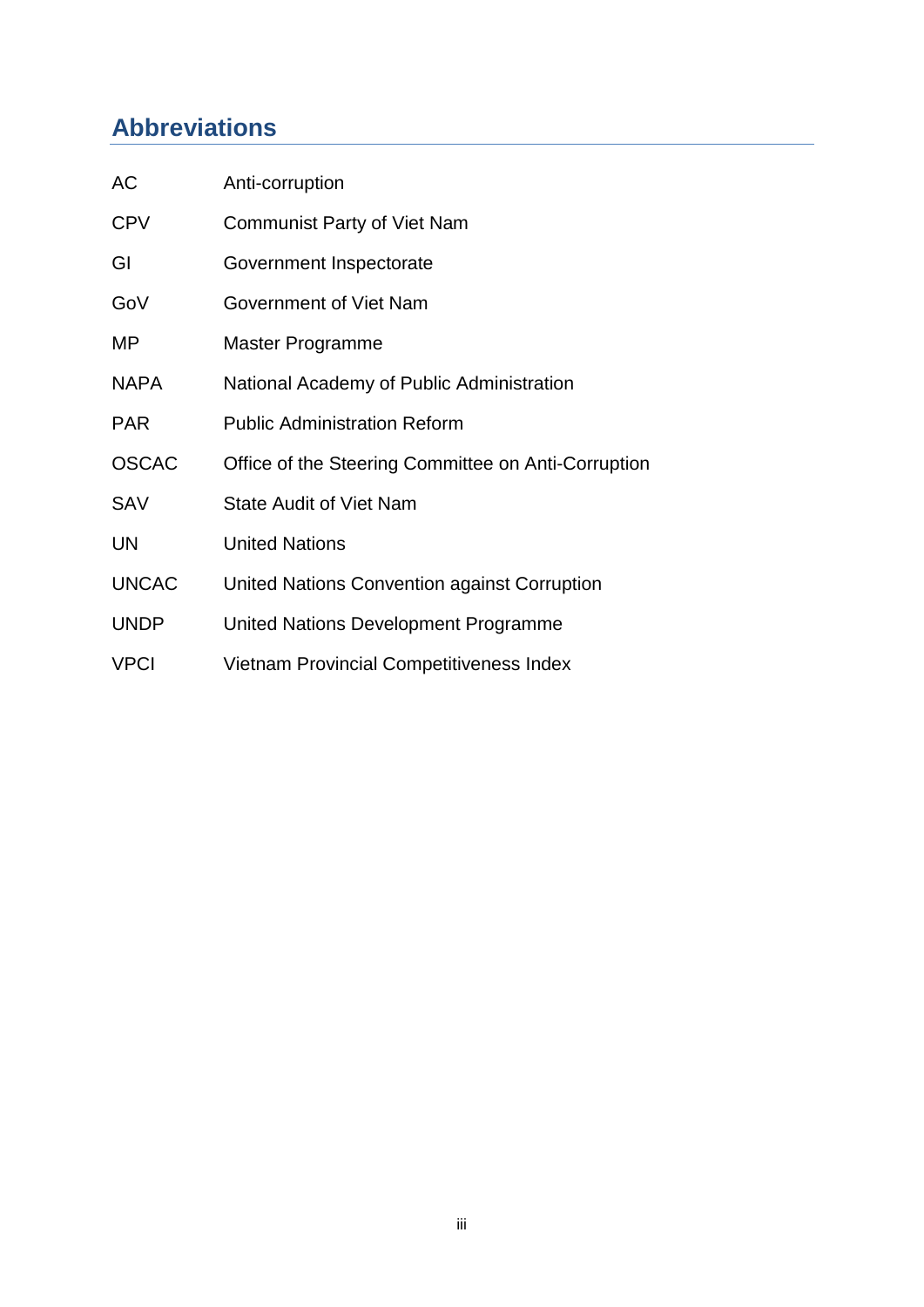### <span id="page-4-0"></span>**About the authors**

#### **Dr. Martin Gainsborough (Team Leader)**

Dr. Gainsborough is Reader in Development Politics in the Department of Politics at the University of Bristol. He is also director of the Bristol-Mekong Project. He teaches on theories of development, Vietnamese and Asian politics with a special interest in the state. He is author of *Changing Political Economy of Vietnam: The Case of Ho Chi Minh City* (Routledge, 2003) and editor of *On the Borders of State Power: Frontiers in the Greater Mekong Sub-region* (Routledge, 2009). He is currently working on a book on the Politics of Modern Vietnam.

#### **Dr. Đặng Ngọc Dinh (Senior National Consultant)**

Dr. Dinh, Assoc. Prof., Director, Centre for Community Support Development Studies (CECODES). Engineer Degree from Hanoi University of Technology (1959); Master Degree on Power System in Moscow University of Energy (1963); Ph.D. Degree on "Reliability of Complex System", Prague University of Technology-CVUT (1974); Post-Doc research study, Grenoble National Institute-INPG, France, "Control of Complex Systems" (1983). Visiting lecturer, Management School, Hanoi University of Social Sciences (2002- up to now). Project team leader "Corruption Prevention and Anti-Corruption (CPAC)-Situation Assessment and Capacity building on CPAC for Civil Society Organizations (CSOs) and rural communities" funded by the Embassy of Finland Hanoi (2008-2010).

#### **Ms. Trần Thanh Phương (National Researcher)**

Msc. Phương is currently a researcher of Vietnam Institute of Economics, Vietnam Academy of Social Sciences. She graduated from the Hanoi National University, Faculty of Economics in 2000. She holds Master of Sciences Degree in International Development by Department of Politics at the University of Bristol, United Kingdom (2007-2008).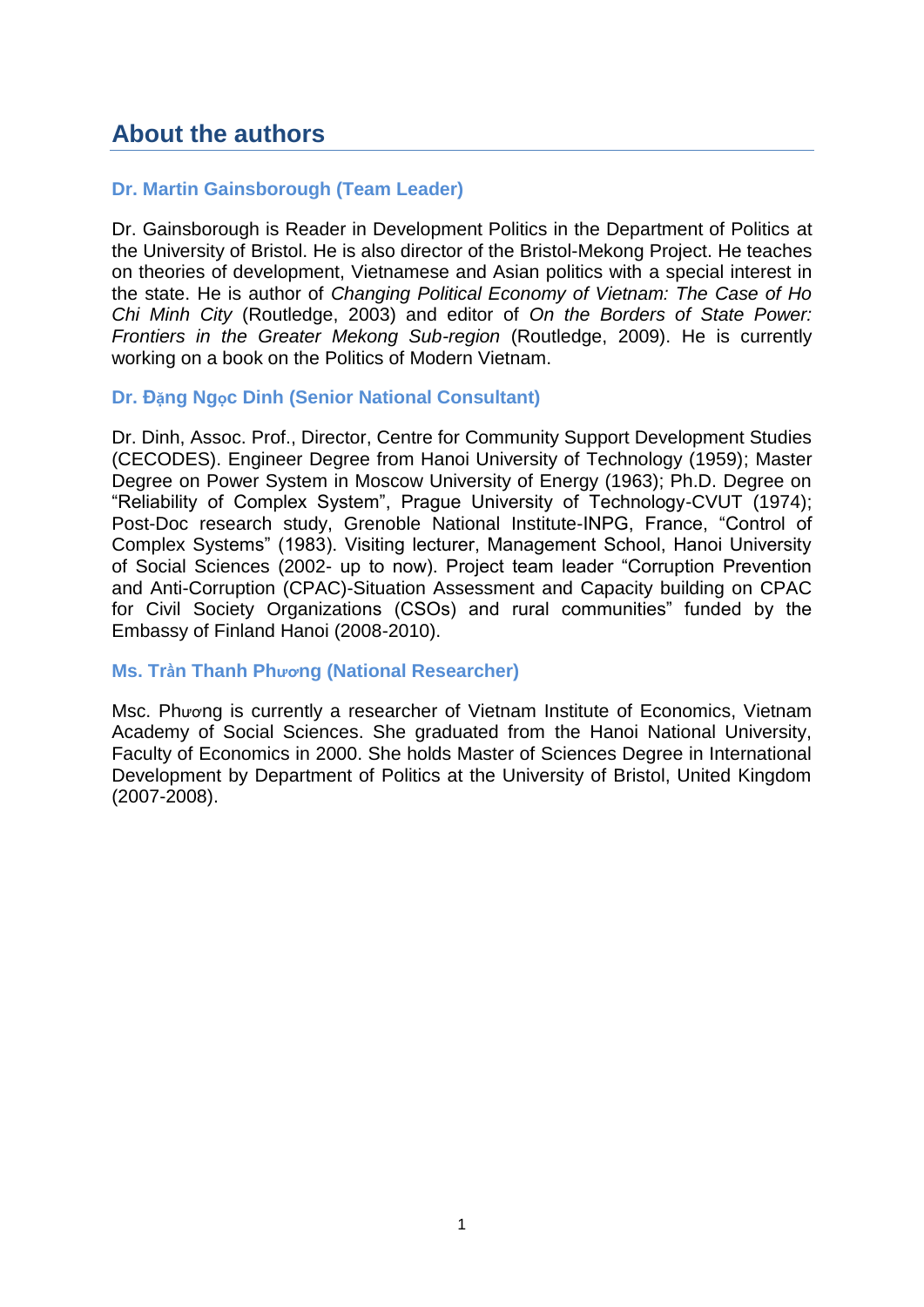## <span id="page-5-0"></span>**Executive Summary**

This policy discussion paper asks why it is that interventions by the Government of Viet Nam (GoV) in respect of public administration reform (PAR) and Anti-Corruption (AC) have generally failed to have the desired effect such that the problems which the reforms are designed to tackle persist. The paper answers this question by arguing that corruption – and associated weaknesses in administrative procedures – should be understood as systemic problems. That is, corruption and problems in public administration in Viet Nam should be seen less as an aberration of the system but more as the normal workings of the system, which has its own distinctive logic, which is self-perpetuating. The strong connections in people"s minds between public office, making money, and other forms of personal advancement, lie at the heart of this.

Recognising the problems as systemic, the paper then asks what kind of interventions would be likely  $-$  over time  $-$  to change the incentive structure governing the system. It argues that an integrated approach to tackling corruption and weaknesses in public administration is likely to pay special attention to increasing transparency and improving enforcement, with the key objective over time to make the system more accountable and increase the costs of corruption.

The paper also argues that strengthening the role of civil society and the media in the fight against corruption and poor public administration is also critical in achieving these goals.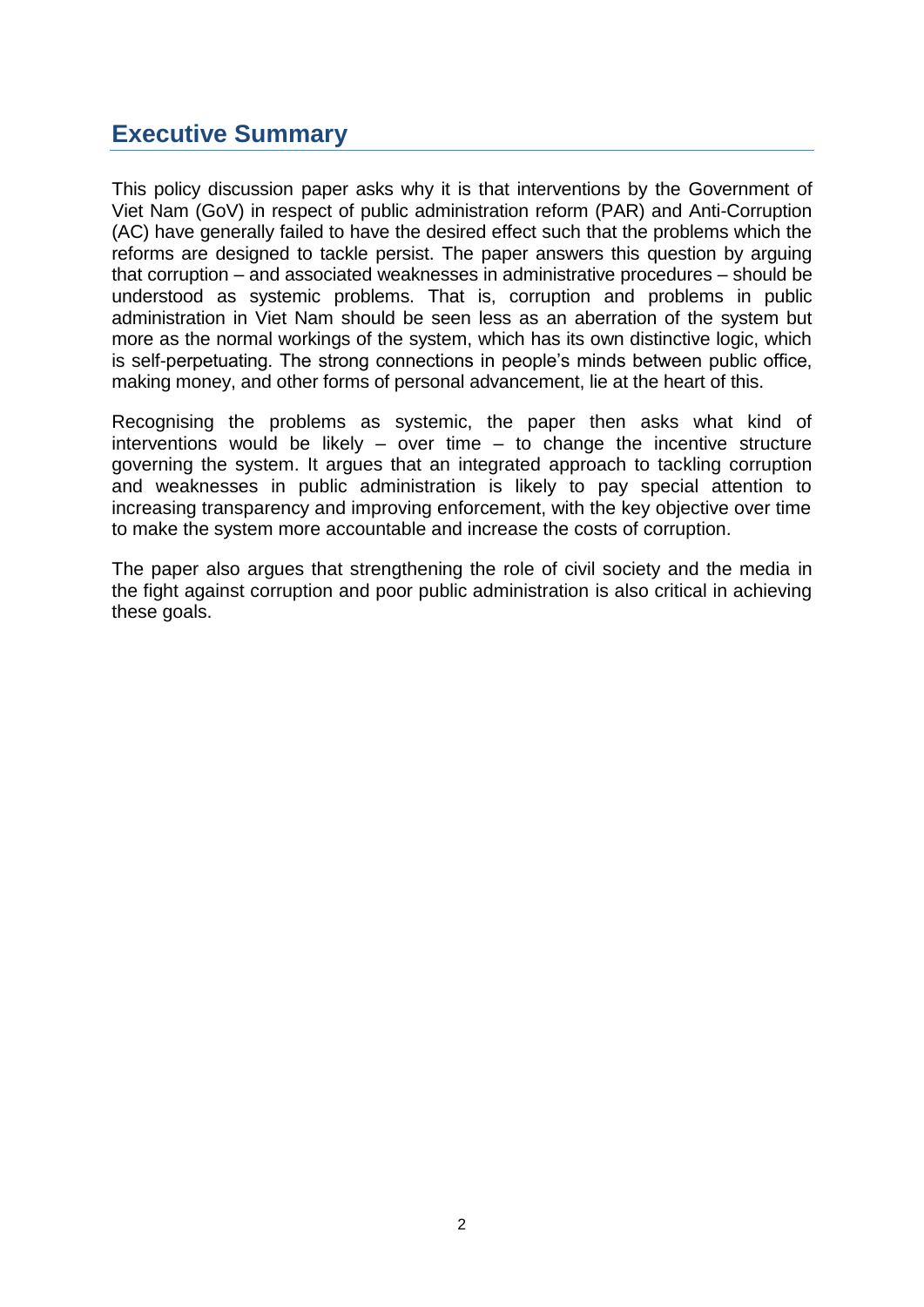# <span id="page-6-0"></span>**1. Introduction**

### <span id="page-6-1"></span>**1.1 Research context**

The paper asks why it is that interventions by the Government of Viet Nam (GoV) in respect of public administration reform (PAR) and Anti-Corruption (AC) have generally failed to have the desired effect such that the problems which the reforms are designed to tackle persist. The paper makes this observation while recognising the very substantial progress which has been made in Viet Nam: first in terms of a greater willingness to talk about the problem of corruption, and associated weaknesses in public administration; and second in terms of the Communist Party of Viet Nam (CPV) and GoV beginning to take substantive steps towards addressing it. The resolution of the  $3^{rd}$  Plenum of the Party Central Committee (10<sup>th</sup> term) in August 2006 focused specifically on the problem of corruption. Moreover, this followed passage of Viet Nam"s first AC law in 2005 (Davidson, Soren et al 2008) while in May 2009 the government adopted the AC Strategy towards 2020 (Government of Viet Nam 2009).

Overall, the research seeks to highlight what has been achieved under the PAR process in Viet Nam, to analyse weaknesses and shortcomings, to assess what remains to be done, and in light of this to make detailed policy recommendations. Underpinning the research is a recognition that institutions are permanently evolving, that there is no measurable end-point, and that the goals of institutional reform are likely to be subject to revision and adjustment by future generations of citizens.<sup>1</sup> Nevertheless, it is recognised that institutions create incentives which structure behaviour in the political and economic domain, and that what is needed in Viet Nam is a thorough analysis of how its institutions are currently functioning in order to point the way in terms of improvements. The timing of the research coincides with a growing awareness that the PAR process, which has been pursued in Viet Nam since the mid-1990s, has achieved mixed results (Painter 2005; PAR Steering Committee 2006; World Bank 2006b). This is of concern not just because PAR has attracted sizeable financial and technical resources, including from the international donor community, but also because it highlights continuing, serious problems with the provision of public services in Viet Nam, which if unchecked run the risk of undermining the country"s development (Acuna-Alfaro 2008b; Government of Viet Nam 2009).

With its title "Corruption, Public Administration Reform and Development: Challenges and Opportunities', the focus of this paper is on the problem of corruption and specifically the relationship between AC work and PAR. For historical – and perhaps practical – reasons, AC work and PAR have tended to be treated as discrete areas of work in Viet Nam with separate projects and distinct institutional jurisdictions in terms of government oversight.<sup>2</sup> The question arises, however, whether this is helpful or whether there is mileage to be had from a better integration of these two spheres of activity. More pertinently, one of the issues which this research is interested in is the relationship between AC work and PAR both in theory and in practice. Is it the case, for example, that a successful PAR would reduce corruption? Or, is it in fact the other way round, i.e. that a successful PAR depends on progress towards tackling corruption?<sup>3</sup>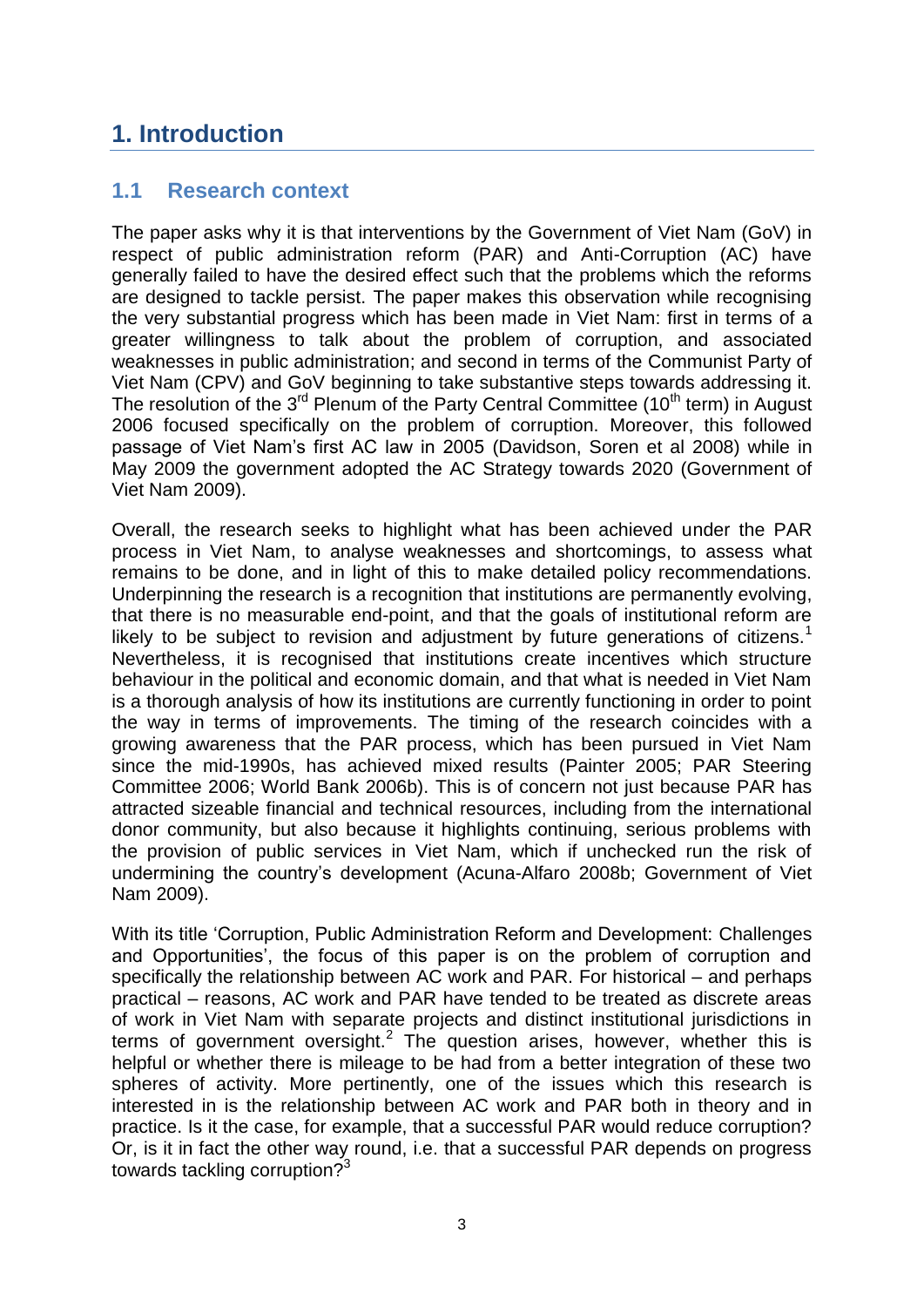### <span id="page-7-0"></span>**1.2 Methodology**

Research for this paper has been guided by four principal considerations. First, we have adopted a team-based approach incorporating both Vietnamese and international expertise. Inevitably, the team brings different skills, experience, and insight but this is healthy, and we believe enriches our paper. Secondly, we have engaged in widespread consultation with key stakeholders – government, international, and citizens4 – at each stage of the research process through interviews and regular discussion and feedback.5 Thirdly, we have placed a high premium on adopting an evidence-based approach to our research. A persistent criticism of much policy work – and not just in Viet Nam – is that it often lacks a firm basis in evidence. Of course, addressing this problem in relation to the sensitive issue of corruption is not easy but to the best of our ability we have sought to do so (and where there are gaps we have highlighted them). Fourthly, our report places a high premium on offering well thought-out policy recommendations. This includes not only providing concrete policy scenarios but also exploring how such scenarios might be implemented, including anticipating possible difficulties if certain approaches were pursued.

In the course of our research for this paper we have paid close attention to both the academic and policy literature on PAR and AC both in Viet Nam and internationally. Interviews for the research were conducted over a two week period in September and October 2008.<sup>6</sup>

### <span id="page-7-1"></span>**1.3 Paper structure and argument**

The paper is divided into four sections: part 1 introduces the research, sets out the methodology, the structure of the paper and offers an overview of the argument; part 2 looks at the international experience of tackling corruption; part 3 explores the relationship between PAR and AC, looks at the changing nature of corruption in Viet Nam, the consequences of corruption, and its causes; and part 4 takes stock of the preceding analysis, exploring its implications for policy in light of what the Government of Viet Nam (GoV) is already doing. This section of the paper contains our policy recommendations, including addressing the question of how particular policies might be implemented.

The report's argument is that corruption and associated weaknesses in public administration are primarily systemic in nature by which we mean they reflect a particular institutional logic or incentive structure which is self-perpetuating. Thus, over time, any kind of intervention to correct problems tends to be thwarted or subverted because the logic of the system requires that this be so. This, we argue, explains the relatively poor performance of PAR and AC work to date.<sup>7</sup> In order to tackle the problems, it is essential to have as clear an understanding as possible of the inner workings of the system in order to target interventions most effectively, and to anticipate the ways in which future reforms may be knocked off course. Surprising though it may seem, we do not always see this understanding reflected in the policy literature.

In terms of our recommendations, we argue that there is no single formula or approach that can be adopted in Viet Nam in order to strengthen public administration and reduce corruption. Rather, it is necessary to pursue a variety of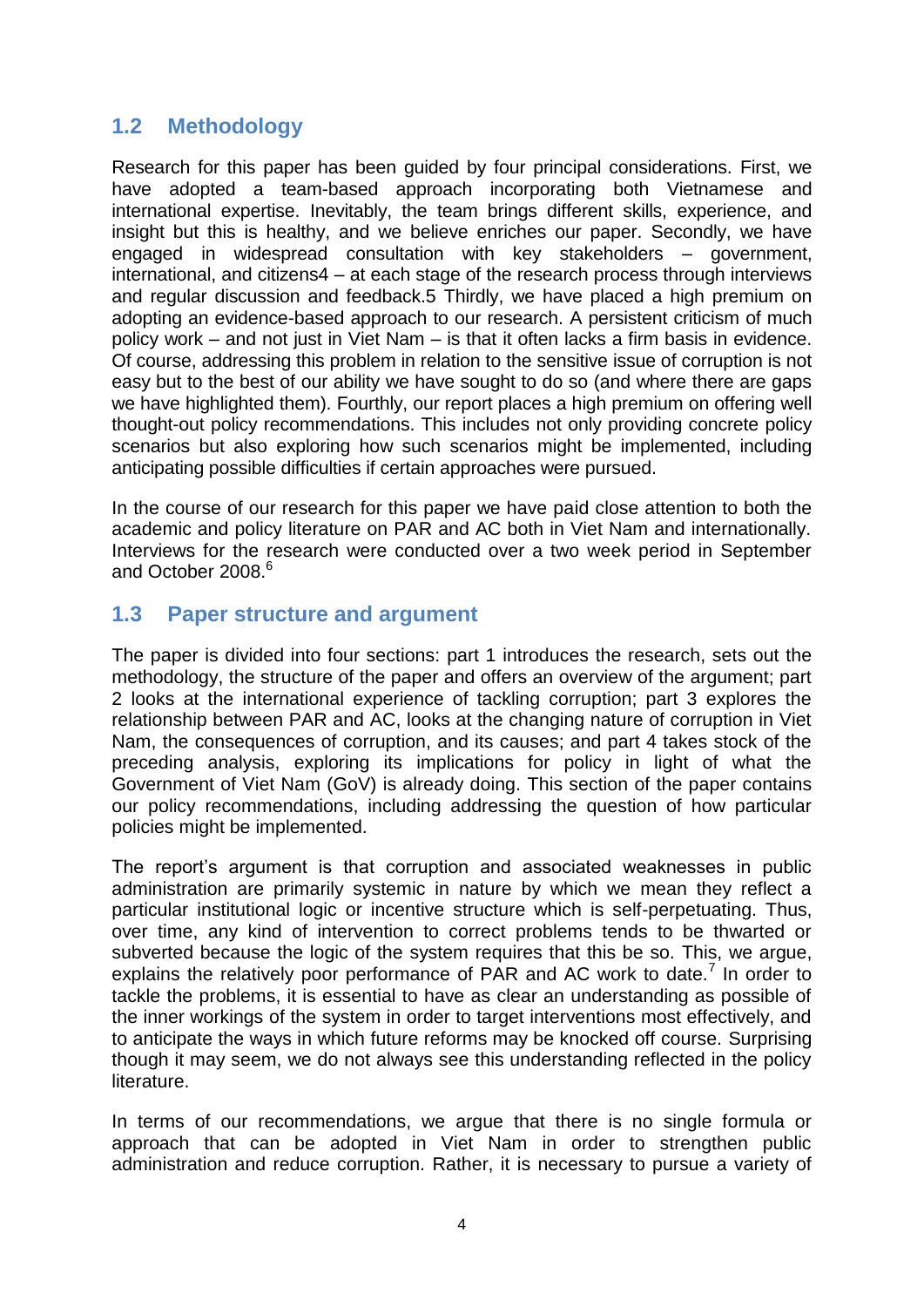approaches over time, which cumulatively will change the incentives governing the system, in turn resulting in altered behaviour. It is here that we believe there are some useful lessons for Viet Nam based on international experience, notably in relation to the sequencing of reform. In our recommendations, we place special emphasis on increasing transparency, strengthening the role of civil society and the media, and enforcement, in an approach designed to make the system more accountable and over time to increase the costs of corruption. Specifically, what this means in relation to the government's National Strategy for Preventing and Combating Corruption Towards 2020 (Government of Viet Nam 2009) is that we are suggesting that greater priority ought to be given to three of the groups of solutions as the means by which the other groups of solutions will in time be achieved. This is discussed in more detail in the paper"s section 4.

### <span id="page-8-0"></span>**2. International lessons**

In this section, we look at international experiences in the fight against corruption, considering different views about the causes of corruption, the consequences of corruption for development, and what is regarded as "good practice" in the fight against corruption.

### <span id="page-8-1"></span>**2.1 International experiences in the fight against corruption**

While all countries can learn from the experiences of others, each country is also distinct. Therefore, it is important that international experiences are not applied slavishly but rather are adapted to local conditions. Nevertheless, there is a growing body of literature in the AC field which may offer pointers in the fight against corruption.

A widespread view is that corruption is bad for development, that the burden of corruption falls most heavily on the poorest, and that corruption undermines political legitimacy (OECD 2006; Transparency International 1998; Transparency International 2007; UNDP 2008; World Bank 2006a). The opening sentences of UNDP"s report "Tackling Corruption, Transforming Lives" sums up this view most clearly:

*"Corruption has many damaging effects: weakened national institutions inequitable social services and blatant injustice in the courts – along with economic inefficiency and unchecked environmental exploitation. And it hits hardest the poor – who often depend heavily on public services and the natural environment and are least able to pay bribes for essential services that should be theirs by right."* (UNDP 2008: 1)

Clearly, there is much truth in all this, including some empirical evidence to support these claims (Ades and Di Tella 1997; Bardhan 1997; Gray and Kaufman 1998; Gupta, et al 1998; Hall and Jones 1999; Mauro 1995; Mauro 2002; World Bank 2004). However, the empirical evidence regarding the effects of corruption is not as watertight or as uncontested as is sometimes suggested. For example, there is research which shows that different kinds of corruption have different effects with certain types of corruption being much more debilitating for development and political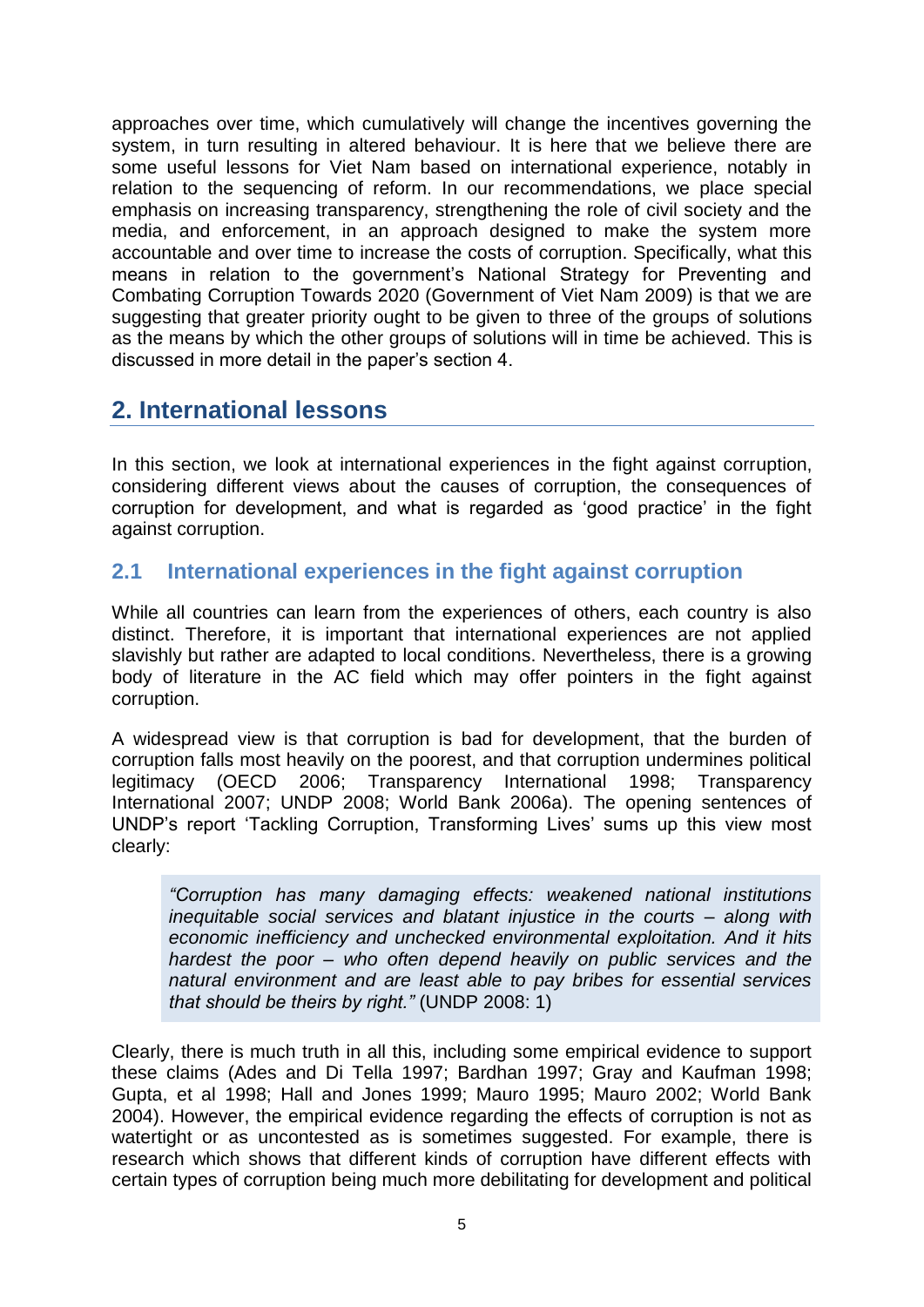stability than others. For instance, some scholars have argued that corruption which is centralised in the hands of a cohesive political elite is less debilitating in developmental terms than if it is not (Rock and Bonnett 2004). Also important according to revisionist literature is whether state patrons have the upper hand in relation to societal clients, and whether elites take a long-term or a short-term approach to corruption. <sup>8</sup> Relevant too is whether corruption is predictable (Malesky and Samphantharak 2008) and whether gains from corruption are re-invested productively, or find their way into foreign bank accounts or are used up via conspicuous consumption, although even in respect of conspicuous consumption there is likely to be some economic benefit domestically (Hutchcroft 1997; Khan 1996 and 1998, Khan and Jomo 2000; Rock and Bonnett 2004).

Taking this logic a stage further, it has also been argued that what is often called corruption is simply a process of capital accumulation, which may not be particularly equitable or just, but is necessary if economic development is to occur (Khan and Jomo 2000; Wood 1999). In advancing such arguments, it is often suggested that what is occurring in developing countries – which today is labelled corruption – is similar to that which occurred in many developed countries at the point at which they industrialised (Khan and Jomo 2000; Nolan 1995). While it is almost certainly politically unacceptable – and quite possibly ill-advised – to do nothing about corruption, being clear about the effects of corruption in a particular country is obviously important in terms of deciding how to respond to the problem, including the level of resources to devote to solving it.

In terms of tackling corruption, different countries have tried different approaches although the leading international agencies specialising in the field of AC have tended to emphasise a fairly consistent set of what they regard as "good practice". At their most general, these include the need to tackle the causes of corruption and not just the symptoms, along with recognition that the way in which institutions are structured tends to define the incentives by which people operate (Transparency International 1998; World Bank 2006a). The importance of political and economic competition, transparency and accountability are also regularly stressed in the international literature on tackling corruption (OECD 2006; World Bank 2006a). The OECD, for instance, emphasises the importance of transparency, accountability and integrity in both the public and the private sector although it also argues for strong criminal legislation, international cooperation, and robust anti-corruption mechanisms. Amongst other things this has seen the OECD targeting the "supply side" of corruption, developing mechanisms designed to reduce the offering of bribes (OECD 2006).

Other frequently mentioned "good practice" in the fight against corruption include strengthening the rule of law, reducing the size of the public sector, limiting the scope for discretionary decision-making by the state, mobilising civil society and the media, raising public awareness, increasing public sector wages, strengthening judicial independence and parliamentary oversight (Shah 2005; Transparency International 2007; UNDP 2008). Echoing some of this, Transparency International highlighted the importance of four issues as having been important in the fight against corruption in East and South East Asia: "political will"; the establishment of a specialised anti-corruption agency; mobilising civil society and the media; and adopting a sectoral approach whereby those areas most vulnerable to corruption are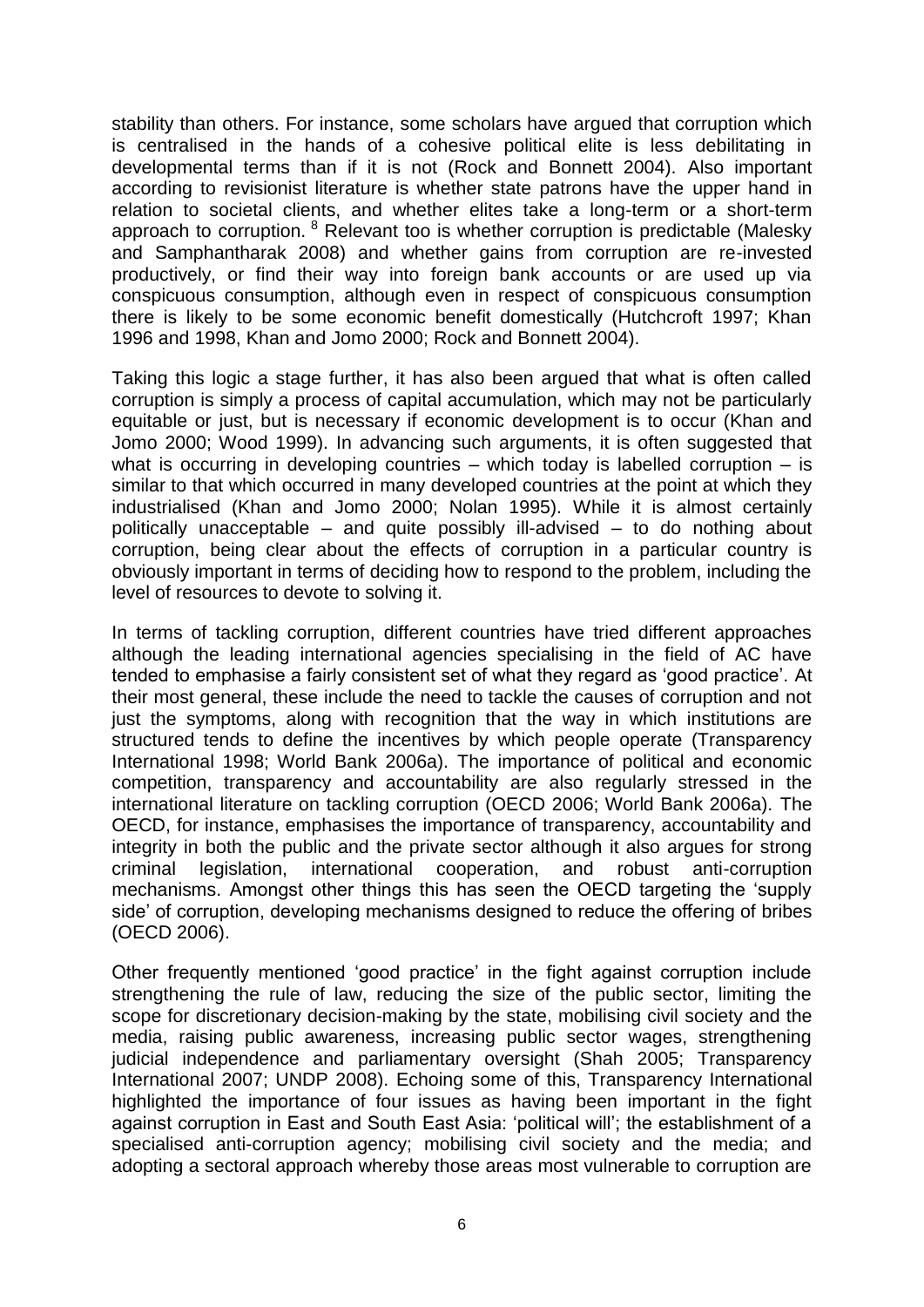targeted first (Transparency International 2007). Beyond this, UNDP has argued that even allowing for national or local complexity in tackling corruption certain approaches are likely to be appropriate across a range of countries. These include collaborating internationally in the fight against corruption (e.g. ratification of the United Nations Convention against Corruption); establishing access to information as a right; encouraging private sector and citizen involvement in tackling corruption; and utilising new technologies, if they are available, to assist in uncovering corruption (UNDP 2008). Box 2.1 contains a summary of Hong Kong"s anti-corruption strategy.

#### **Box 2.1 Hong Kong's Anti-Corruption Strategy**

Hong Kong was viewed as highly corrupt in the 1960s and 1970s whereas now corruption is viewed as being under control. Its Independent Commission Against Corruption (ICAC), established in 1974, adopted a three-pronged approach to tackling corruption, focusing on deterrence, prevention, and education. Its deterrence strategy incorporated: a zero-tolerance approach to corruption; an effective public complaints system to encourage reporting of corruption; systems designed to enable a quick response to complaints; and a review system to ensure all investigations were conducted properly and free of political interference. In terms of prevention, the ICAC placed emphasis on reducing opportunities for corruption via ensuring transparency and accountability in all government business. The ICAC"s education strategy focused on publicity through the mass media, including producing commercials and documentaries, along with promoting ethical codes and ethical behaviour in government, business and in schools.

#### *Source: Kwok 2008.*

While much of this advice is sensible, it is, nevertheless, mistaken to think that there is consensus on what works (or does not work), or that there is always good empirical evidence supporting particular conclusions. As with the effects of corruption, the evidence is rarely as conclusive as people like to suggest while it is important to say that just because something is said to have worked in one country does not mean it will do so  $-$  or be appropriate  $-$  in another country. Transparency International itself concedes that not all countries in East and South East Asia have established a specialised anti-corruption agency – although this is something it advocates as best practice (Transparency International 2007). Moreover, where countries have not established a specialised anti-corruption agency (e.g. the Philippines, China, Cambodia, Japan), it is impossible to say whether this has been a cause of problems or not since the research which would allow us to make such a claim has not been carried out.

In addition, it is often said that enlisting the support of civil society is crucial in the fight against corruption, which it may be. However, it has been noted that Singapore"s success in tackling corruption appears to have been achieved without reliance on a dynamic and vibrant civil society (Transparency International 2007). Nevertheless, even taking this assertion at face value, it is important not to jump to conclusions. For example, we cannot say that Singapore"s experience proves that a vibrant civil society is unnecessary to fight corruption since Singapore may be a special case. Furthermore, a case can be made that society has been very important in the fight against corruption in Singapore – just not necessarily in the same way that it has been in a liberal democracy. Thus, once again, for countries seeking to draw conclusions from international experience, the lessons are clear: while there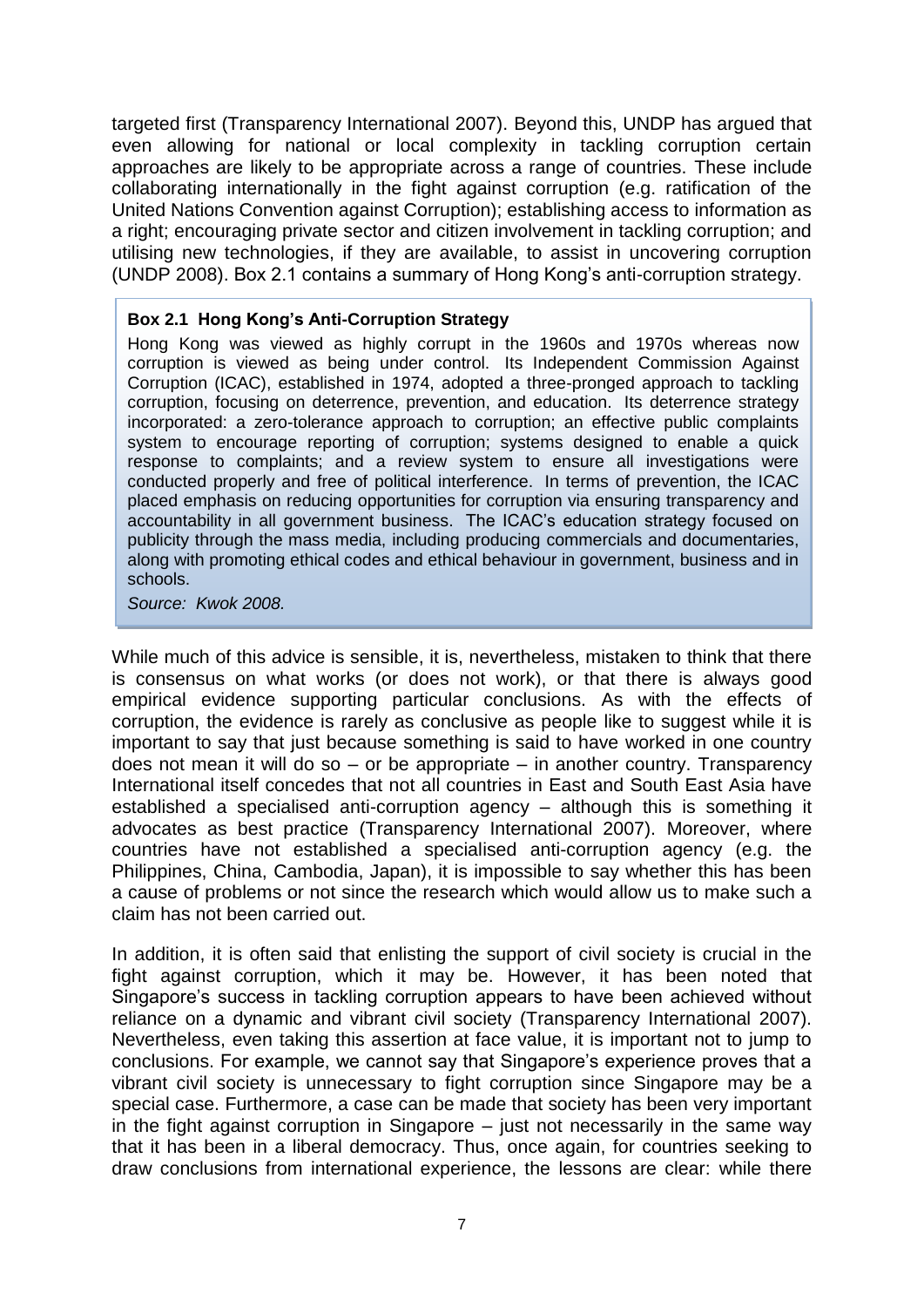may be benefits from looking at the experiences of other countries, any potential lessons need to be weighed carefully both in terms of relevance and whether evidence exists to support the claims being advanced.

A further key criticism can be levelled at much of the received wisdom in terms of tackling corruption, namely that while many agencies are good at saying what needs to be done to fight corruption they have much less to say in terms of how countries are supposed to achieve the things they recommend. The focus on "political will" as being important in the fight against corruption is a case in point. Political will undoubtedly is important – at all levels of the political system and society – but how one is supposed to create political will, particularly in a climate where corruption is endemic, is rarely set out. Similarly, it is unclear based on a review of the literature examined here how one is meant to create transparency in a climate where neither the state nor citizens are used to such things. Furthermore, while the idea of a sectoral approach – i.e. prioritising certain sectors in AC work – may make sense from the point of view of managing finite resources, there are questions to be asked as to whether it is realistic to expect actors in one area to change their behaviour in situations where the whole system is corrupt.

Some of the most interesting and useful research in the AC field concerns the question of sequencing of reforms, which goes to the heart of the question of how to break the habit of corruption in contexts where corruption is institutionalised. What this literature argues is that in contexts where corruption is endemic, certain approaches are doomed to failure simply because the incentives of the system are such that it not possible to stop being corrupt (Shah 2005). To illustrate this, we only have to think about the businessman who cannot secure a contract without paying a bribe, the citizen who cannot get a license to build a house without doing the same, the patient that feels obliged to pay the doctor and nurse for free medical care, the parent that fears his child will fail if does not pay the teacher, or the government department that cannot not stop collecting informal payments from the public even if they wanted to because their institutional budget depends on it.

Thus, in such a climate, it is argued that awareness raising about corruption is likely to have little, if any, impact on behaviour. Similarly, while raising public sector wages might be the right thing to do if they are low, it is unlikely to have much impact on corruption in contexts where corruption is widespread. Equally, in a context where corruption is institutionalised, attempting to strengthen parliamentary oversight or create a merit-based civil service – while they may be good ends in themselves – are not priorities when it comes to tackling corruption (Shah 2005). Instead, it is far more important to focus attention on strengthening the rule of law, building media and judicial independence, raising the levels of citizen involvement in the fight against corruption, and economic policy reform, including reducing the size of the public sector (Shah 2005).

However, once again, while this research is relatively sophisticated in relation to prioritisation, it has much less to say in terms of how one achieves these things. Moreover, there is also the question of whether it is realistic for a government to stop doing certain things simply because they are not a priority in the fight against corruption and especially if they are valuable for other reasons (e.g. equity). Nevertheless, despite these caveats, we believe there are some potentially useful lessons for Viet Nam derived from this literature as follows: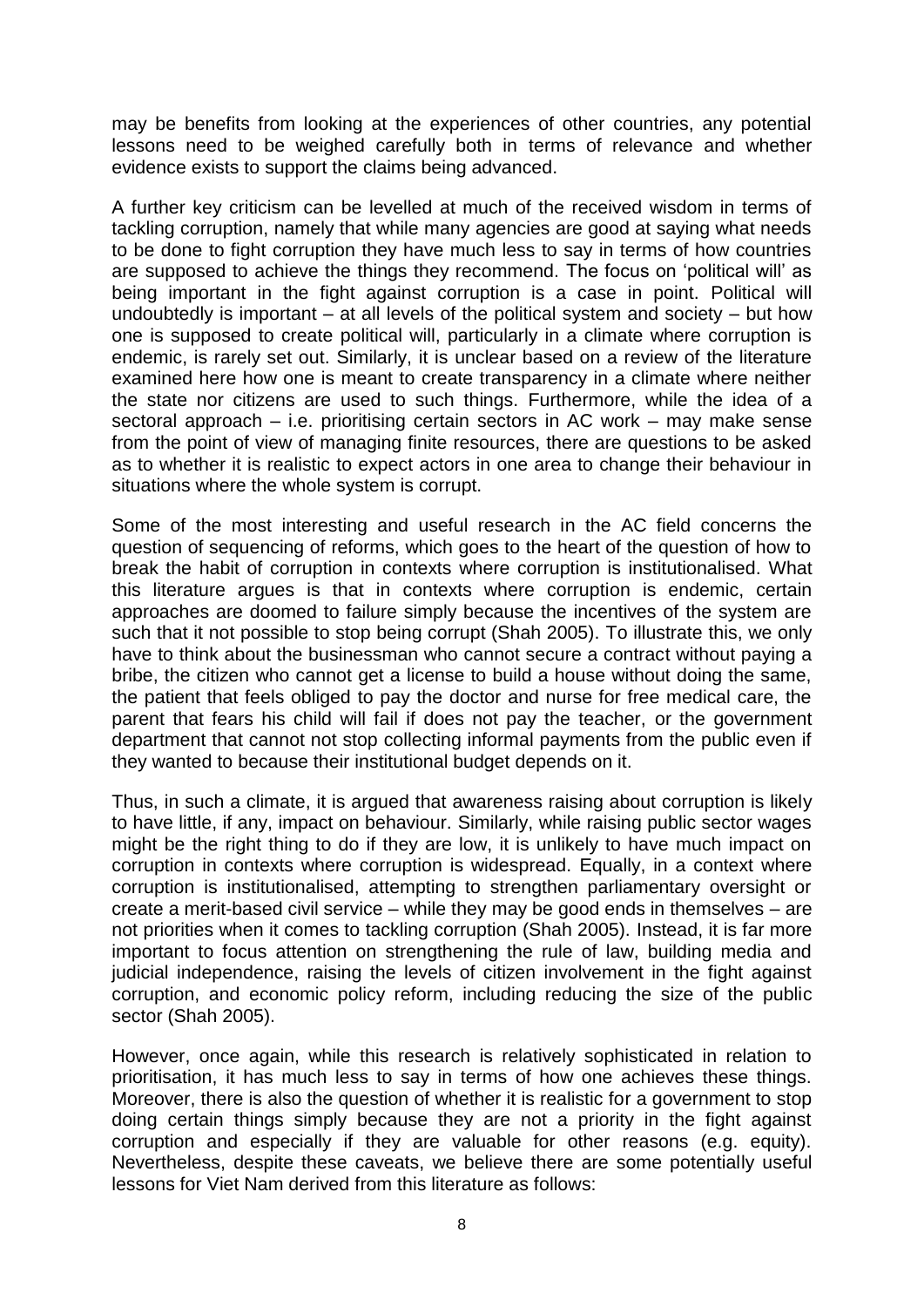- First, the strong performance of Viet Nam"s economy during the doi moi  $\bullet$ period despite high levels of corruption gives credence to sections of the international literature which argue that the impact of corruption on development is multi-variegated.<sup>9</sup>
- Secondly, in a high corruption environment like Viet Nam's certain  $\bullet$ measures are unlikely to have much impact in reducing corruption. These include raising public sector wages, awareness raising about corruption; strengthening parliamentary oversight; and attempting to create a merit-based civil service.
- Thirdly, measures which are likely to be more effective in the fight against corruption are ones which strike at the heart of the incentive structure underpinning the system. These include measures designed to strengthen accountability and transparency and reduce the scope for discretionary decision-making by officials. Important here is raising the level of citizen involvement and the media in the fight against corruption.

We will consider the relevance and applicability of these lessons for Viet Nam further on in the paper.

# <span id="page-12-0"></span>**3. Reform Challenges**

This section of the paper is divided into four parts. We first consider the relationship between PAR and AC both in theory and in practice. We then look at the changing nature of corruption, its consequences (specifically for public service provision), and finally we examine the causes of corruption. It is in this section of the paper that we set out our argument about the systemic nature of corruption in Viet Nam.

### <span id="page-12-1"></span>**3.1 Public administration reform and anti-corruption in Viet Nam**

In terms of understanding the relationship between PAR and AC work, the most logical position is that they both speak to each other although in each case their remit, and the issues they are concerned with, are broader than the other. Thus, in terms of PAR, it is evident from the report on the review of the first phase of the PAR Master Programme (MP) that one of its key concerns is corruption even if PAR is also involved in areas which go beyond the issue of corruption per se (PAR Steering Committee 2006). For example, we are told in section III of the document that there are still serious concerns about the quality of civil servants, and this evidently links to concerns about corruption:

*"Although there have been some improvements in training contents and methodology, fundamental reforms defined in [the] PAR MP still fail to be implemented. The ethical qualities of a big section of the contingent of public officials, civil servants [are] degrade[d]. They even commit corruption and are authoritarian. They lack a sense of responsibilities and service oriented spirit. They are indifferent to the requirements of the people and the society."* (PAR Steering Committee 2006: 12)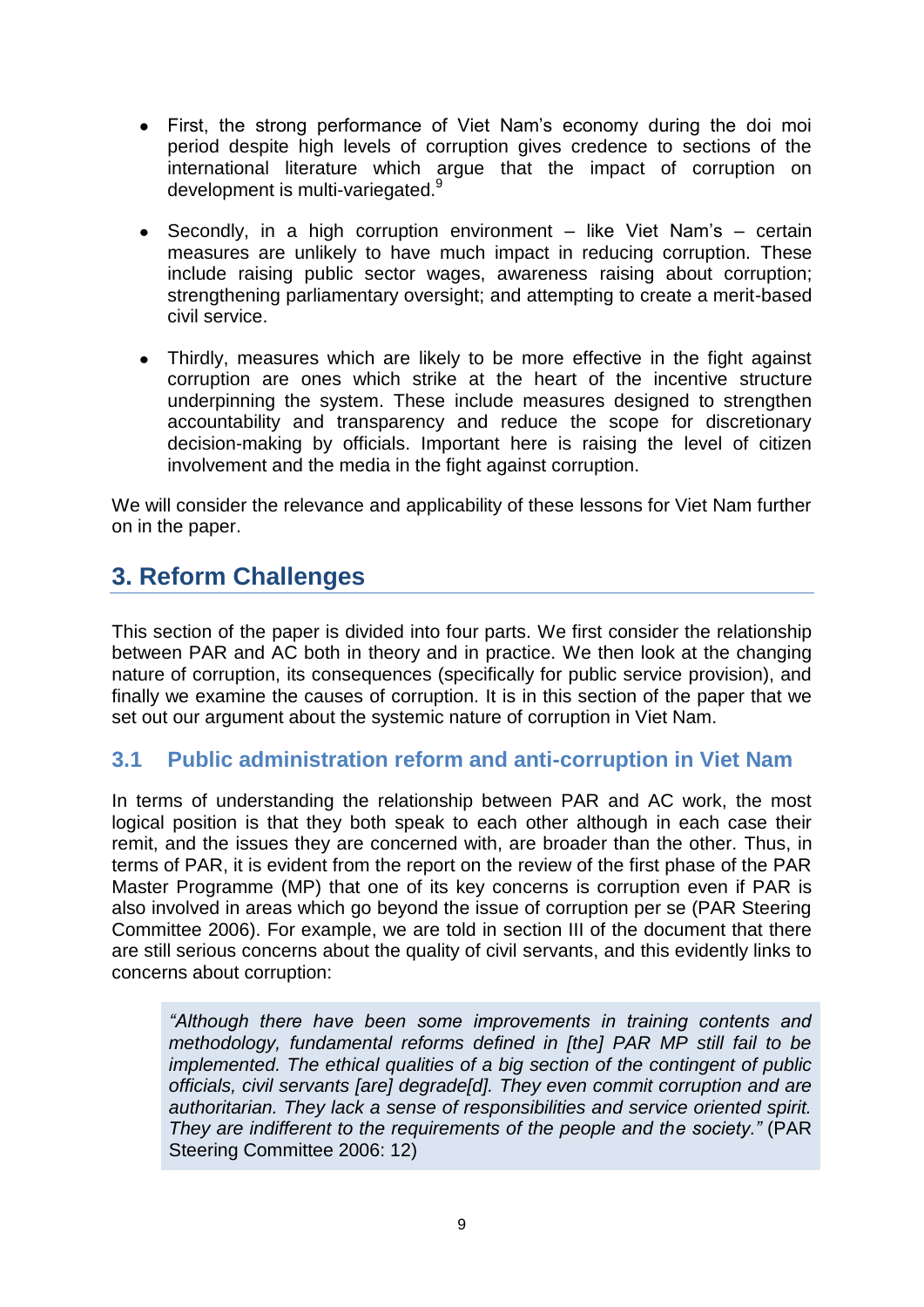Equally, the PAR MP"s focus on clarifying the responsibilities and tasks of different agencies, on reducing the scope for discretionary interference by state agencies, and on salary reform are all – one suspects – being carried out against the backdrop of concern about corruption even if this is not formally stated at every stage.

Similarly, looking at the government"s AC Strategy one can also see how the strategy speaks to issues relating to PAR. Its overall objective is described as creating a "clean and strong state machinery" staffed by "ethical and incorruptible personnel" (Government of Viet Nam 2009: 3). Moreover, in the second of its five "groups of solutions, the AC Strategy focuses explicitly on the exercise of state power and the civil service, highlighting  $-$  like PAR  $-$  the need to clarify the responsibilities of different agencies, improve the quality of civil servants, and tackle the problem of low public salaries (Government of Viet Nam 2009: 4). Moreover, in talking about the need to eliminate the "opportunities and conditions that give rise to corruption" (Government of Viet Nam 2009: 3) the AC strategy is also clearly signalling the need for an institutional solution to the problem of corruption.<sup>10</sup>

*"If you succeed in PAR you create a good basis for anti-corruption. If you fail in PAR, you create more opportunities for corruption."* (interview with international specialist on governance, October 2008)

While PAR and AC work clearly speak to each other – and are both important to each other"s success – they do not deal with identical issues or areas. For instance, AC work has a broader focus than PAR not least because corruption is not simply something which happens in the public sector. Furthermore, because of its focus on the delivery of public services, PAR naturally incorporates debates about the kind of public services Viet Nam is seeking to achieve and the different ways in which they may be delivered, which go beyond the remit of any AC Strategy. Such observations notwithstanding, it is undoubtedly important given the close relationship between the PAR MP and the AC Strategy to consider whether there is a danger of overlap between the two areas and hence a need for greater synchronisation.

Also important is whether there are any lessons to be learnt from the experience of implementing PAR, which may be relevant as Viet Nam moves to implement its AC Strategy. Specifically, we are referring to the criticism which has been levelled at PAR that it is simply too big and unwieldy, and hence difficult to coordinate. While this may be inevitable for a complex programme like PAR, it is, nevertheless, worth asking whether certain things could be done differently, which may have a bearing on how AC work in Viet Nam is developed going forward. We will return to this issue, and that of synchronisation between PAR and AC work, in part 4 of our paper.

While it is clear from the preceding analysis that there is a close mutually supporting relationship between PAR and AC work in Viet Nam in theory, it is important to consider how this relationship has worked out in practice. Put another way, has PAR made significant inroads into addressing the problem of corruption during its lifetime? Or, has AC work made a difference in terms of improving the quality of administrative procedures?

While the situation on the ground is obviously complex and varied (Malesky 2008), our research suggests that the overall impact has been small. That is, PAR has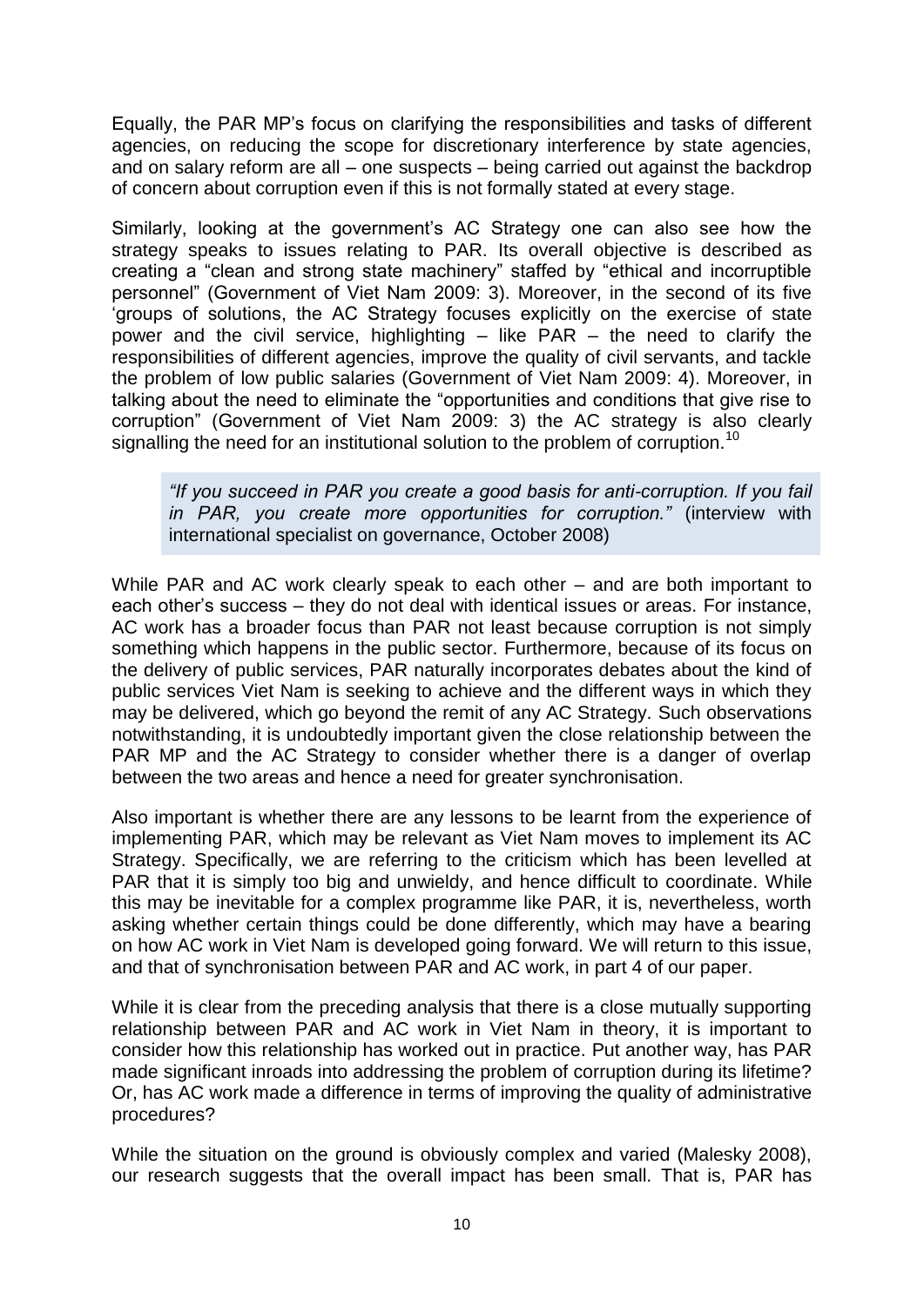generally not resulted in lower levels of corruption while neither has AC work led to strengthened administrative procedures. Moreover, it is not just based on our own research that we say this: it comes across clearly in the review of the first phase of the PAR MP, which while acknowledging PAR"s successes is equally explicit about continuing problems, including that of corruption. This includes a close association in people"s minds between public office and making money, the continued prevalence of nepotism in appointments, and high levels of bribery, fraud and embezzlement (Vasavakul 2008). Especially pertinent to our analysis is the attention paid in the report on the first phase of the PAR MP to the proliferation of organisations inside provincial departments, district bureaus, ministries and central branches, which the report says directly contradicts efforts within PAR to streamline the administrative apparatus (PAR Standing Committee 2006: 8-9). This, in turn, highlights the way in which the system tends to reproduce itself despite efforts to introduce reforms which push in the very opposite direction. Furthermore, there is a close relationship between the proliferation of government organisations and corruption since just as old organisations are closed down, new ones tend to form, one suspects, to keep people in employment and maintain the means to generate revenue.

*"[The reason there are still so many administrative procedures is because] people are afraid of losing power and income so they don't want to see a reduction."* (interview with government official, October 2008)

If, therefore, the impact of PAR on corruption has been relatively small, what about the effects of AC work on PAR?

Once again, our research suggests that as yet the effects have been limited. In particular, we would point to the existence of a wide range of qualitative and quantitative indicators, pointing not only to the persistence of corruption in Viet Nam, including in respect of public administration, but also asserting that corruption has worsened during the doi moi period (Central Committee of Internal Affairs 2005; Government of Viet Nam 2009; Transparency International 2006).<sup>11</sup>

We will now look at the changing nature of corruption in Viet Nam.

### <span id="page-14-0"></span>**3.2 The changing nature of corruption in Viet Nam**

In trying to understand the changing nature of corruption in Viet Nam, we are ultimately concerned with two things: firstly, how frequently corruption occurs, and secondly, the different ways in which it occurs. In relation to the first question, we have to accept that by its very nature, we can never measure corruption precisely. That is, we can never know the number of acts of corruption which occur in Viet Nam at any one time. Nor can we measure precisely the amount of money which is "lost" to corruption although it is important to remember that corruption need not involve money, and that as we saw with reference to the international literature on corruption, different kinds of corruption have different developmental effects.

*"Between October 2007 and August 2008, the number of corruption cases going to court fell. Government Inspectorate said that this was an achievement. Others, however, say that this statement is not quite correct*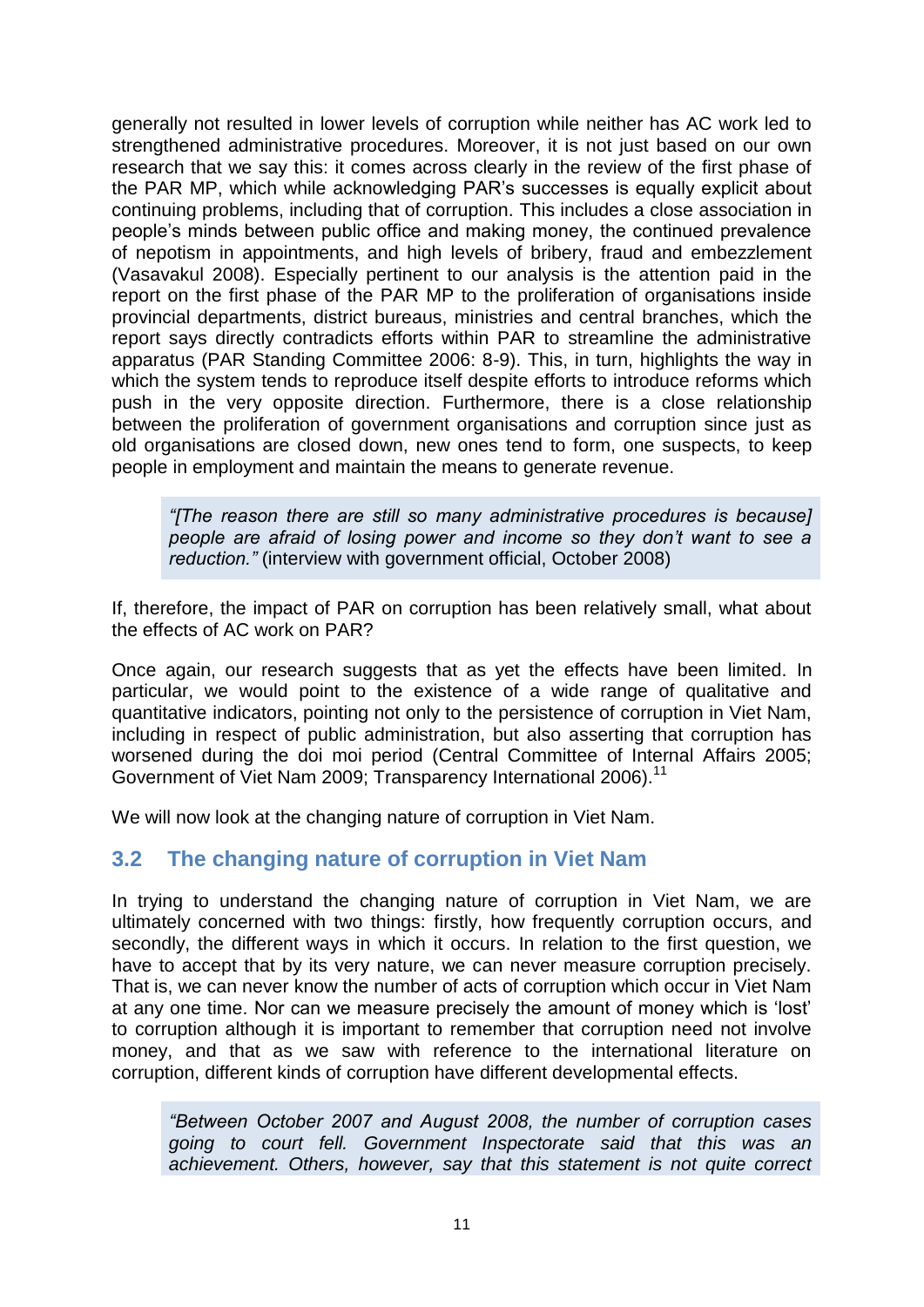*because it may be they just haven't discovered the corruption."* (interview with official with responsibilities in the anti-corruption field, October 2008)

Despite these caveats, we can say with a fair degree of confidence that since doi moi both the incidence of corruption and the sums involved have increased, and almost certainly have increased significantly. This is not to suggest that there was no corruption under central planning. Indeed, significant portions of the academic literature on Viet Nam highlight the way in which corruption did exist under planning (Fforde 1993 and 1996; Kerkvliet 2005; Koh 2004). Nevertheless, looking at the situation today, we can say that marketisation and international integration have created more opportunities for corruption – not least because there is more money flowing around. Also, liberalisation in Viet Nam has not been accompanied by a retreat of the state but rather it has remained central to the operating of the business environment, and this too has provided opportunities for corruption (Gainsborough  $2003a$ ).<sup>12</sup>

Against the backdrop of over twenty years of reform, there is also a sense in which certain kinds of corrupt behaviour, which previously might have attracted attention or raised eyebrows, have simply become more acceptable, or at least more normal. Anecdotally, one suspects this extends to the amounts of money involved in corrupt transactions such that if we could devise an objective measure of the amount of money lost to corruption each year we would probably find that it has risen during the doi moi period even relative to the increase in the size of Viet Nam"s economy. Furthermore, notwithstanding official efforts to tighten inspection and audit mechanisms and clamp down on corruption, it is probably easier in certain respects for those who engage in corruption to go undetected. This is in large part because being wealthy is more acceptable – and normal – such that conspicuous displays of wealth attract less attention today even if they have been obtained by corrupt means.<sup>13</sup> Data from the Vietnam Provincial Competitiveness Index (VPCI) 2008 reveals that the importance of bribes (referred to as "informal fees") has not declined since 2006. In addition, VPCI data also underlines the fact that time cost of dealing with bureaucracy or bureaucratic regulations remains high (Malesky 2008). See Figures 3.1 and 3.2 below.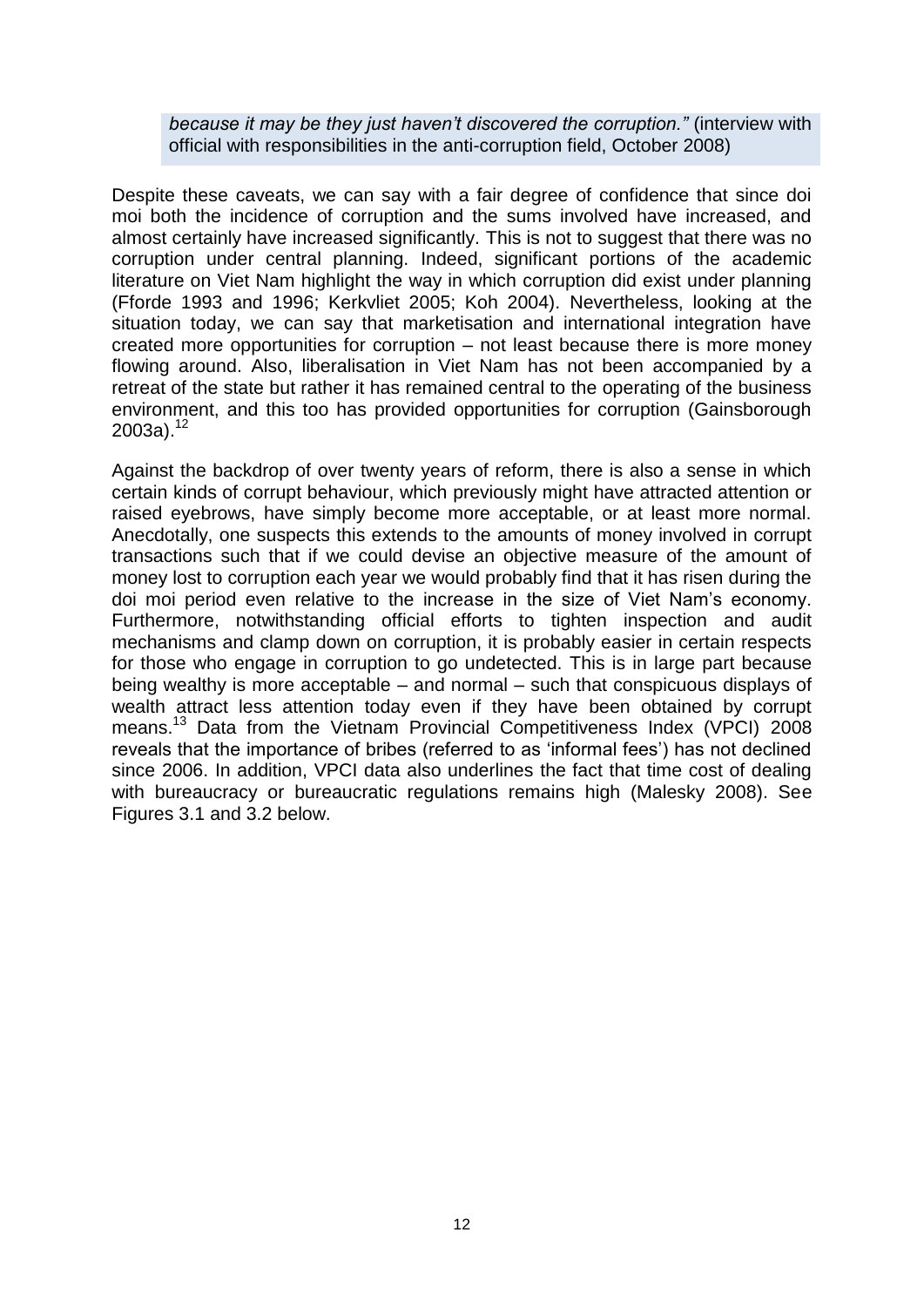

**Figure 3.1. Comparison of Time Costs of Regulatory Compliance 2006-2008**

The second area we are interested in assessing regarding the changing nature of corruption concerns the types of corruption which occur in Viet Nam today. Writing on Viet Nam has tended to categorise corruption in a variety of different ways. Some have referred – somewhat blandly – to the existence of administrative, political, and judicial corruption in Viet Nam (Anti-Corruption Resource Centre 2008). Others have made a distinction between public sector and private sector corruption. Some commentators have referred to petty and grand corruption with the former tending to be understood as small-scale, everyday corruption, and the latter being larger scale and involving high-level officials either directly or by providing protection (UNDP 2008). All these different ways of classifying corruption have their uses although with reference to petty and grand corruption, the key point to make is that Viet Nam has both, and both are serious (Transparency International 2006).<sup>14</sup> Moreover, while there may be benefit in referring to public and private sector corruption, the fact that public and private are so blurred in Viet Nam raises questions about whether targeting 'private sector' corruption on its own is likely to be effective.<sup>15</sup>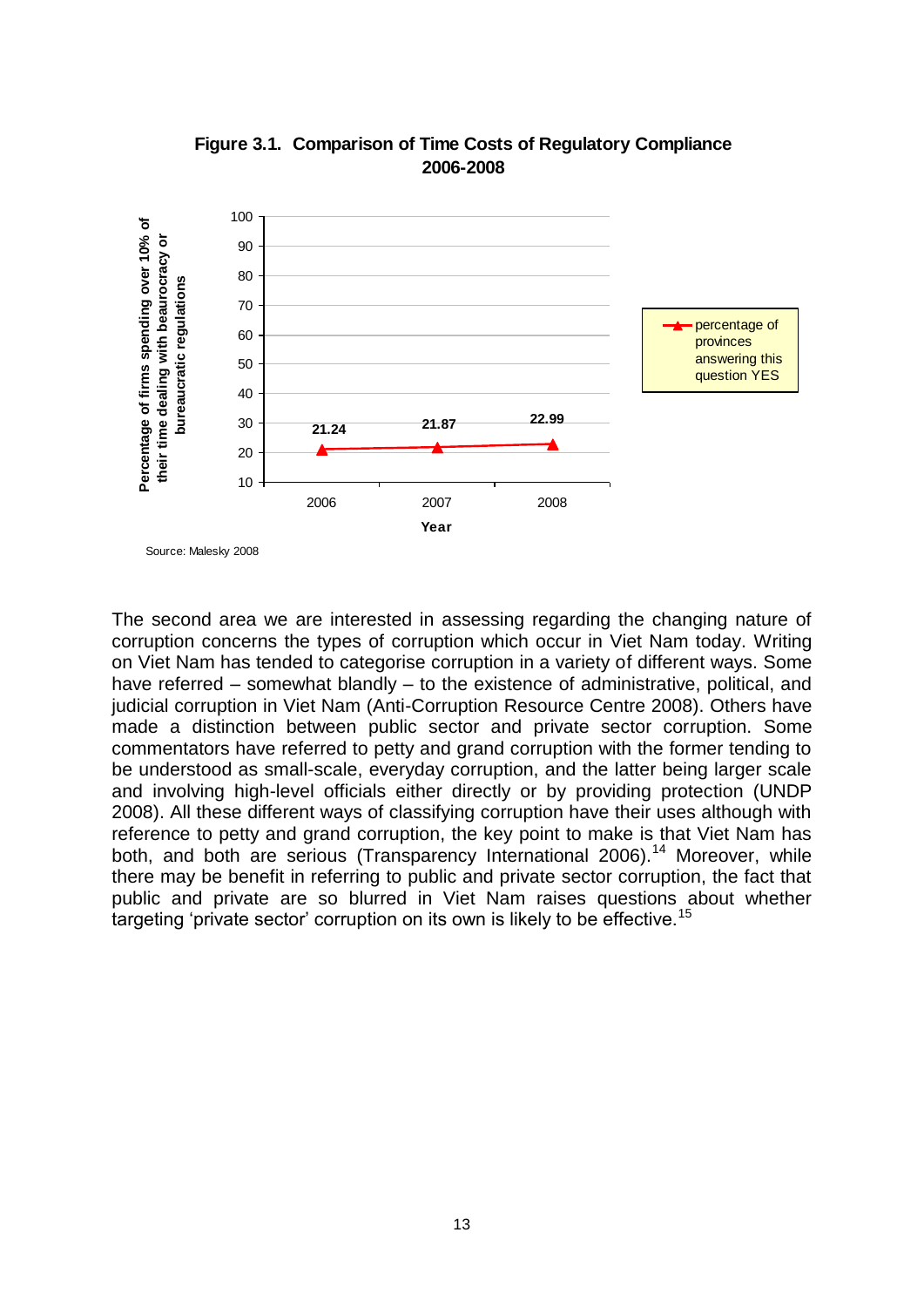

#### **Figure 3.2. Comparison of Informal Charges 2006-2008**

Taking the analysis a stage further, we can add that corruption in Viet Nam occurs at all levels of the Party and State and in all sectors, including both the public and the private sector. Moreover, it is no exaggeration to say that in business and in public administration – again both private and state – corruption is the norm in Viet Nam insofar as generally speaking it is impossible to operate without engaging in some form of corrupt practice. Both citizens and business people interviewed for our research confirmed this repeatedly, commenting that they had "no choice" but to pay bribes to get things done, or to agree to pay a percentage if they wanted to be considered for a government contract. Furthermore, people were often quite unsure whether such behaviour was wrong, preferring instead to see it just "as the way things are" (interviews with business people, Ha Noi, October 2008).

*"We don't want to give money but there is no other way."* (interview with government employee, October 2008)

On the whole, it appears that corruption is relatively predictable in Viet Nam by which we mean people know what the 'going rate' is  $-$  say, for example, to secure a public position or a construction tender (Gainsborough 2009a; Malesky 2008: 94; Salomon 2008). Moreover, in Viet Nam, people by and large get what they pay for, which it is worth noting is not a feature of all countries. Predictable corruption is in some respects harder to deal with because it is not necessarily regarded as a problem – as we have seen – so building political will to tackle it is more difficult. The effects of predictable corruption on development may also be less debilitating.

It is often said that corruption in Viet Nam – although a major problem – is not as serious as in Russia or Cambodia. The evidence for such claims is not especially strong but it has to do with arguments about state capture, which is arguably greater in Russia (Anti-Corruption Resource Centre 2008), and the degree to which the state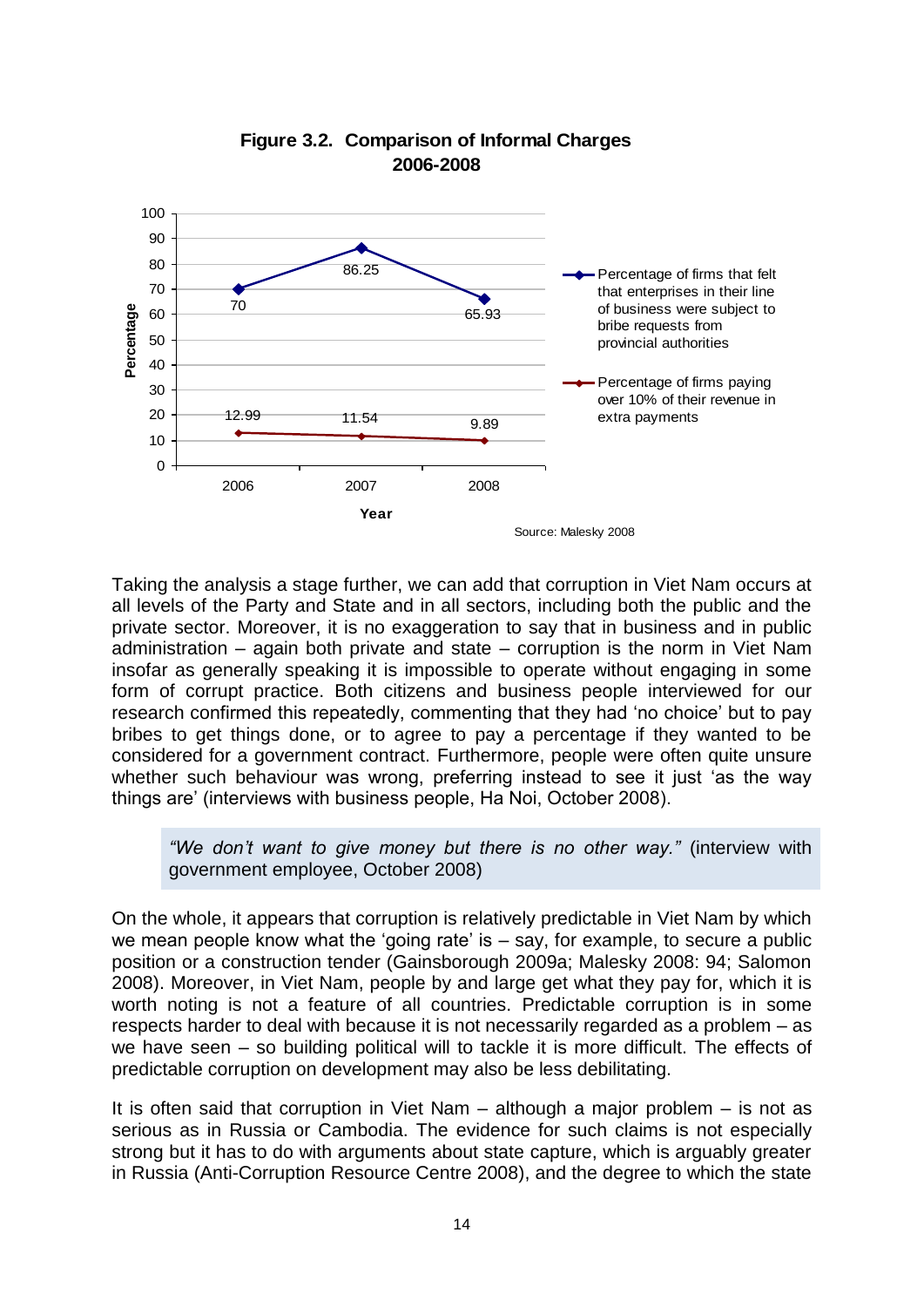acts with impunity, which is said to be greater in Cambodia than in Vietnam (Gottesman 2002; Hughes 2000). Moreover, it has been suggested that the state in Viet Nam has been more effective in keeping corruption within certain limits compared with other transition economies – for example, compare equitisation in Viet Nam with privatisation in Russia (Gainsborough 2009b forthcoming).

*"If your tax report is late, you will face a big fine. But it is easy to avoid it. You just put your report in a plastic folder with VND500,000 hidden between two blank sheets of paper, exchange mobile numbers [with the tax official], and [they] will change the date of receipt."* (interview with government employee, October 2008)

With reference to the public sector in Viet Nam, it is often said that certain sectors are more corrupt than others, and there is some truth in this. For instance, the diagnostic study of corruption conducted in 2005 by the Party"s Internal Affairs Committee revealed that respondents thought that the traffic police along with agencies with responsibility for land, customs, construction and taxation were the most corrupt (Central Committee of Internal Affairs 2005). Its findings were also born out by another study conducted around the same time (cited in World Bank 2006b). Nevertheless, this "headline" list leaves important sectors out (e.g. those agencies with responsibility for deciding appointments) and the reality is that all sectors are vulnerable to corruption even if some sectors are perhaps more vulnerable than others. See Figure 3.3 for more recent data on the presence of corruption across different sectors, and Figure 3.4 for data showing the geographical distribution of corruption in Viet Nam. Since the passage of the AC Law in 2005, there has been greater awareness of the vulnerability of anti-corruption agencies in Viet Nam to corruption.



#### **Figure 3.3. Coverage of Corruption by Sector**

Source: McKinley, Catherine (2008) Report on media reporting of corruption to AC Dialogue, November 28.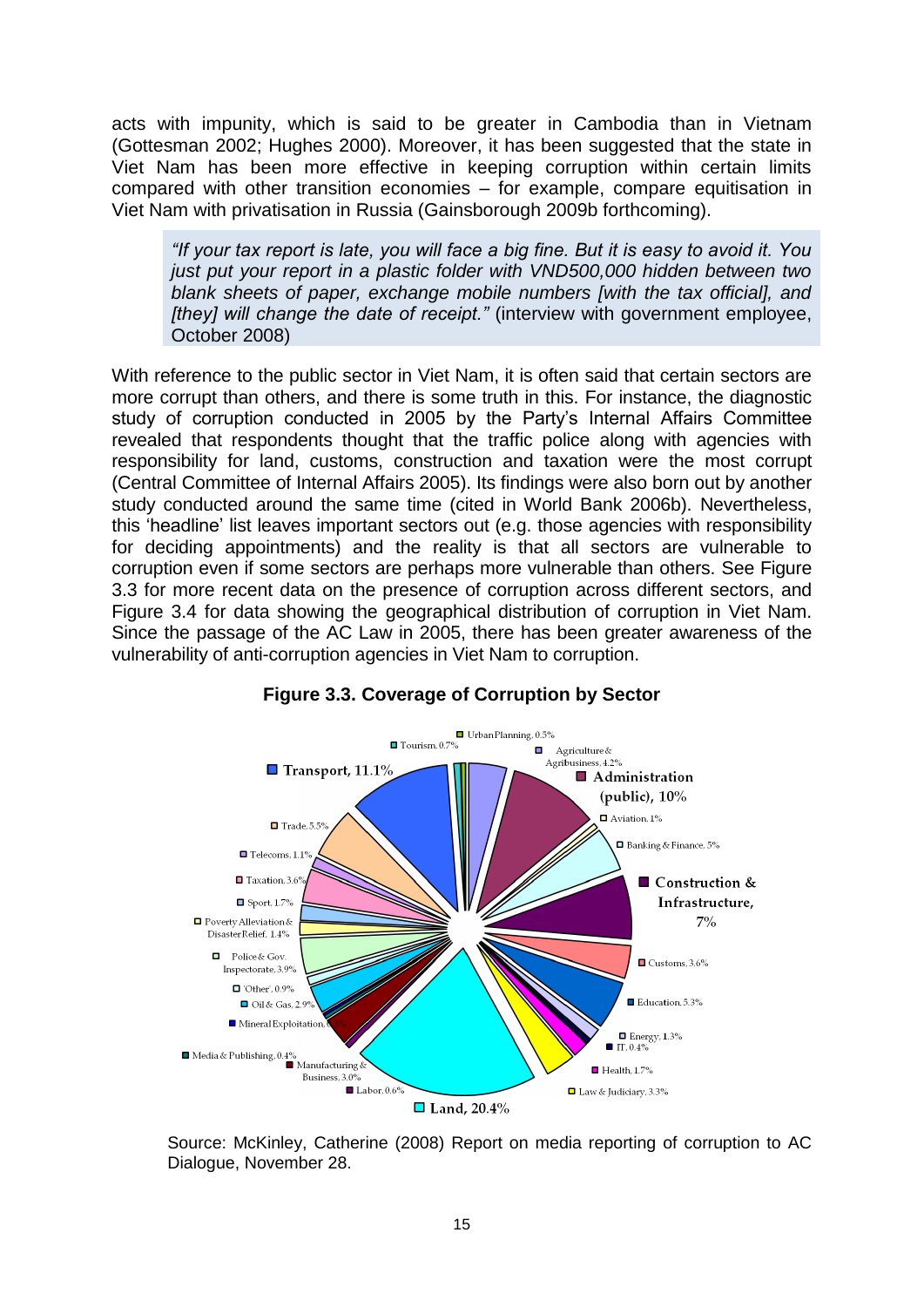While the above analysis provides the broad outlines of the nature of corruption in Viet Nam in terms of highlighting its ubiquity and institutionalised nature, there is more to say in terms of the precise ways in which corruption is occurring in Viet Nam and how this is changing. Writing in the 1990s, Gainsborough (2003a) explored the way in which the emergence of the land market and the move away from a mono-banking system, notably with the establishment of joint stock commercial banks, created new opportunities for corruption, as officials used inside knowledge about urban development plans to buy up land cheaply before its value became apparent. Others have written about corruption in relation to state enterprise reform, including equitisation, whereby state assets were 'hollowed out' such that they found their way – often illegally – into private ownership (Fforde 2004 and Gainsborough 2003a and 2009b). Others still have documented how elaborate corporate ownership patterns, notably with the establishment of cong ty con and cong ty con con (children and grandchildren companies), were used to access credit from the commercial banking system often by mortgaging the same asset again and again (Gainsborough 2003a and 2003b). While such behaviour was relatively new in the 1990s, such practices continue to this day albeit with variations. For example, there is now a greater tendency for people operating under a private sector label to engage in such practices compared with a decade ago, reflecting in part the greater confidence of the private sector. Nevertheless, the beneficiaries of such behaviour are still to be found in equal measure in both the state and the private sector (Cheshier and Penrose 2007).



**Figure 3.4. Geographical Distribution of Corruption**

Source: McKinley, Catherine (2008) Report on media reporting of corruption to AC Dialogue, November 28.

Corruption has also been classified during the doi moi period as occurring in one of three ways, namely grease or speed money, the illegal privatisation of state property, and the selling of state power (Vasavakul 2008). Some of this overlaps with our analysis above but is nevertheless useful. Grease or speed money refers to state officials offering a faster or better service to citizens or other officials who approach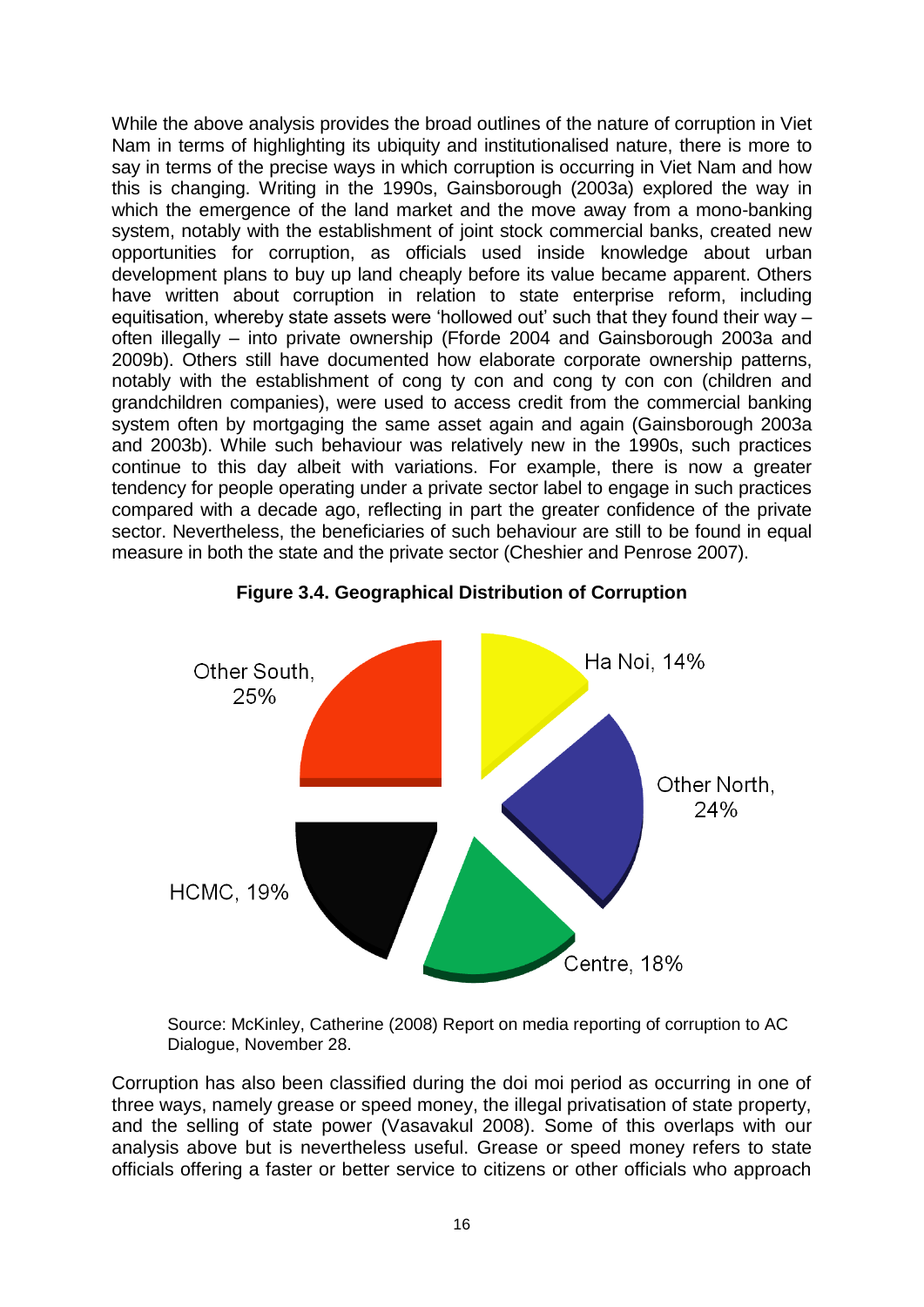them for services in exchange for payment. Grease or speed money exists in a wide range of sectors in Viet Nam, including education.<sup>16</sup>

The illegal privatisation of state property refers to public officials exploiting their position for private gain through fraud, embezzlement, extortion, smuggling or illegal tax collections. The selling of state power involves the acceptance of bribes in relation to recruitment or promotion in respect of public office. It can also involve the sale of services normally carried out by public officials to private individuals, including organised crime. This has happened in Viet Nam in respect of the judiciary and the police, most famously in respect of the Nam Cam corruption case (Vasavakul 2008 and Salomon 2008). The institutionalised nature of corruption in Viet Nam is such that it is possible to identify an extensive network of "buyers", "sellers", and "brokers". Sellers tend to be Party and government officials at all levels while buyers tend to include both officials and private business people (Vasavakul 2008: 8). Others have also spoken of how corruption has permeated the legislative process such that the very act of drafting laws is done in such a way to create loopholes and protect various vested interests.<sup>17</sup>

In writing on corruption in Viet Nam, the Vietnamese government has made reference to how corruption never stands still but constantly re-forms in new ways (Government of Viet Nam 2009). For example, the AC Strategy to 2020 notes that the development of the stock market and other financial instruments along with increased international integration has created new opportunities for corruption, including through organised crime (Government of Viet Nam 2009: 2). While this is certainly correct – and poses real challenges for enforcement authorities – it is an area which is under-researched.

### <span id="page-20-0"></span>**3.3 Consequences of corruption, including for public service provision**

The potential for negative fallout if corruption goes unchecked in Viet Nam has been recognised at the highest level of the CPV and GoV. The resolution of the 3<sup>rd</sup> Plenum of the Party Central Committee  $(10<sup>th</sup>$  term) in August 2006 focused specifically on the problem of corruption. Moreover, this followed passage of Viet Nam"s first AC law in 2005 while in 2008 the government issued its AC Strategy towards 2020. The AC Strategy is particularly explicit about the dangers from corruption, including acknowledging that the very survival of CPV rule is at stake:

"[Corruption is] leading to adverse effects in many ways, eroding the confidence of the people in the leadership by the Party and the management of the State, giving rise to potential conflicts of interest, social resistance, and protest, and widening the gap between the rich and the poor. Corruption has become a major obstacle for the success of Doi Moi and the fighting force of the Party, threatening the survival of the regime." (Government of Viet Nam 2009: 1)

Looking at the above analysis, it is striking how little emphasis is placed on the effects of corruption on the economy; not unreasonably since Viet Nam"s economy has performed well during the reform years despite widespread corruption. Thus, while economists may make arguments about costs of corruption and the risk that it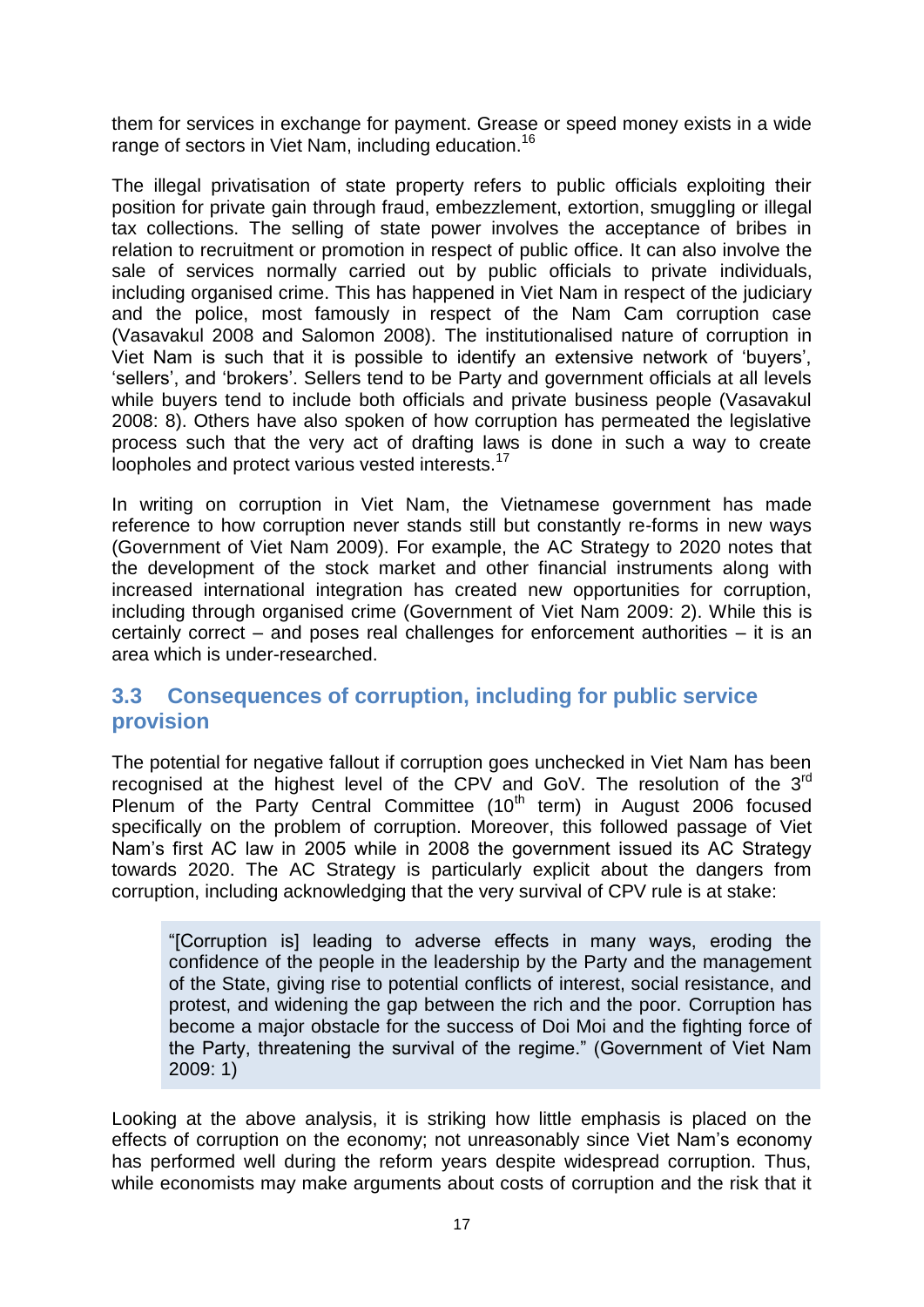might make Viet Nam uncompetitive, as yet this has not been the case, or at least not significantly. Moreover, it is not even clear that effects of corruption will become more debilitating as Viet Nam seeks to develop its economy further, including moving into higher value-added industrial production – although such claims are frequently made. In addition, it is often said that accessing capital on international markets requires a greater degree of transparency and more robust corporate government than Vietnamese firms are generally used to. However, what we in fact find, is that international lenders are willing to accept government guarantees – for example for state enterprises – if they are unsure about the reliability of the company they are lending to (email communication with international expert in Viet Nam, December 2008).

*"Corruption is not good because it undermines credibility [of the system], it undermines morality. The consequences are not just economic, it effects all aspects of life."* (interview with senior Vietnamese academic, October 2008)

Nevertheless, there are other good reasons to strive for efficient and discretion-free administrative procedures in Viet Nam on grounds of social justice, equity, and in order to avert a potential loss of CPV legitimacy. Rapid economic development in Viet Nam is being accompanied by widespread social change such that citizens" expectations of the state are changing, and there is less tolerance towards officials who make life difficult for people (Gainsborough 2007b). While it is true that most people if they are able to play and pay the system will do so, there is also a growing sub-section of Viet Nam"s citizens, who are increasingly angry about corruption. Thus, there is a clear link between the provision of better public services and hence effectiveness comparing Viet Nam with South Korea.

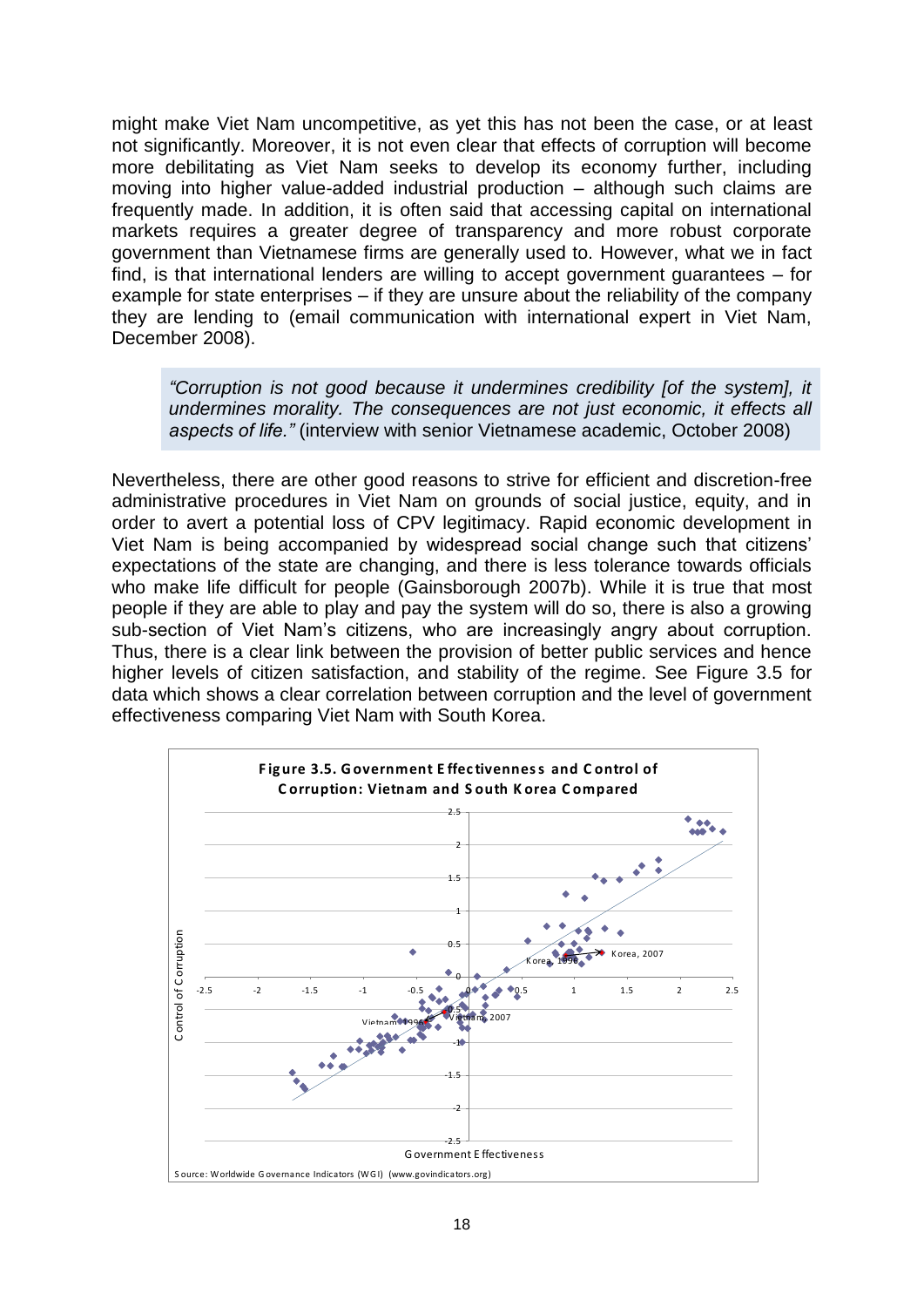A key flash point in relation to unclear and untransparent administrative procedures concerns land, which has been the source of a growing number of protests in recent years (Dinh 2008a; Kerkvliet 2003).<sup>18</sup> In addition, while businesses are generally able to navigate Viet Nam"s myriad rules and regulations, securing permissions and opening doors, firms we spoke to nevertheless expressed profound frustration at the lost opportunity cost resulting from the time and money lost from going backwards and forwards to government offices to deal with issues which should not have been a problem in the first place (Malesky 2008; interviews with business people, Ha Noi, October 2008).

*"Waiting in a long queue wondering whether our document will be looked at…coming backwards and forth as they keep asking for more information…it is the lost opportunity cost [that matters] as you can't do other things."* (interview with Vietnamese businessman, October 2008)

We now turn to the causes of corruption and difficulties in administrative procedures.

### <span id="page-22-0"></span>**3.4 Causes of corruption**

Within the academic literature there is a range of views as to the causes of corruption. Some scholars focus on structures (Oi 1989; Shore 2005) while others look at agents (Chan and Unger 1982; Womack 1987). Some scholars view corruption as a crime of calculation, not passion (Klitgaard et al 2000), while others emphasise the importance of understanding the social foundations of corruption (De Sardan 1999). In reality most explanations of corruption draw on a mixture of all these. Here, we will briefly refer to three explanations as these are the ones which are most relevant to our purposes: agency-idealist; structural material; and structural idealist theories of corruption.<sup>19</sup>

Agency-idealist theories of corruption represent some of the oldest explanations for corruption. They also sit most comfortably with popular understandings of corruption. Put simply, they argue that bad people steal, offer or accept bribes, and good people do not. Thus, corruption is widespread where an individual"s ethical behaviour is in doubt (Wraith and Unger 1963).

Structural materialist explanations of corruption, meanwhile, are popular with economists although they have also attracted a following among political scientists. Structural materialist explanations typically treat all agents the same, arguing that their sole motivation is to maximise economic returns. Variations in corruption are then seen as the result of structural factors which create or constrain the incentives within which agents operate. Hence, corruption is likely to be highest, it is argued, when monopoly power and discretion on the part of officials are widespread, and where checks and balances are lacking (Klitgaard et al 2000). Others from the structural materialist camp have emphasised the way in which in some countries, the administrative system is only able to function if people pay bribes or deploy other informal practices to oil the wheels (Oi 1989).

Structural-idealist explanations seek to explain how social context and culture lead to variations in corruption levels. For instance, this might involve exploring the way in which gift-giving or Confucianism might lend itself towards corruption (Moon and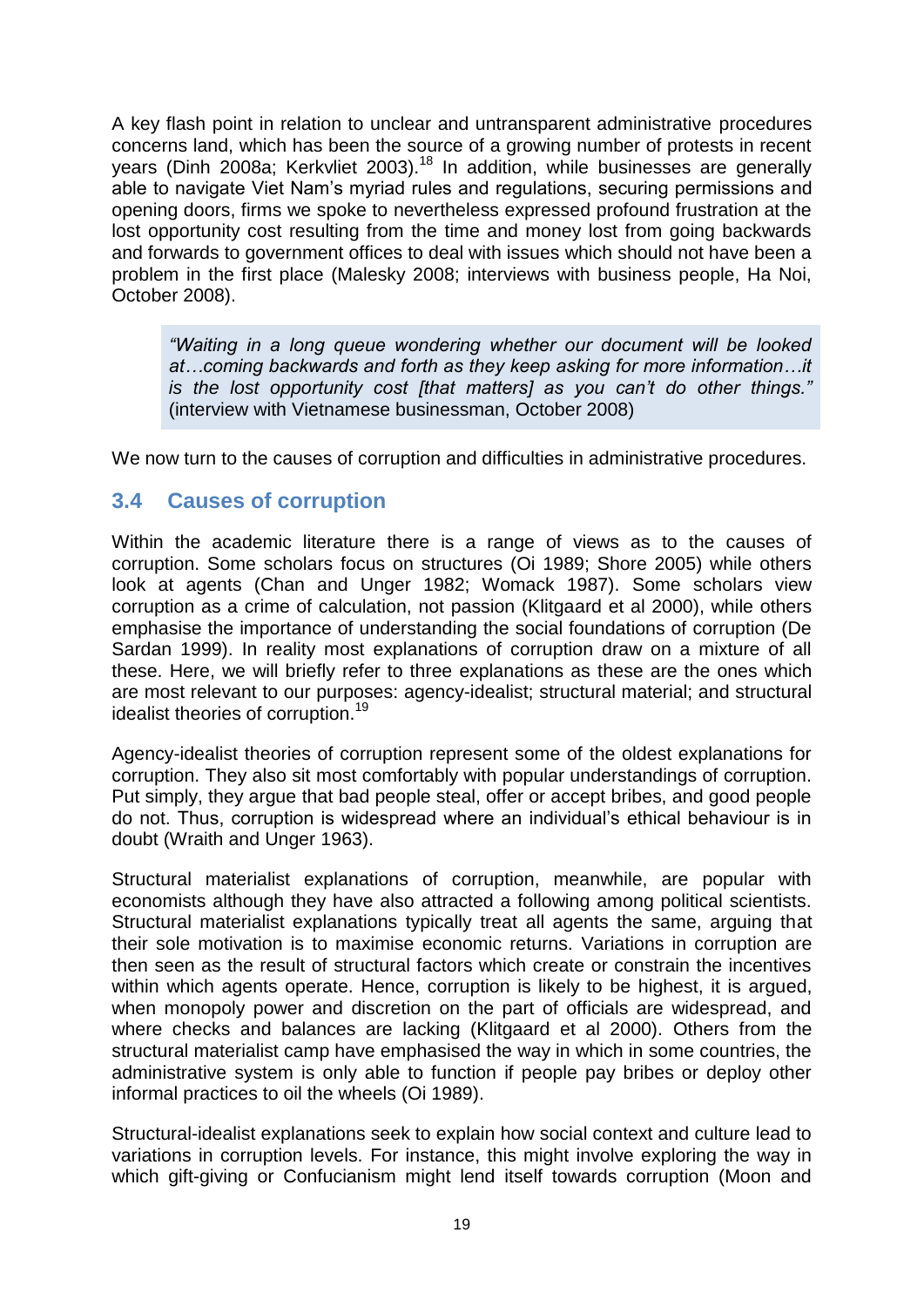McLean 2003). Not surprisingly, cultural explanations of corruption are controversial since they seem to imply that certain cultures may be morally inferior to others. Nevertheless, applied sensitively, cultural explanations can be useful as they allow for the possibility that what is viewed as corruption in one context may not be the same as how it is viewed in another context.

With reference to Viet Nam, we can see that all these explanations for corruption have been applied at one time of another. For example, it is not uncommon to hear that corruption exists in Viet Nam because there is too much scope for discretionary behaviour on the part of officials, notably in respect of the economy, or that corruption is the result of a poor ethical outlook on the part of officials, including the assertion that ethical standards have got worse during the doi moi period (interviews with government officials and Vietnamese academics, October 2008). Other explanations for corruption in Viet Nam view it as a consequence of insufficient reform, including regulatory loopholes as a result of the transition from plan to market; low salaries; a legacy of the state subsidy period, notably the ask-give mechanism. Other commentators see corruption as a result of decentralisation (Anti-Corruption Resource Centre 2008); preferential treatment of state-owned enterprises; dangerously close political-business relations (Beresford 2008); poor implementation of the country's laws and related regulations (Davidson et al 2008; Fritzen 2005); and a lack of political will (Transparency International 2007).

In a report on corruption in Viet Nam and Russia, the Anti-Corruption Resource Centre, U4 concurs with a large part of this:

"Rapid economic growth is accompanied by increased demand for administrative functions such as the need for more government permissions to engage in economic activities via licenses, approvals, consents and the like; this in turn increases opportunities for administrative or petty corruption." (p. 3)

"Local governments have also been given new authority and greater control over local expenditure, notably in infrastructure, and increased freedom to approve foreign investment projects. These decentralisation efforts have led to the uneven implementation of laws and variations in requirements have given local officials considerable discretion to demand bribes for issuing licenses and permits, leading to more administrative corruption." (p. 4)

"Legal systems…were found to be underdeveloped and unprepared to deal with the demands of economic transition, which not only led to a slew of ad hoc and inconsistent laws. Confusion in the application of these laws also led to greater opportunities for judicial corruption." (p. 6)

For its part, GoV echoes some but not all of these explanations. For instance, it tends to dispute assertions about a lack of political will – particularly at a high level – instead placing emphasis on unclear regulations, weak implementation of AC policies, and a decline in ethical standards on the part of officials (interviews with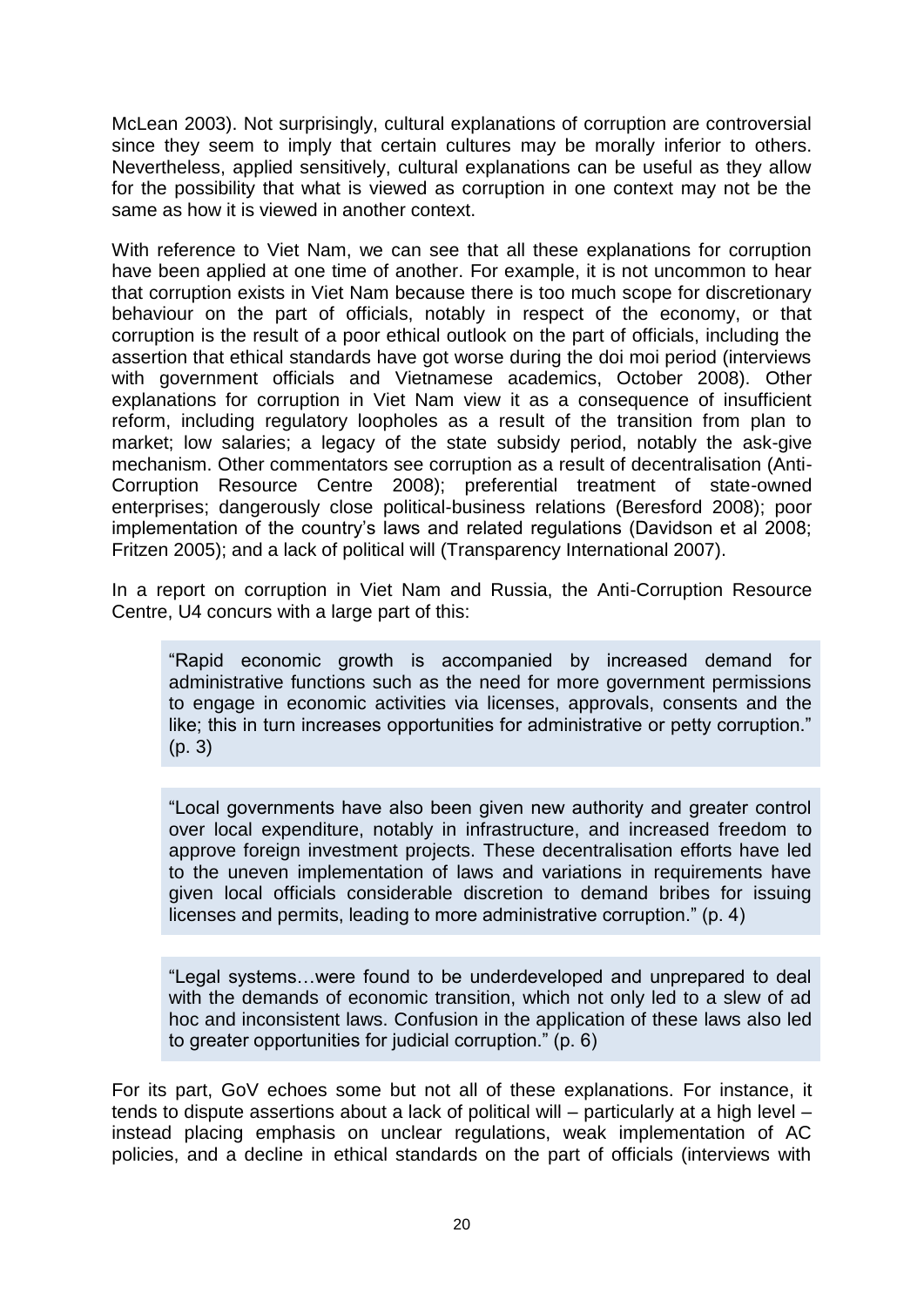government officials and Vietnamese academics, October 2008). In its AC Strategy to 2020, GoV explains the persistence of corruption in Viet Nam as follows:

"The main causes of [corruption] are the fact that the system of policies and laws has not been well synchronised or well aligned; the strengthening of agencies and organisations in the political system still fails to keep up with the development of the socio-economic life; the personnel of public officials and civil servants are still unprofessional, the ethics of a significant portion of public officials and civil servants is downgraded; the implementation of guidelines, policies and solutions for preventing and combating corruption that were put forward during the past few years still fail to meet the requirements and expectations, with poor effectiveness, especially there is the lack of a comprehensive long-term strategy or plan for preventing and combating corruption." (p. 2)

While there is merit in at least some of the above analysis, generally speaking it places far too much emphasis on the failings of individuals, on the one hand, and on unclear regulations and poor implementation of them, on the other. Of course, these things are not irrelevant but to place them at the centre of the analysis is to fundamentally misunderstand the problem of corruption. Put simply, corruption in Viet Nam is a systemic problem. That is, corruption exists not as an aberration of the system – at least not primarily – but rather it is the system. See Box 3.1 for further explanation of what it means to understand corruption as a systemic problem. Controversial though this assertion may be, it can be understood with reference to three key generalisations about the state in Viet Nam: firstly a tendency in Viet Nam to view public office as a vehicle for personal enrichment; secondly; a tendency to pay attention to servicing one"s patronage network rather than working for some notion of the public good; and thirdly a tendency to use uncertainty and a lack of clarity in respect of regulations as an instrument of rule (Gainsborough 2008).

#### **Box 3.1. Corruption as a systemic problem**

To describe corruption as a systemic problem is to emphasise the way in which corruption should be seen less as an aberration of the system but more as the normal workings of the system, which has its own distinctive logic, which is self-perpetuating. The strong connections in people"s minds between public office, making money, and other forms of personal advancement, lies at the heart of this. Viewing corruption as a systemic problem therefore places heavy emphasis on the informal but often institutionalised way in which governance occurs. With reference to Viet Nam, viewing corruption as a systemic problem is helpful in explaining why it is that interventions by the Government of Viet Nam (GoV) in respect of public administration reform (PAR) and Anti-Corruption (AC) have generally failed to have the desired effect such that the problems which the reforms are designed to tackle persist. It also shifts the emphasis away from viewing corruption as primarily an ethical issue or as a consequence of unclear regulations or poor implementation. Viewing corruption as systemic problem is not to be confused with criticising one-party systems in relation to the problem of corruption as it is noted that corruption occurs in all political systems.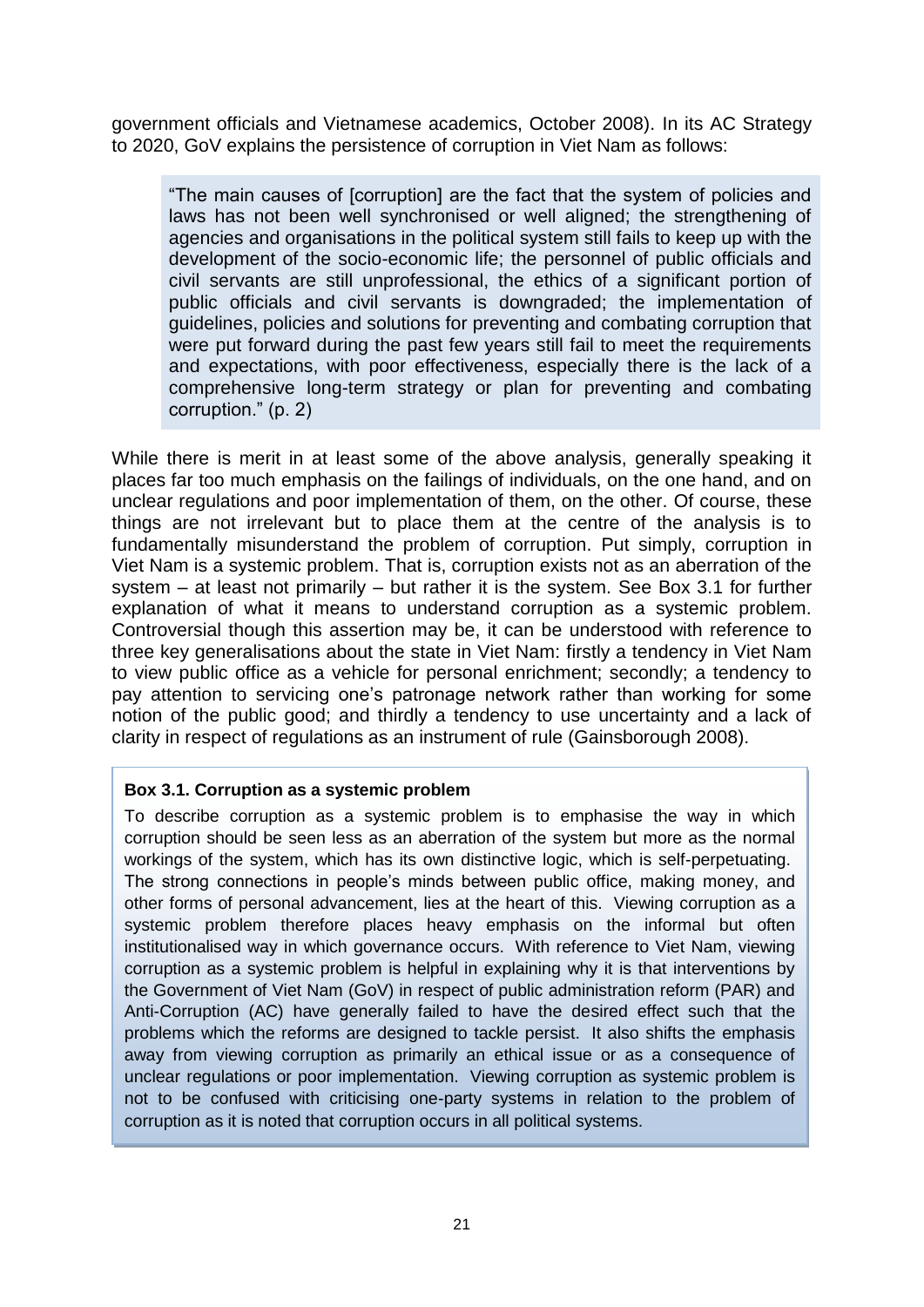How current problems have emerged historically is complex and is beyond the scope of this paper. Nevertheless, it is important to add that this characterisation of the state is not unique to Viet Nam: indeed, it far more widespread globally than is generally realised. Moreover, to characterise the state in this way is expressly not to point the finger at any particular individual, politician or department, or to highlight their supposed moral degeneracy. Of course, even within this system, there are some people who overstep the mark. However, generally speaking, the approach to understanding corruption advocated here adopts a more sympathetic standpoint in relation to corrupt behaviour, not condoning it but arguing that as the system currently operates, it is simply unrealistic to expect people to behave differently if they want to get anything done.

The validity of our first point, namely that there is a tendency in Viet Nam to view public office as a vehicle for personal enrichment, makes immediate sense if one recalls that public office in Viet Nam comes with a price tag (i.e. it can and frequently is purchased) (Acuna-Alfaro 2008b; Gainsborough 2009a; Salomon 2008; Transparency International 2006). Thus, officials or prospective officials are not buying their seat simply out of the goodness of their heart but rather because they expect to get something in return (i.e. to recoup their investment). And, as was discussed in part 3.2 of this paper, this happens in a whole variety of ways whether it is officials charging for their services, running businesses, or exploiting their position for private gain in other ways. $20$ 

In relation to our second point, namely a tendency to pay attention to servicing one's patronage network rather than working for some notion of the public good, the argument would be that in the Vietnamese system, looking after those in your immediate circle or patronage network is regarded as the ethically right thing to do. In fact, not to do so, would be viewed as behaving badly. This, for example, explains the continued high prevalence of nepotism in appointments despite formal efforts to eradicate it (Salomon 2008).

Those regulations in Viet Nam are frequently unclear and overlapping – our third point – is not by design, or the result of the activities of any one official (e.g. inexperience of those drafting such regulations). Rather, the rules are unclear in Viet Nam because there is an inherent logic of the system, which necessitates that they are – as a means of exercising power over people and in order to create opportunities for private gain. A good example would be the persistent difficulties which have been encountered in relation to PAR in respect of attempts to clarify job descriptions (PAR Steering Committee 2006), leading to the conclusion that despite a formal commitment to such a process, actual commitment is low because a clear job description would limit the ability of office holders to exploit their public position for private gain (interviews with UNDP programme officers, October 2008).

Once it is understood that the system operates in this way, a number of important things fall into place, which are highly relevant in relation to efforts to devise an effective AC strategy. Firstly, it is clear that many of the reasons put forward for the existence of corruption in Viet Nam are second-order causes at best, which fail to go to the heart of the problem. For example, corruption in Viet Nam is not primarily an ethical issue: most people in Viet Nam are thoroughly decent people who nevertheless operate in a system which requires certain kinds of behaviour of them if they are to survive in the system, to provide for their families, and to get thing done.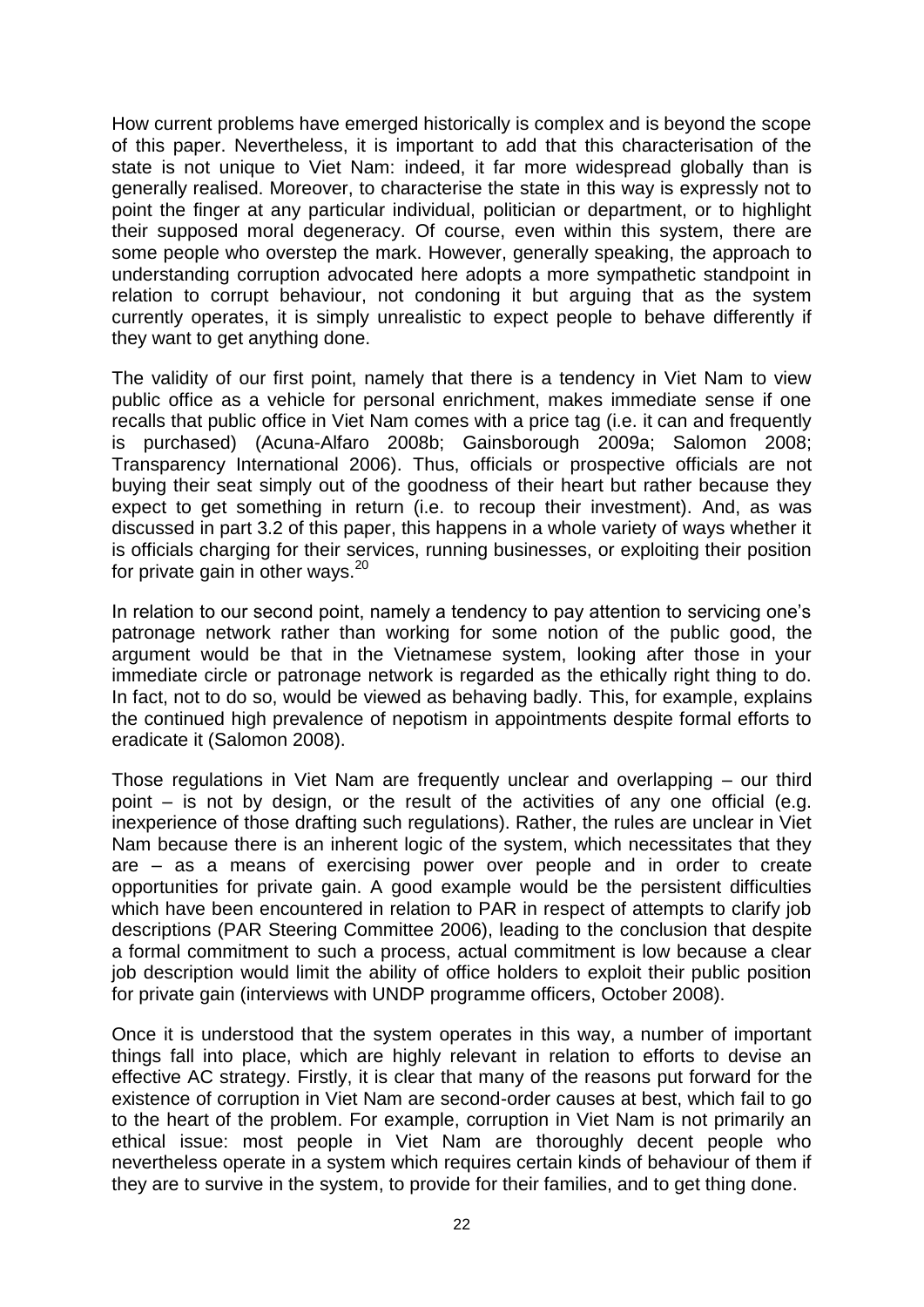Understanding corruption as a systemic problem also makes it easier to see that low salaries are not a fundamental cause of corruption even if paying officials poorly does not help matters.<sup>21</sup> Furthermore, viewing corruption as a systemic problem makes it clear that simply trying to clarify the rules will not actually change behaviour. As we have seen over more than a decade of PAR reform, this is almost impossible to do, not because individuals lack capacity but because the system itself works against this happening (i.e. based on how the system is structured the incentives do not exist for this to happen). There are similar problems talking about corruption as a problem of implementation. That is, one can talk about implementation as much as one likes but redoubling efforts to strengthen implementation will not change anything as long as the logic governing the system remains unchanged. Instead, what is required if corruption is to be reduced, is nothing less than fundamentally changing the underlying logic of the system. How to do this is the focus of our next section.

### <span id="page-26-0"></span>**4. Policy Recommendations**

In this section, we first review our key findings prior to setting out our recommendations, focusing on transparency, enforcement, civil society and media. We then relate our recommendations to existing practice in Viet Nam, pointing out similarities and differences in relation to the government"s AC Strategy to 2020. We then consider scope for greater coordination between PAR and AC work before concluding with some final considerations in relation to moving the policy dialogue forward.

### <span id="page-26-1"></span>**4.1 Key findings of the research**

In order to advance towards discussion of our policy recommendations, it is necessary to take stock of the key findings of our paper so far.

Our first finding is simply that there is a close relationship between PAR and AC. That is, while the remit of both PAR and AC is broader than the other, they both have at their heart the objective of strengthening administrative procedures – amongst other things – and hence substantive progress in one area is likely to result in progress in the other.

Second, we have established that the relationship between corruption and economic development is multi-variegated and complex, and that there is not a clear link between corruption and economic development. The relatively robust performance of the Vietnamese economy during the doi moi period despite the existence of high levels of corruption is strongly supportive of this conclusion. That said, we have argued that there are strong reasons to move to tackle corruption on the grounds of social justice, equity, and because it is undermining of political legitimacy. In addition, we believe that there is a strong connection between the quality of public services and political legitimacy, which GoV could do more to exploit.<sup>22</sup>

Third, we have established that corruption and many of the associated problems of weak public administration are systemic in nature. That is, they should be seen less as aberrations of the system but more as the normal workings of the system, which has its own distinctive logic, which is self-perpetuating. The strong connection in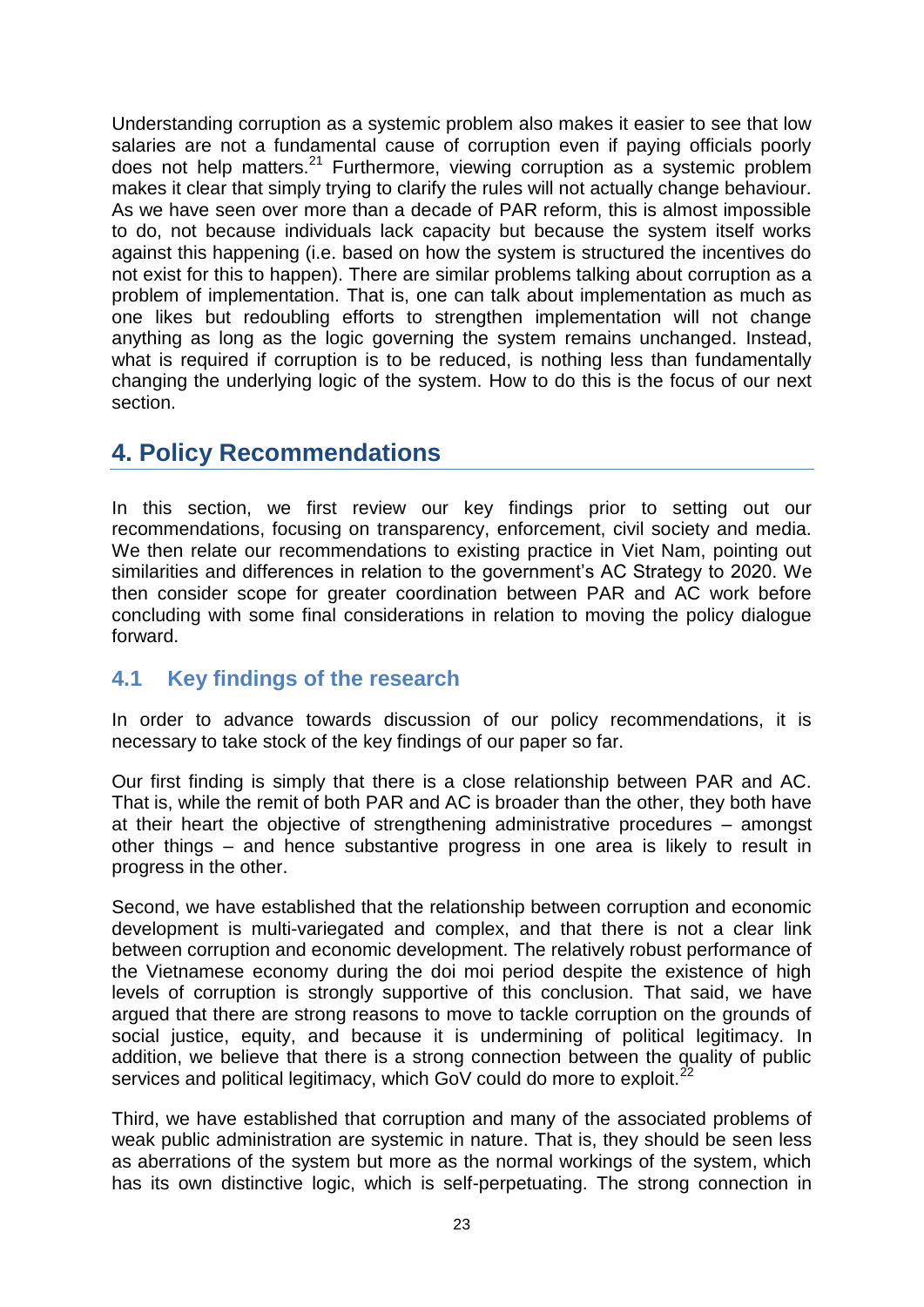people"s minds between public office, making money, and other forms of personal advancement, lies at the heart of this.

Thus, as we have seen, many of the measures carried out in the name of AC or PAR, simply tinker at the edges and hence fail to alter the overall incentive structures. Consequently, such measures have little or no impact, or as is often the case, the system simply recreates itself such that corruption moves to a new location or takes on a new form. The way in which new offices spring up no sooner than old ones are closed down provides vivid illustration of this (PAR Steering Committee 2006: 8-9). Once again, this is explained by the fact that the system, with its perpetual need to provide revenue streams for those serving in it, requires that this happens.

*The central finding of this paper, therefore, is that any AC strategy which fails to recognise the systemic nature of the problem, and act accordingly, is doomed to failure.*

We would also add that this finding is as relevant to the success of PAR as it is to AC. We also believe that it is insufficient attention to the systemic nature of the problem which explains the relatively poor performance of PAR and AC to date.

Fourth, we have looked at work by Shah (2005) on corruption. Shah argues that in a high corruption environment like in Viet Nam, certain interventions are of low priority from an AC perspective because without more fundamental reform they are unlikely to alter the way people behave. These include: raising awareness about corruption; establishing a specialised anti-corruption agency, increasing public sector wages, seeking to establish a merit-based civil service, and strengthening parliamentary oversight. Shah, meanwhile, highlights a series of other interventions, which he argues should be prioritised, including: economic policy reform; strengthening the rule of law; reducing the size of the public sector; strengthening media and judicial independence, and citizen participation in the fight against corruption; and establishing a service delivery culture within the public sector (Shah 2005).

While there is much that is valuable in Shah"s analysis, he still says very little about how such measures should be achieved nor is he familiar with Vietnamese conditions. Hence, it still necessary for us to map out the kind of interventions which may make a difference in respect of Viet Nam, including detailing the manner in which such interventions might be pursued.

### <span id="page-27-0"></span>**4.2 Recommendations**

Recognising the systemic nature of the problem of corruption, we argue that there is no single approach that can be adopted in Viet Nam in order to reduce corruption and strengthen public administration. Rather, it is necessary to pursue a variety of approaches over time, which cumulatively are designed to change the incentives governing the system.

We argue that an integrated approach to tackling corruption is likely to pay special attention to increasing transparency and improving enforcement, with the key objective over time being to make the system more accountable, and to increase the costs of corruption. If we had to identify one thing we would prioritise above all else it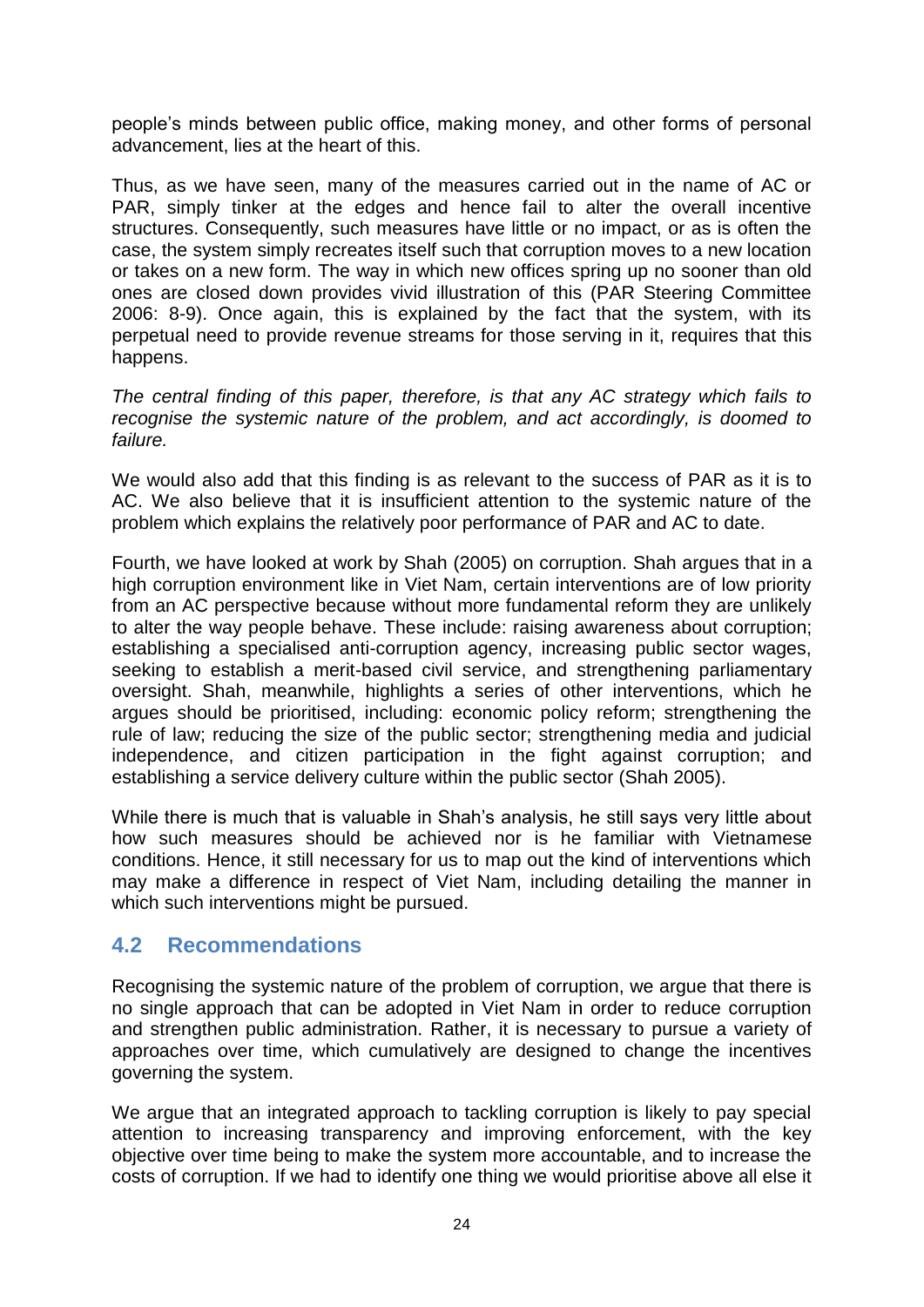would be increasing transparency. Strengthening the role of civil society and the media in the fight against corruption is also critical to the strategy proposed in this paper because along with transparency and enforcement this is crucial to making the system more accountable.

*"Unless it is imposed by the people, by society, you won't achieve transparency."* (interview with Vietnamese employee of international organisation, October 2008)

In relation to transparency, we believe there needs to be much greater emphasis in Viet Nam on getting public information – and indeed all issues related to the business of government – into the public domain as a matter of course. This includes reviewing the Law on State Secrets in order to narrow down its scope. The ultimate objective is that no government agency should think that it is possible for it to carry out its activities without being subject to public scrutiny. Crucial here is that it should not be left to the discretion of individual offices what they are required to put in the public domain. Rather, this should be decided for them, and enshrined in law, with clear penalties for agencies or individuals who fail to comply.

While the drive for transparency should involve placing a spotlight on all aspects of government, there should specifically be a move towards full disclosure of all inspections and audits carried out by the Government Inspectorate (GI) and State Audit of Viet Nam (SAV) along with publishing the activities of prosecuting bodies, judicial proceedings and rulings. While the precise way in which greater transparency is to be achieved in Viet Nam requires more detailed work, we would recommend the setting up of a "Transparency Roadmap" by the government detailing what different agencies are required to do over a designated timeframe. There may also be scope for sectoral roadmaps whereby different sectors detail their plans to increase transparency.

In respect of enforcement, we advocate building on existing institutional structures as set out in the fourth group of solutions in the government's AC Strategy while paying special attention to the way in which different agencies work together. We do not advocate establishing any new AC agencies in the short term. However, over time it is likely that the role of the Steering Committee on Anti-Corruption, and its supporting body, OSCAC, will evolve such that its relationship with other agencies, such as GI, will need to be kept under closer review to avoid duplication of work.

*"There are lots of organisations involved [in the fight against corruption] and they each have their own roles. To be effective, you need to work together, and to achieve this you need someone to direct. This is the Steering Committee on Anti-Corruption's role. We are like a conductor of an orchestra or the coach of a football team."* (interview with official with responsibilities in the anti-corruption field, October 2008)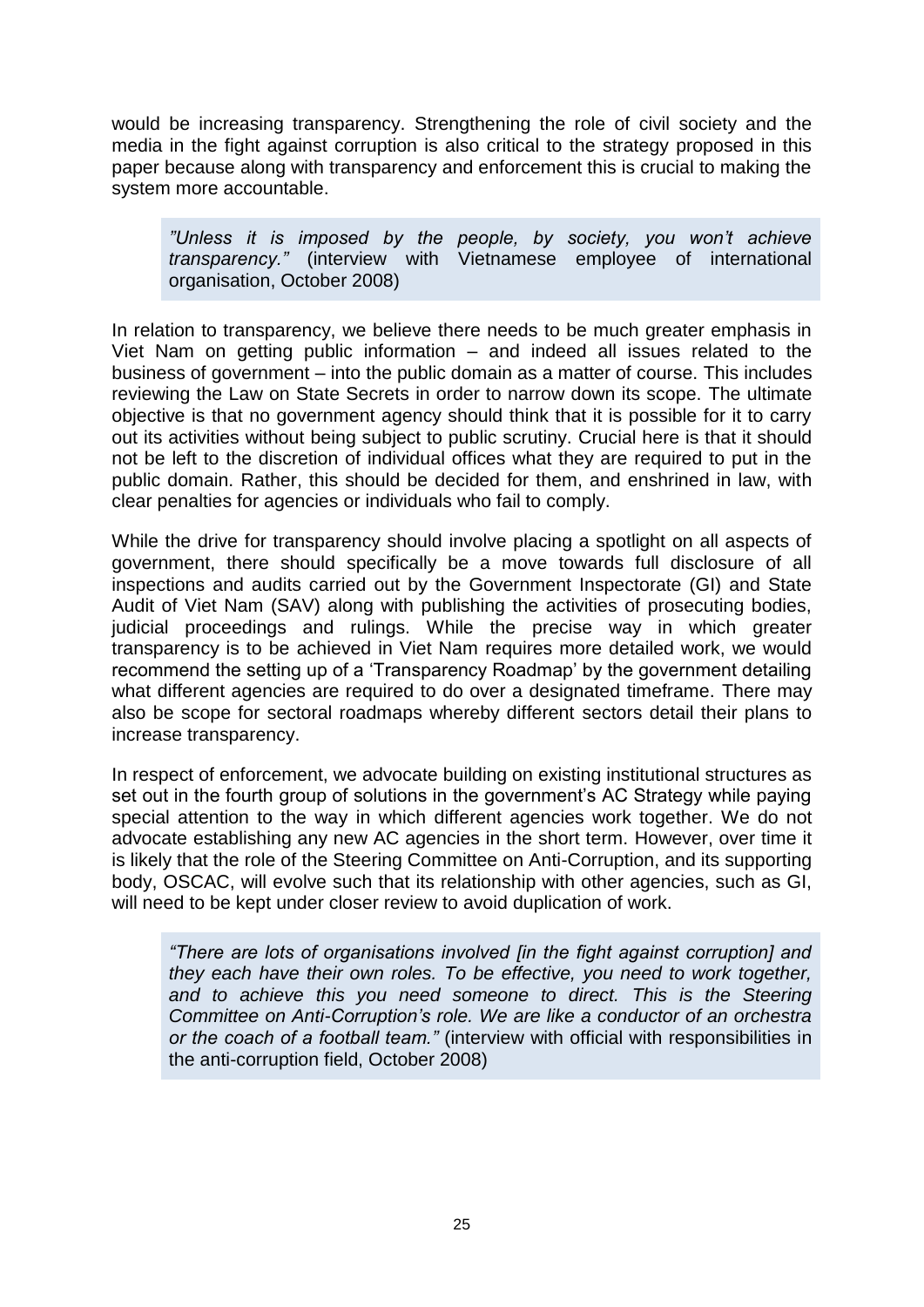Our other recommendations in relation to enforcement include:

- Establishing a watchdog body to review the work of the Steering Committee  $\bullet$ on Anti-Corruption, including publication of an annual report by the watchdog which would be debated by the National Assembly<sup>23</sup>:
- Addressing problems of conflicts of interest with local inspectorates by ensuring that the head of the inspectorate retains sufficient independence from the People's Committee chairman<sup>24</sup>; and
- Establishing an independent complaints committee for the public to log complaints (with sufficient means for the committee to be able to act on complaints).<sup>25</sup>

Furthermore, in the interests of transparency in enforcement, it is crucial that the widespread practice of settling corruption cases as an 'internal matter' ceases.<sup>26</sup>

"The key is to have a process to deal with [corruption] cases so you can punish people quickly. In Viet Nam, we don"t have such a process." (interview with senior Vietnamese academic, October  $2008$ <sup>27</sup>

In relation to strengthening the watchdog role of civil society and the media, our recommendations comprise two parts: firstly, building a supportive regulatory climate for civil society and the media to play a watchdog role in the fight against corruption; and secondly, education and confidence-building work within the state apparatus to ensure that a strong civil society and media is regarded as an asset not a liability. Central in all this is creating a climate whereby whistleblowers, including journalists, are not afraid of speaking out, and are sufficiently protected. Of course, there also needs to be appropriate professional codes of conduct governing the behaviour of editors and journalists but currently more effort needs to be placed on creating a climate in which whistleblowers are sufficiently protected.

*"Without checks and balances…[and] free expression, there is no way you are going to be able to fight corruption."* (interview with senior Vietnamese academic, October 2008)

Finally, we suggest that consideration needs to be given to improving coordination between PAR and AC work given heavy overlap in their scope of work. This is discussed in more detail in section 4.4 below.

Since we are not making recommendations in a vacuum, the question inevitably arises as to how our recommendations sit in relation to current and planned practice in Viet Nam. It is to this we now turn, looking at the government's priorities as set out in its AC Strategy to 2020.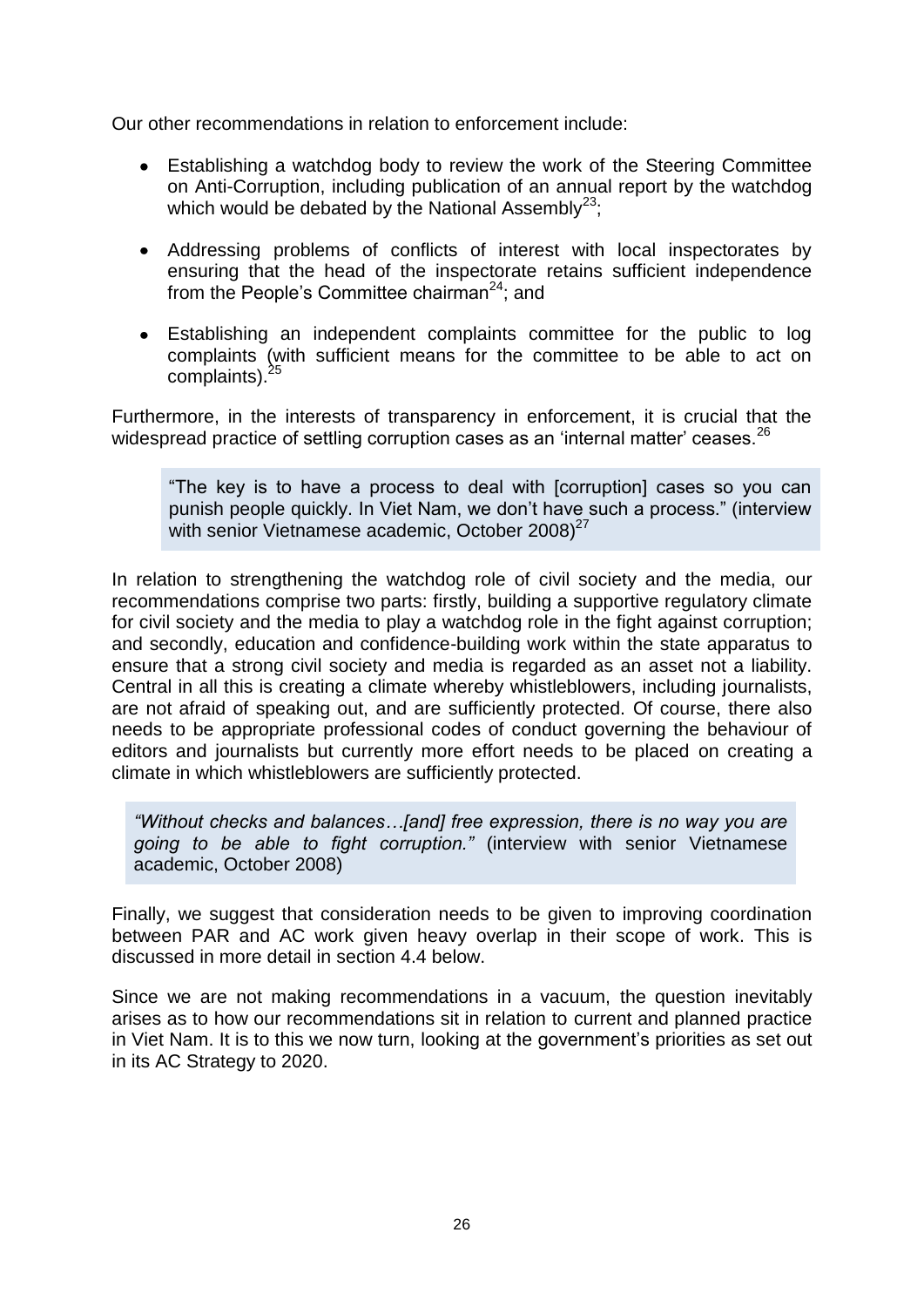### <span id="page-30-0"></span>**4.3 Our recommendations and existing practice in Viet Nam**

Central to the government"s AC Strategy is its five groups of solutions, which broadly speaking focus on transparency, PAR, business, including the private sector, enforcement, and strengthening the role of society and the media in the fight against corruption (see Box 4.1 below). Thus, it can be seen that while our recommendations overlap with some of the solutions contained in the AC Strategy, they clearly differ from it insofar as we are suggesting that three of the five groups of solutions be given additional priority in the short and medium term (i.e. solutions 1, 4 and 5). Put another way, what we are suggesting is that the government could afford to be more strategic in its approach, recognising that it is important to prioritise rather than try a little bit of everything, which we believe is a weakness of the present AC Strategy.

#### **Box 4.1. AC Strategy Five Groups of Solutions**

1. To strengthen openness and transparency in the performance of official functions and duties, to minimise conditions and opportunities that give rise to corruption in policymaking, development and enforcement of laws.

2. To control the exercise of State powers; to perfect the civil service, and to improve the quality of the execution of official functions and duties.

3. To perfect the economic management mechanism, to build an equal, fair and transparent environment for business.

4. To improve and enhance effectiveness and efficiency in the performance of inspections, examinations, supervisions, audits, investigations, prosecutions, and court trials with regard to detecting and dealing with corruption.

5. To enhance awareness and to promote the role of the entire society in preventing and combating corruption.

*Source: Government of Viet Nam 2009.*

More than this, our research emphasises the way in which solutions 1, 4 and 5 should be seen as the *means* by which progress towards achieving the other solutions (i.e. 2 and 3) is likely to be made. That is, improved transparency, better enforcement, and a stronger watchdog role for civil society and the media – together designed to make the system more accountable – are the means by which public service delivery and economic governance will be improved. At the moment, the government"s AC Strategy does not appear to make a distinction between means and ends.

To be clear, we are not saying that solutions 2 and 3 are not important, or should be abandoned – on the contrary. However, simply trying to achieve the measures contained in solutions 2 and 3 by seeking to implement these measures is unlikely to be successful because to do so does not address the underlying incentive structure governing the system, which as we have argued throughout this paper is the principal problem, which needs to be targeted. Thus, it is only through improving transparency and enforcement, and strengthening the watchdog role of civil society and the media, that the goals which PAR and AC work are ultimately striving for will be achieved.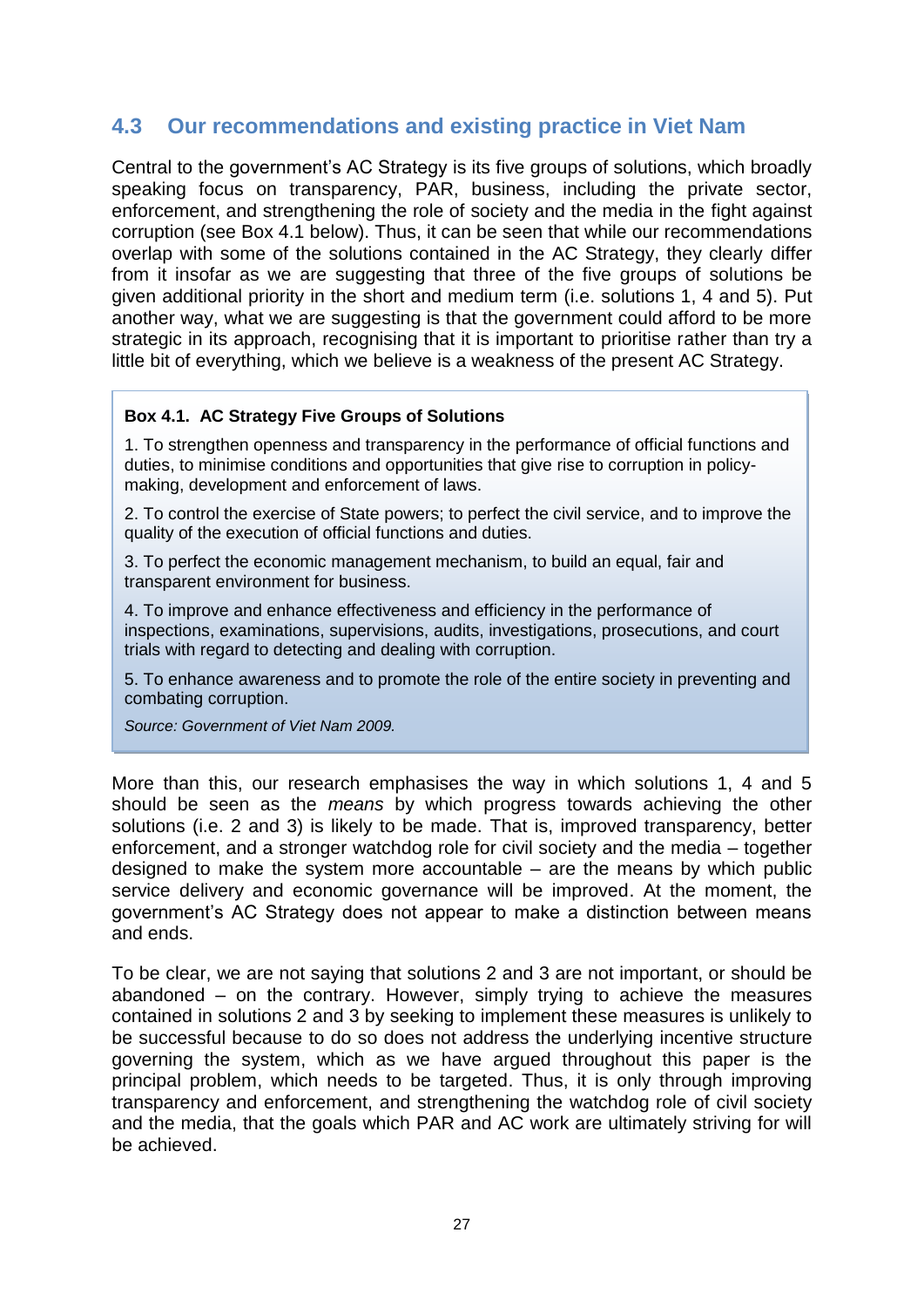### <span id="page-31-0"></span>**4.4 Lessons from PAR for AC work and possibilities for greater coordination**

One of the main criticisms of PAR – aside from the fact that it has achieved mixed results – is that the programme"s sheer size, along with the involvement of multiple agencies, makes it unwieldy and difficult to manage. Up to a point, this may be unavoidable: the delivery of public services is by definition complex and naturally involves a large number of organisations. Nevertheless, the question arises whether there are lessons for the government as it seeks to develop its AC work. Specifically, is it possible for the AC Strategy to be rolled out in such a way that some of the problems of PAR are avoided?

An important first step is to recognise that as with PAR also for AC, the nature of the system  $-$  and the incentive structures which underpin it  $-$  is such that it operates to try to create amorphous and difficult to manage organisations because it here that power is exercised and the system"s money making requirements are served. Put like this, there is a very real danger that without sufficient care and attention, the AC Strategy will suffer a similar fate to PAR, in turn also achieving mixed results. As a result, we believe that the question of how AC work might be done differently from PAR needs careful thought, ideally prior to the Strategy being rolled out.

The second issue concerning PAR and AC relates to whether there is a need for greater synchronisation or coordination between them. The argument in favour of doing so relates to the fact that PAR and AC so clearly speak to each other, as we saw in section 3.1. Indeed, in the case of the AC Strategy"s second group of solutions, PAR and AC explicitly overlap. Given that PAR and AC currently have distinct institutional jurisdictions – albeit both answering in the final analysis to the prime minister – this is cause for concern. Not least, it runs the risk of resource duplication along with a possibility of turf wars, and controversial measures falling through the gaps. Consequently, ways in which PAR and AC might be better coordinated need to be considered as a matter of urgency.

### <span id="page-31-1"></span>**4.5 The 'How?' of moving forward**

In light of our recommendations, it is necessary to highlight a number of additional considerations which need to be born in mind if such a strategy, or a similar one, were pursued.

Firstly, the central thesis of this paper, namely that corruption and weaknesses in public administration are systemic problems requiring systemic solutions, may encounter resistance from conservative quarters in Viet Nam. This is not surprising since to see matters in this way entails facing up to some very deep-rooted problems. There are also interests at stake. On the other hand, viewing corruption as systemic shifts the emphasis away from seeing the problem in terms of moral degeneracy – or a particular institution or person"s fault – and instead advocates creating the necessary conditions to enable people to change. Nevertheless, we anticipate that further work – and perhaps research – may be required before there is full buy-in in relation to our argument and its implications.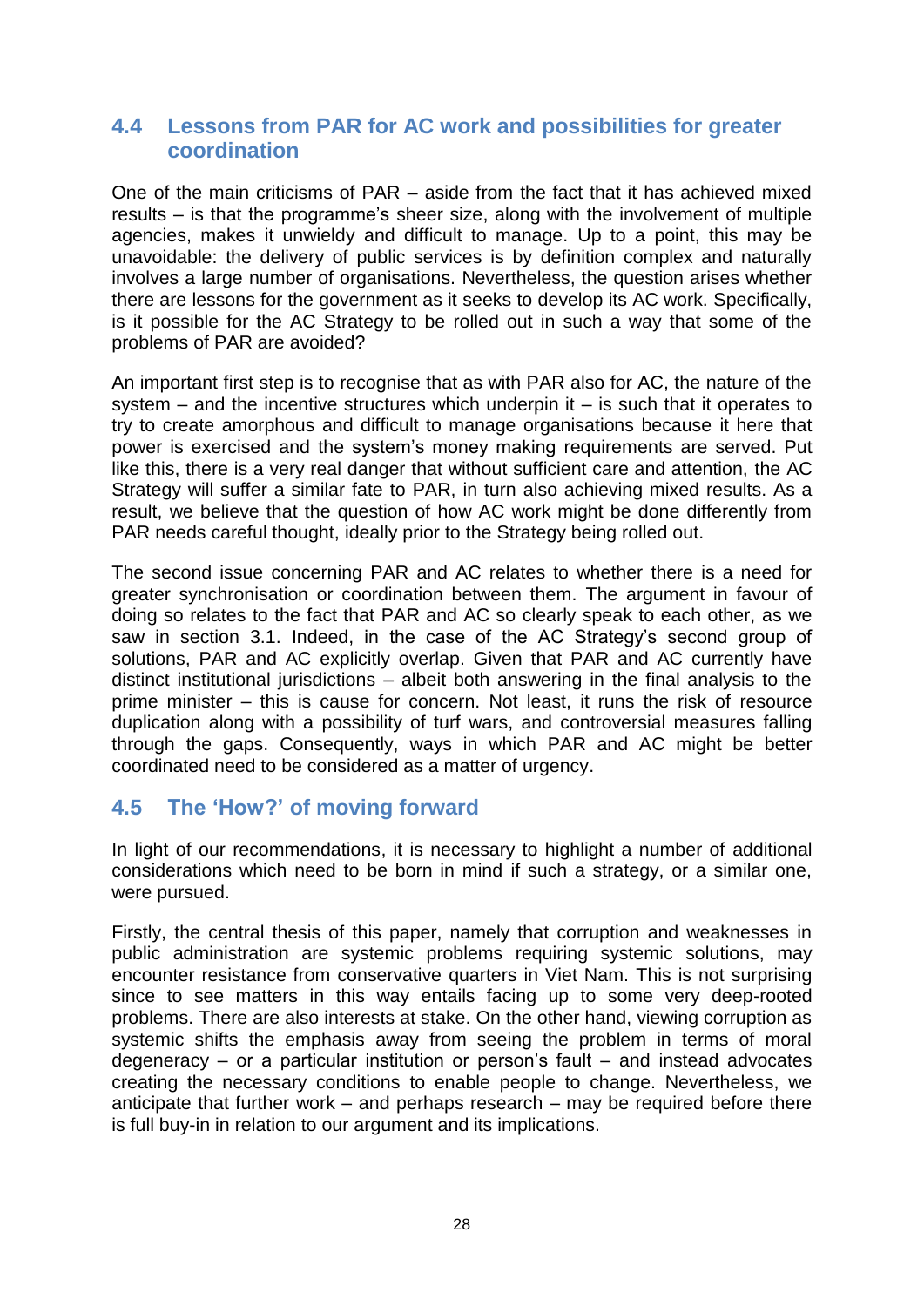Secondly, it is important that moves to strengthen enforcement or transparency, or increase the role of citizens and the media in highlighting problems takes place in a concerted but staged manner. This is because sudden moves to clamp down on corruption or to subject the system to new levels of transparency are just as likely to be destabilising as doing nothing.

Finally, it is important for all stakeholders to be realistic about change. Corruption will not disappear overnight. Indeed, it is quite possible that it will get worse before it gets better. Nevertheless, just because measures do not immediately have the desired effect does not mean they are the wrong measures. For instance, in our recommendations we argue that it is through a combination of measures pursued consistently and robustly over time that the incentives governing behaviour will change, i.e. change is likely to be gradual.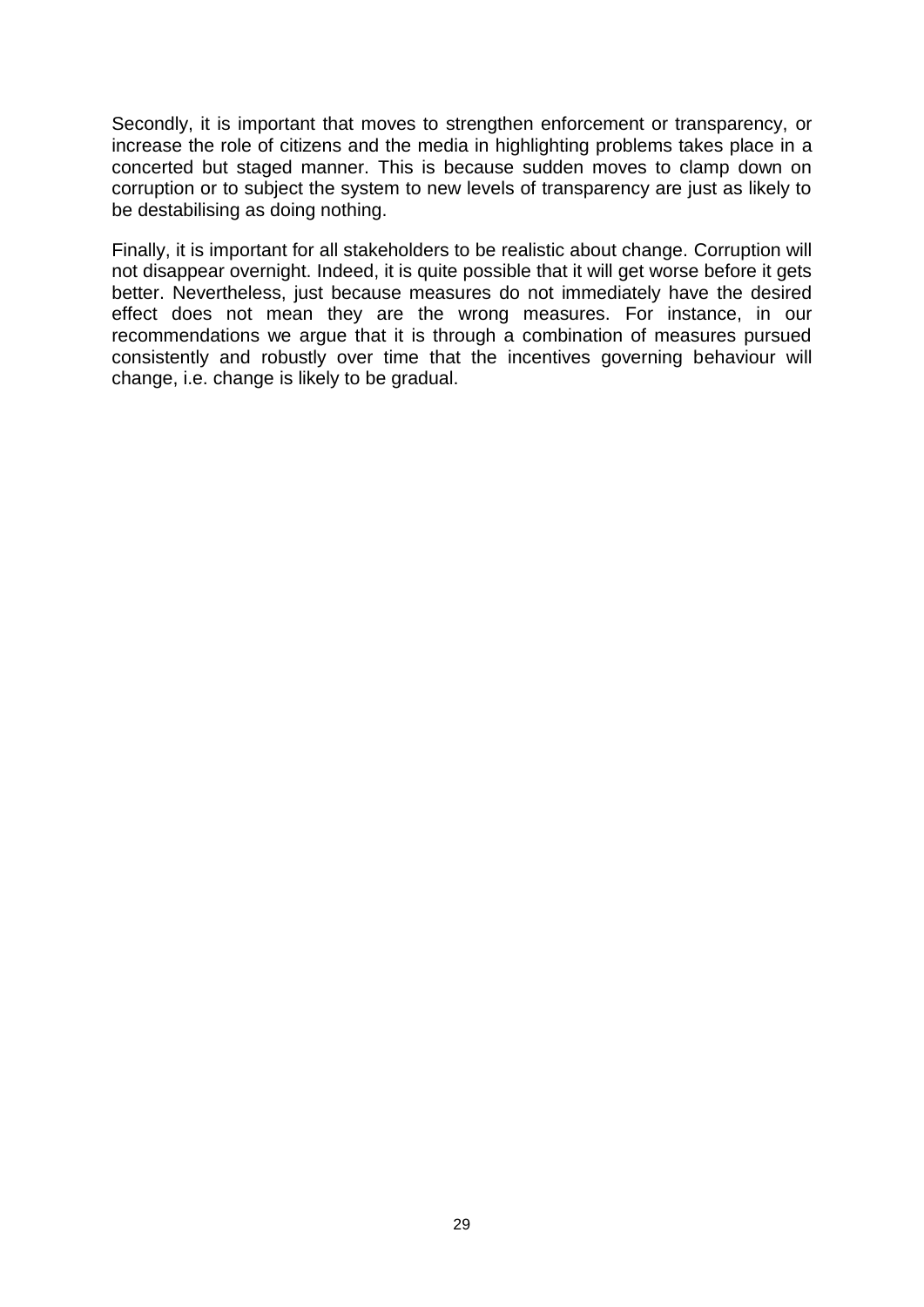### <span id="page-33-0"></span>**Bibliography**

- Acuña-Alfaro, Jairo (2008a) "Public Administration Reform and Anti-Corruption: Where Does Civil Service Reform Fit in?" UN Development Programme Viet Nam Policy Brief, May.
- Acuña-Alfaro, Jairo (2008b) "Public Administration Reform and Anti-Corruption: Pushing the Limits or Understanding its Dynamics,' Work in progress presented to the International Symposium on Administrative Reform and Anti-Corruption. Ha Noi, Viet Nam, June 25-26.
- Ades, Alberto and Rafael Di Tella (1997) "The New Economics of Corruption: A Survey and Some New Results," *Political Studies*, vol. 45, no. 3: 496-515.
- Azfar, Omar, Young Lee and Anand Swamy (2001) "The Causes and Consequences of Corruption," *Annals of the American Academy of Political and Social Sciences*, vol. 573, January: 42-56.
- Anti-Corruption Resource Centre (2008) "Corruption in Fast-Growing Markets: Lessons from Russia and Vietnam,' April 29.
- Bardhan, Pranab (1997) "Corruption and Development: A Review of Issues," *Journal of Economic Literature*, vol. 35, no. 3: 1320-1346.
- Beresford, Melanie (2008) "Doi Moi in Review: The Challenges of Building Market Socialism in Vietnam," *Journal of Contemporary Asia*, vol. 38, no. 2, May: 221- 243.
- Central Committee of Internal Affairs (2005) Report on the Findings of the Diagnostic Study on Corruption (Hanoi, November)
- Chan, Anita and Jonathan Unger (1982) "Grey and Black: The Hidden Economy of Rural China," *Pacific Affairs*, Vol. 55, No. 3 (Fall): 452-471.
- Cheshier, Scott and Jago Penrose (2007) *Top 200: Industrial Strategies of Vietnam's Largest Firms*, UNDP.

[http://www.undp.org.vn/undpLive/System/Outreach/Publications/Publication-](http://www.undp.org.vn/undpLive/System/Outreach/Publications/Publication-Details?contentId=2395)[Details?contentId=2395](http://www.undp.org.vn/undpLive/System/Outreach/Publications/Publication-Details?contentId=2395)

- Davidson, Soren et al (2008) "Implementation Assessment of the Anti-Corruption Law: How Far Has Vietnam Come?" final report.
- De Sardan, Olivier (1999) "A Moral Economy of Corruption in Africa?" *The Journal of Modern African Studies*, vol. 37, no. 1: 25-52.
- Dinh, Dang Ngoc (2008a) "Land use conflict resolution in the urbanisation process in Vietnam", unpublished manuscript.
- Dinh, Dang Ngoc (2008b) "Corruption in Viet Nam: Nature, Causes and Recommendations", input provided for this research.
- Ding, Dang Ngoc (2008c) "Anti-Corruption in Viet Nam: The Situation After Two Years of Implementation of the Law', Formin, Finland and Cecodes. November.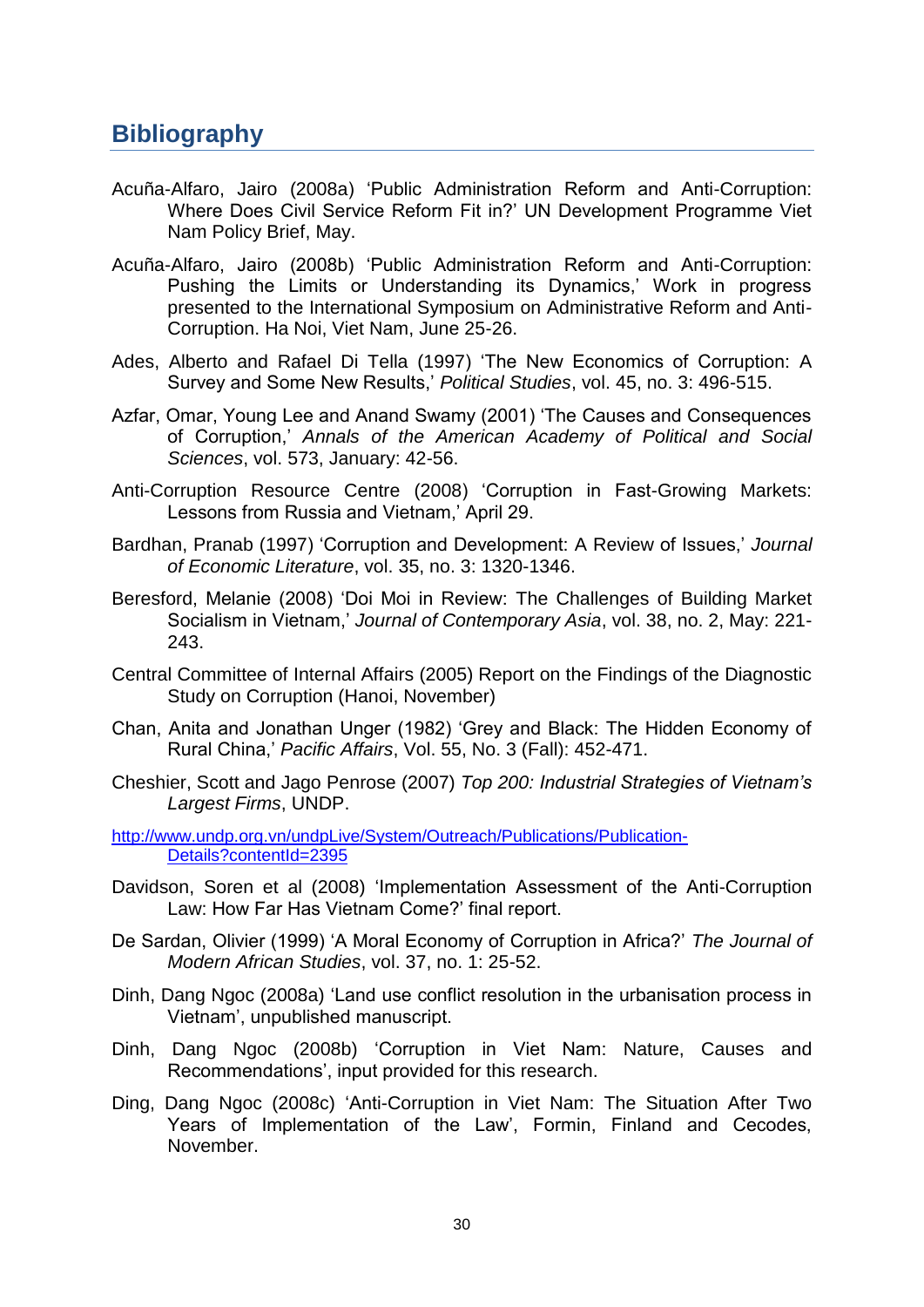- Fforde, Adam (1993) "The Political Economy of "Reform" in Vietnam: Some Reflections," in Borje Ljunggren (ed.) *The Challenge of Reform in Indochina* (Cambridge, MA: Harvard Institute for International Development, 1993): 293- 325.
- Fforde, Adam and Stefan de Vylder (1996) *From Plan to Market: The Economic Transition in Vietnam* (Boulder and Oxford: Westview Press).
- Fforde, Adam (2004) "Vietnamese State-Owned Enterprises: "Real Property", Commercial Performance and Political Economy" (City University of Hong Kong, Working Paper Series 69, August 2004)

[http://www.cityu.edu.hk/searc/WP69\\_04\\_Fforde.pdf](http://www.cityu.edu.hk/searc/WP69_04_Fforde.pdf)

- Fritzen, Scott (2005) "The "misery" of implementation: Governance, institutions and anti-corruption in Vietnam,' in Tarling, N. (ed) Corruption and good governance in Asia (New York: Routledge): 98-120.
- Gainsborough, Martin (2003a) *Vietnam's Changing Political Economy: The Case of Ho Chi Minh City* (London and New York: RoutledgeCurzon).
- Gainsborough, Martin (2003b) "Corruption and the Politics of Decentralisation in Vietnam," *Journal of Contemporary Asia*, vol. 33, no.1: 69-84.
- Gainsborough, Martin (2007a) "From Patronage to "Outcomes": Vietnamese Communist Party Congresses Reconsidered" *Journal of Vietnamese Studies*, vol. 2, no. 1: 3-26.
- Gainsborough, Martin (2007b) *A Comparative Study of Governance Reform Options for Vietnam to 2020: Drawing on the Lessons from Asia*, UK Department for International Development.
- Gainsborough, Martin (2008) *On the Borders of State Power: Frontiers in the Greater Mekong Sub-region* (London and New York: Routledge)
- Gainsborough, Martin (2009a) "States and Global Forces Reconsidered: Some Empirical and Theoretical Pointers from Vietnam," *Globalizations*, forthcoming.
- Gainsborough, Martin (2009b) "Privatisation as State Advance: Private Indirect Government in Vietnam," *New Political Economy*, forthcoming.
- Gottesman, Evan (2002) *Cambodia after the Khmer Rouge: Inside the Politics of Nation Building* (New Haven: Yale University Press).
- Gorta, Angela (1998) "Minimising Corruption: Applying Lessons from the Crime Prevention Literature," *Crime, Law and Social Change*, vol. 30: 67-87.
- Government of Viet Nam (2009) "Resolution No. 21/NQ-CP dated 12 May 2009 on Issuance of "National Strategy for Preventing and Combating Corruption Towards 2020," May 2009.
- Gray, Cheryl W and Daniel Kaufman (1998) "Corruption and Development," *Finance and Development*, vol. 35: 7-10.
- Gupta, Sanjeev; Hamid Davoodi and Rosa Alonso-Terme (1998) "Does Corruption Affect Income Inequality and Poverty?" Working Paper 98/76, Washington, DC: International Monetary Fund (IMF).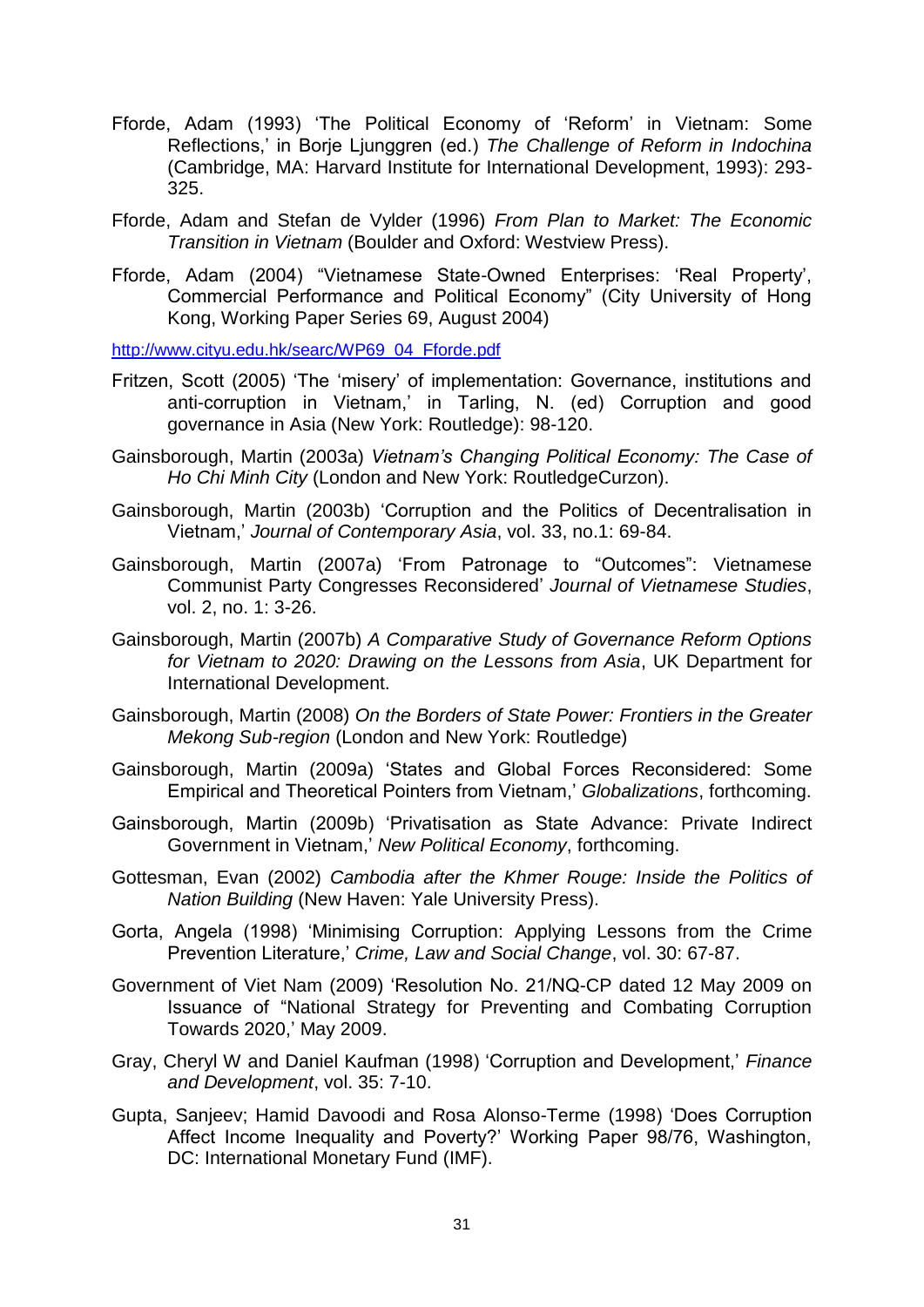- Hall, Robert E and Charles I. Jones (1999) "Why do some countries do much more output per worker than others?" *Quarterly Journal of Economics*, no. 114, vol. 1: 83-116.
- Hughes, Caroline (2000) "Dare to Say, Dare to Do: The Strongman in Business in 1990s Cambodia," *Asian Perspective*, vol. 24, no 2: 121-151.
- Hutchcroft, Paul (1997) "The Politics of Privilege: Assessing the Impact of Rents, Corruption, Clientelism on Third World Development," *Political Studies*, vol. 45, no. 3: 639-658.
- Kerkvliet, Benedict (2003) "Authorities and the People: An Analysis of State-Society Relations in Vietnam," in Hy V. Luong (ed.) Postwar Vietnam: Dynamics of a Transforming Society (Oxford: Rowman and Littlefield): 27-54.
- Kerkvliet, Benedict (2005) *The Power of Everyday Politics: How Vietnamese Peasants Transformed National Policy* (Ithaca, New York: Cornell University Press).
- Khan, Mushtaq (1996), "The Efficiency Implications of Corruption," Journal of International Development, vol. 8, no. 5: 683-696.
- Khan, Mushtaq (1998) "Patron-Client Networks and the Economic Effects of Corruption in Asia," in M. Robinson (editor), *Corruption and Development*, London: Frank Cass: 15-39.
- Khan (2002) "State Reform in Developing Countries and Institutional Reform Strategies,' revised version of a paper presented at the ABCDE-Europe conference, Oslo, June 24-26.
- Khan, Mushtaq and Jomo K.S (2000) *Rents, Rent-Seeking and Economic Development: Theory and Evidence in Asia*, Cambridge University Press.
- Klitgaard, Robert et al (2000) *Corrupt Cities: A Practical Guide to Cure and Prevention* (ISC Press)
- Koh, David (2004) "Illegal Construction in Hanoi and Hanoi"s Wards," *European Journal of East Asian Studies*, vol. 3, no. 2: 337-370.
- Kwok, Tony (2008) "Key Success Factors of Anti-Corruption Commissions: Comparisons of the Hong Kong System With Other Countries,' U4 background paper prepared for the Vietnam workshop, Hanoi, September 15- 17.
- Malesky, Edmund (2008) "The Vietnam Provincial Competitiveness Index: Measuring Economic Governance for Private Sector Development. 2008 Final Report." Vietnam Competitiveness Initiative Policy Paper No. 13. Vietnam Chamber of Commerce and Industry (VCCI) and United States Agency for International Development"s Vietnam Competitiveness Initiative (VNCI): Ha Noi, Vietnam.
- Malesky, Edmund and Krislert Samphantharak (2008) "Predictable Corruption and Firm Investment: Evidence from a Natural Experiment and Survey of Cambodian Entrepreneurs,' unpublished manuscript, July.
- Mauro, Mauro (1995) 'Corruption and growth,' Quarterly Journal of Economics, vol. 110, no. 3: 681-712.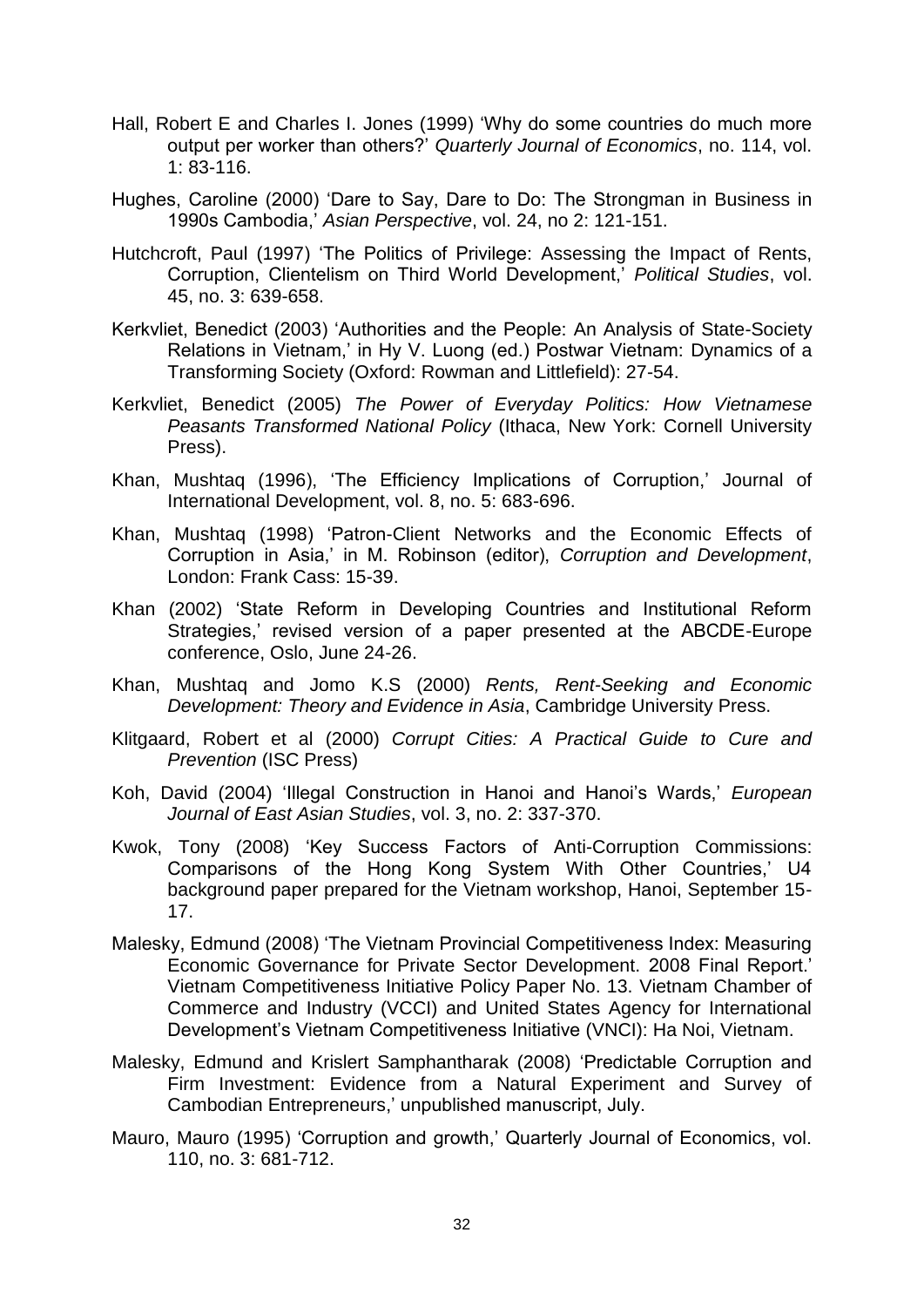- Mauro, Paulo (2002) "The Persistence of Corruption and Slow Economic Growth," *IMF Working Paper*, No. 02/213, November.
- Moon, Yong-Lin and Gary McLean (2003) "The Nature of Corruption Hidden Culture: The Case of Korea," in John Kidd and Frank-Juergen Richter (eds) Fighting Corruption in Asia (Singapore: World Scientific Publishing).
- Nolan, Peter (1995) *China's Rise, Russia's Fall: Politics, Economics and Planning in the Transition from Stalinism* (Basingstoke: Macmillan)
- OECD (2006) "The OECD Fights Corruption"

<http://www.oecd.org/dataoecd/36/51/37418910.pdf>

- Oi, Jean (1989) *State and Peasant in Contemporary China* (University of California Press)
- Painter, Martin (2003) Public Administration Reform in Vietnam: Problems and Prospects, *Public Administration and Development*, vol. 23: 259-271.
- Painter, Martin (2005) "The Politics of State Sector Reforms in Vietnam: Contested Agendas and Uncertain Trajectories," *Journal of Development Studies*, vol. 41, no. 2, February: 261-283.
- PAR Steering Committee (2006) "Report on Review of the Implementation of the First Phase (2001-05) of the PAR Master Programme (2001-2010)", Report No. 01/2006/BC-BC-CCHC, April 27.
- Rock, Michael T. and Heidi Bonnett (2004) "The Comparative Politics of Corruption: Accounting for the East Asian Paradox in Empirical Studies of Corruption, Growth and Investment," *World Development*, vol. 32, no. 6, June: 999-1017.
- Salomon, Matthieu (2008) "The issue of corruption in recruitment, appointment and promotion of civil servants in Vietnam,' Note for the 3<sup>rd</sup> Anti-Corruption Dialogue, June.
- Shah, Anwar (2005) Tailoring the Fight Against Corruption to Country Circumstances in Anwar Shah (editor) *Performance Accountability and Combating Corruption*  (Washington, D.C.: The World Bank).
- Shore, Cris (2005) "Culture and Corruption in the EU: Reflections on Fraud, Nepotism and Cronyism in the European Commission" in D. Haller and C. Shore (eds), *Corruption: Anthropological Perspective* (Ann Arbor and London: Pluto): 131-155.
- Seung-Hyun Lee and Kyeungrae Kenny Oh (2007) "Corruption in Asia: Pervasiveness and arbitrariness," *Asia-Pacific Journal of Management*, vol. 24.
- The Vietnam Provincial Competitiveness Index (2008), Measuring Economic Governance for Private Sector Development
- *Thoi Bao Kinh te Viet Nam* (2008) *Thu tuc dau tu xay dung con phuc tap* [Construction Procedures Still Complicated], September 22: 17.
- Transparency International (1998) *New Perspectives on Combating Corruption*, A joint publication of Transparency International and the Economic Development Institute of the World Bank.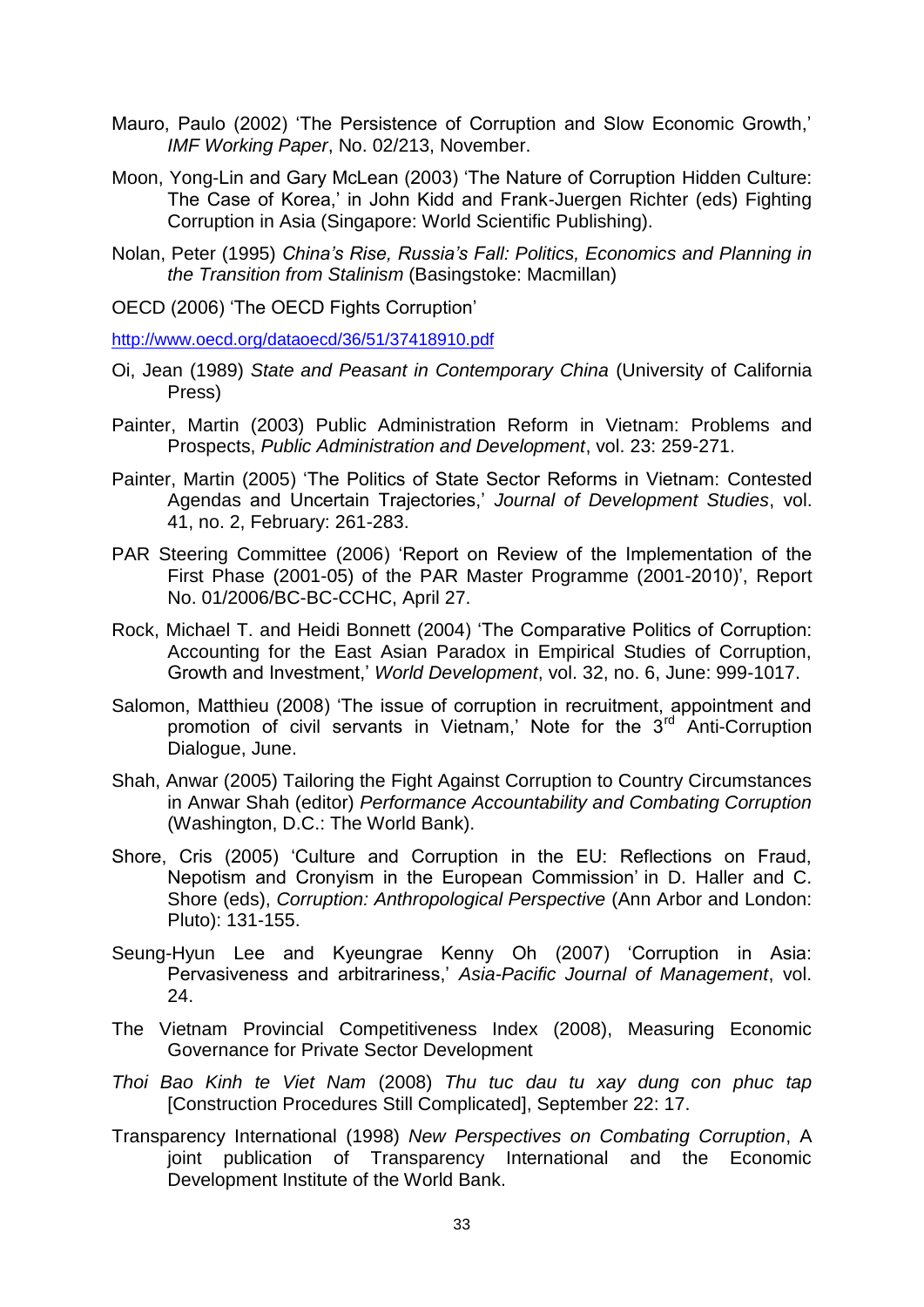- Transparency International (2006) National Integrity Systems, Country Report, Vietnam.
- http://www.transparency.org/news\_room/latest\_news/press\_releases\_nc/2006/2006\_11\_21 [nis\\_vietnam](http://www.transparency.org/news_room/latest_news/press_releases_nc/2006/2006_11_21_nis_vietnam)
- Transparency International (2007) *National Integrity Systems in East and Southeast Asia 2006* (Berlin: Transparency International)
- UNDP (2008) Tackling Corruption, Transforming Lives: Accelerating Human Development in Asia and the Pacific (Delhi: Macmillan)
- Vasavakul, Thaveeporn (2008) "Recrafting State Identity: Corruption and Anti-Corruption in Doi Moi Vietnam from a Comparative Perspective," Paper presented to "Rethinking the Vietnamese State: Implications for Vietnam and the Region, Vietnam Workshop, City University of Hong Kong, August 21-22, work in progress.
- Walker, Andrew (1999) *The Legend of the Golden Boat: Regulation, Trade and Traders in the Borderlands of Laos, Thailand, China and Burma* (Honolulu: University of Hawaii Press)
- Wood, Ellen (1999) *The Origins of Capitalism* (New York: Monthly Review Press)
- World Bank (2004) *Mainstreaming Anticorruption Activities in World Bank Assistance: A Review of Progress Since 1997* (Washington, D.C: World Bank)
- World Bank (2006a) *Anticorruption in Transition: Who Is Succeeding and Why?* (Washington: World Bank)
- World Bank (2006b) Vietnam Development Report 2007: Aiming High, Joint Donor Report to the Vietnam Consultative Group Meeting, Hanoi, December 14-15.
- Wraith, Ronald and Edgar Simpkins (1963) *Corruption in Developing Countries* (London: George Allen & Unwin).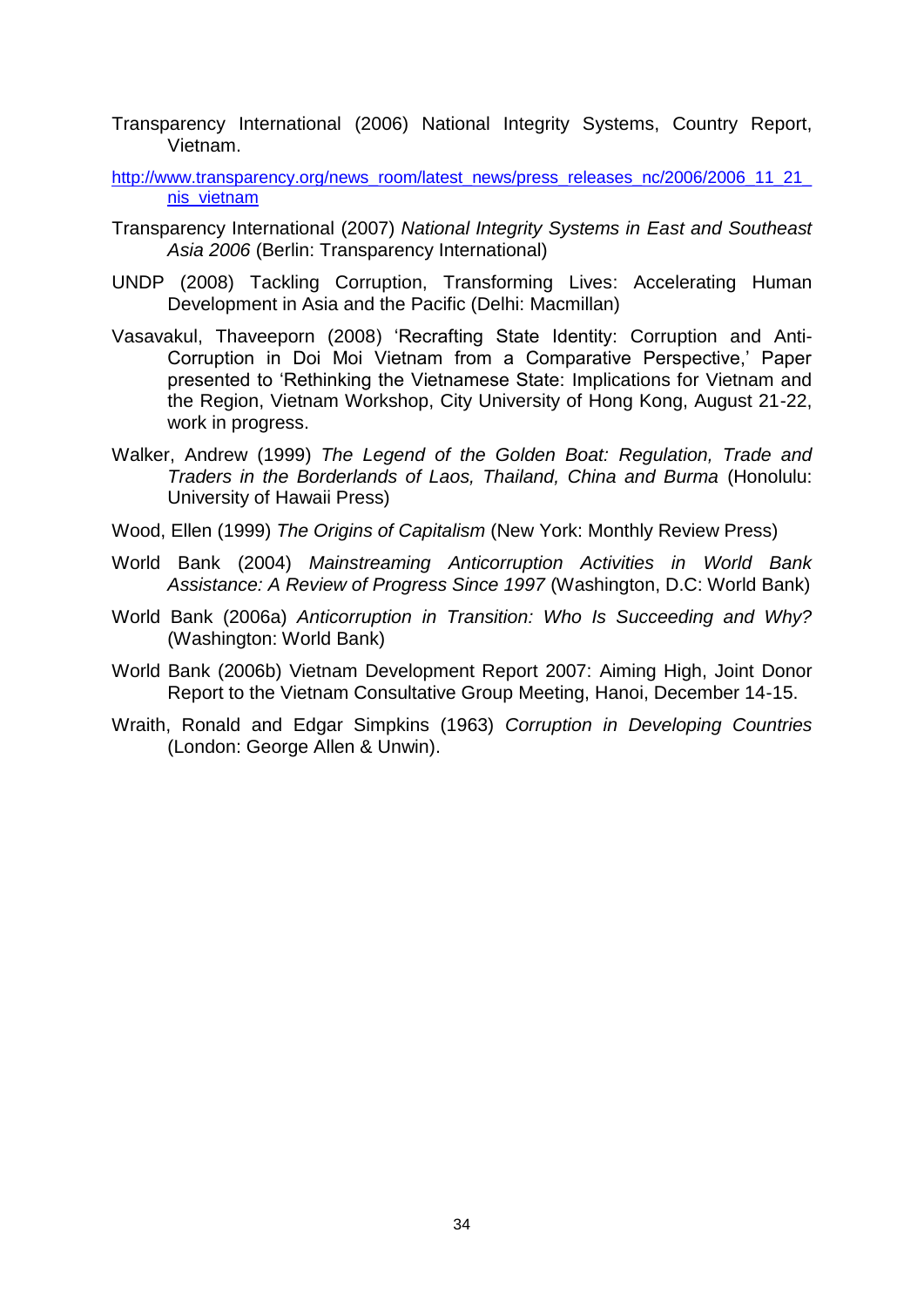# <span id="page-38-0"></span>**Endnotes**

1

- 2 Both the PAR Master Programme and the National Strategy for Preventing and Combating Corruption Towards 2020 are characterised by multiple institutional involvement. The PAR Master Programme is overseen by the PAR Steering Committee answering to the prime minister. The AC Strategy is overseen by the Central Steering Committee for Preventing and Combating Corruption. The Steering Committee for Preventing and Combating Corruption is headed by the prime minister but nevertheless it would be a mistake to view the institutional chain of command as straightforward or necessarily unproblematic.
- $3$  For some preliminary thoughts on these questions see Acuña-Alfaro 2008b.
- 4 Interviewees for this research include: A, Nguyen Quang, president, Institute of Development Studies; Anderson, James, senior governance specialist, World Bank; Bahuet, Christophe, deputy country director (programme), UNDP; Booth, Nicholas, policy advisor, rule of law and access to justice, UNDP; Chortsen, Dorte, Counsellor (political/development), Embassy of Denmark; Chuong, Hoang Van, director, legal department, State Audit of Vietnam; Cu, Nguyen Dinh, director, Institute for Population and Social Studies, National Economics University; Collins, Maeve, Ambassador, Embassy of Ireland; Cuong, Phan Dang, social development advisor, Embassy of Ireland; Dieu, Nguyen Trong, vice-president, Ho Chi Minh National Academy of Politics and Public Administration; Degnbol, Tove, counsellor, deputy head of mission, Embassy of Denmark; Dung, Trinh Tien, head of governance unit, UNDP; Hieu, Nguyen Huu, chief operating officer, Stoxplus; Hoy, Sean, head of development, Irish Aid; Huong, Tran Thi Lan, programme Coordinator, Embassy of Finland; Lien, Nguyen Thi Kim, governance advisor, DfID; Lien, Molly, counsellor, Embassy of Sweden; Luan, Le Man, deputy head, Office of the Central Steering Committee on Anti-Corruption; Mckinley, Catherine, consultant; Minh, Dinh Van, vice-director, research institute, Government Inspectorate; Nhan, Tran Ngoc, head of office for democracy and law, Viet Nam Fatherland Front; Rooke, Peter, advisory council member, Transparency International; Salomon, Matthieu, governance expert; San, Pham Bich San, vice-secretary general, VUSTA; Si Dung, Nguyen, deputy secretary general, National Assembly; Warren-Rodriguez, Alex, development economist, country economist unit, UNDP.
- $5$  An earlier version of this report was presented to the National Academy of Public Administration (NAPA) and a gathering of representatives of the international donor community – both in October 2008. An informal discussion regarding the preliminary findings of the paper was held with the Office of the Steering Committee on Anti-Corruption (OSCAC) and Government Inspectorate (GI) in December 2008. The paper was also presented at a seminar on National Public Administration Reform: Current Situation and Recommendations in March 2009. In all cases, we have responded to feedback provided by discussants and our audiences.
- 6 For a list of those interviewed see Appendix 1.
- 7 Since we are only presenting our argument in outline here, relevant supporting data will be provided later in the paper (i.e. in part 3).

<sup>1</sup> See the terms of reference for this piece of work.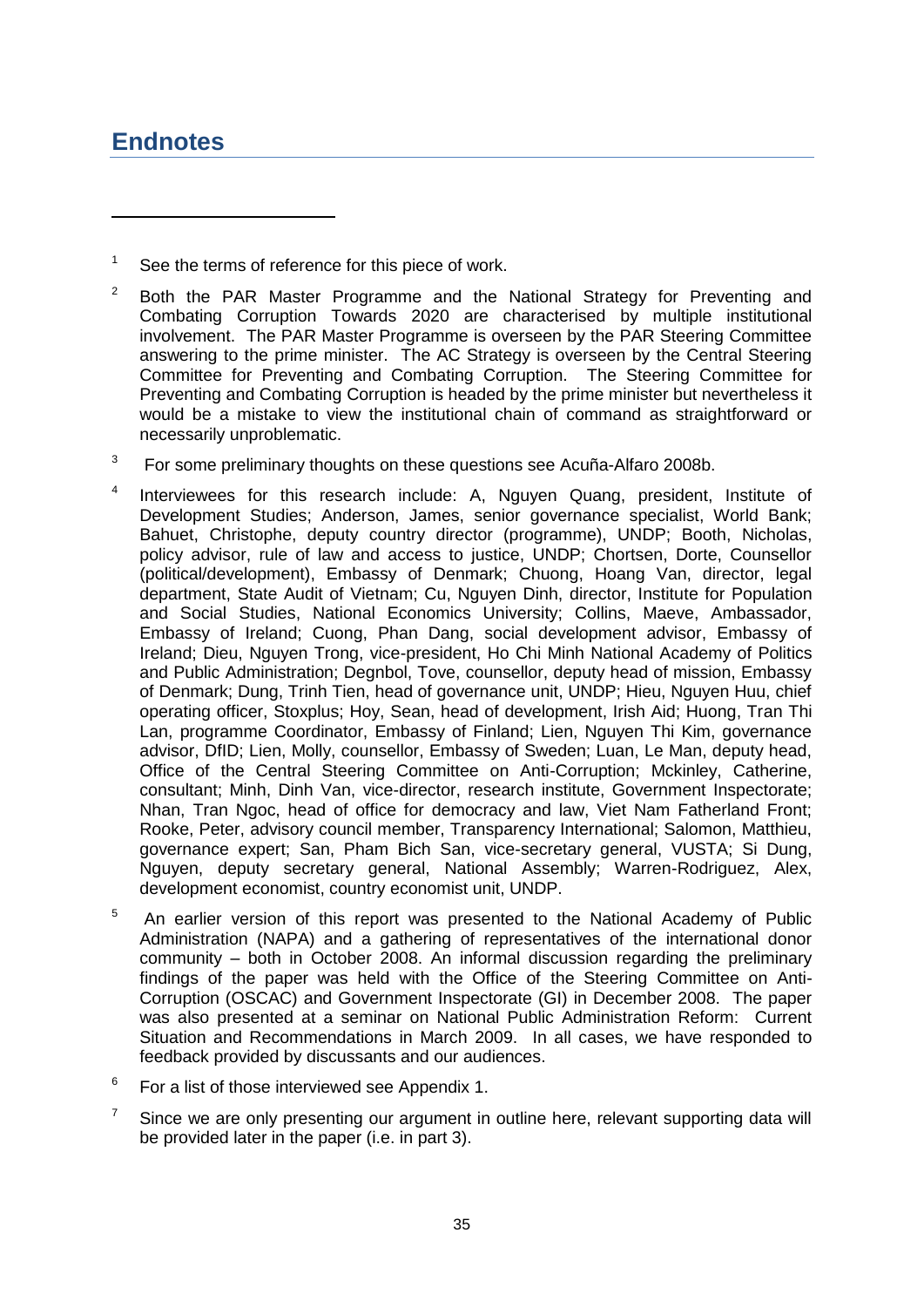8 In referring to long and short-term approaches to corruption, a distinction is being made between whether officials are engaging in "careful and relatively modest" predation or whether it is a 'no-holds barred', 'steal as much as you can as fast as you can' approach to corruption. See Khan 1998 and Rock and Bonnett 2004.

<u>.</u>

- 9 Note that this is not a recommendation to do nothing or to imply that corruption does matter. Nevertheless, recognising that the impact of corruption on development is multivariegated may have policy implications in context of finite resources where prioritisation is necessary.
- 10 The resolution of the  $3^{rd}$  Plenum of the Party Central Committee (10<sup>th</sup> term) in August 2006 and the AC Law both also address PAR-related issues. The report's authors are grateful to Mr. Le Van Lan, Department Director OSCAC for drawing this to our attention.
- 11 Additional substantiation of this point is provided in sections 3.2, 3.3 and 3.4 of the paper, where we explore these issues in detail.
- 12 This is not unique to Viet Nam but is a pattern across the Greater Mekong Sub-region. See Gainsborough 2008 and Walker 1999.
- 13 This is not always the case. Journalists writing in the late 1990s about the Tamexco and Minh Phung-Epco corruption cases in Ho Chi Minh City asked how an official was able to pay back such a large sum of money reportedly obtained illegally given that he lived on a civil servant salary. See Gainsborough 2003a: 88.
- 14 For discussion of grand corruption see Gainsborough 2003b and 2007a.
- 15 This relates to our point which we develop later in the paper that corruption needs to be understood systemically.
- 16 Note that the Vietnam Provincial Competitiveness Index 2008 (Malesky 2008) is talking about the same thing when it discusses the persistence of informal fees and the time cost of regulatory compliance. See Figures 3.1 and 3.2.
- 17 The authors are grateful to Ms. Pham Chi Lan, vice-president of the Institute of Development Studies for pointing this out.
- 18 The well-known cases of social unrest have occurred in Thai Binh in 1996 and the Central Highlands in 2001 and 2004 although the latter was not simply a conflict over land. However, there is scarcely a province or a district that has not witnessed some kind of land dispute as evidenced by the frequency with which people come from the countryside to protest outside government offices in Ha Noi.
- 19 The review of the academic literature on the causes of corruption draws on work carried out by Till Brucker PhD student at Bristol University. The team is very grateful for his useful work in this area.
- 20 Note, we accept that not all officials buy their position.
- 21 We are aware of the argument that low public sector salaries lead officials to look for ways to supplement their income, including through corruption. Nevertheless, we do not accept that low salaries are a fundamental cause of corruption simply on the grounds that corruption occurs in countries where civil servants are paid well.
- 22 We are aware of the argument that economic growth in Viet Nam might be better if corruption was lower although we are not especially convinced by it. Faster growth could, for instance, result in overheating.